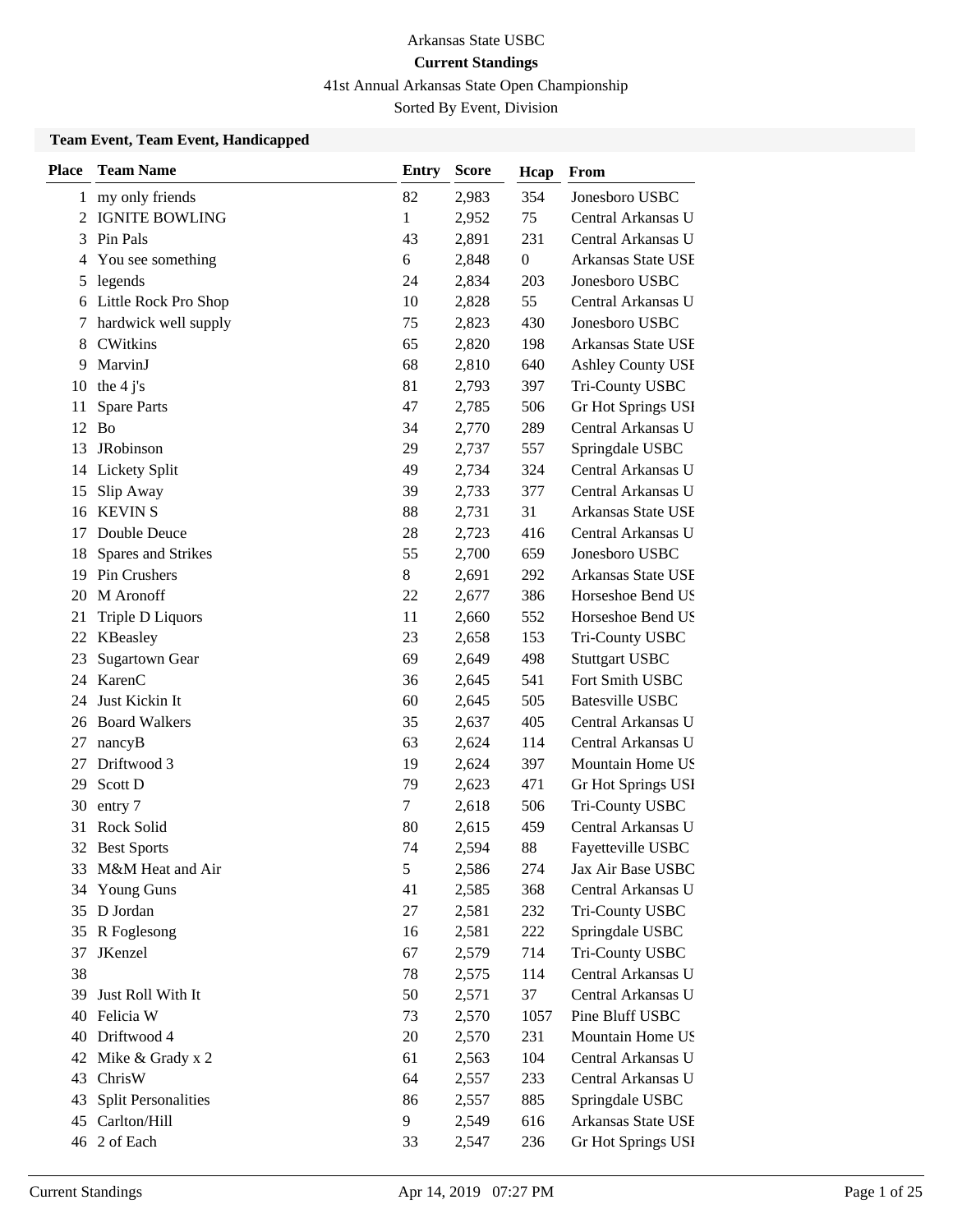41st Annual Arkansas State Open Championship

Sorted By Event, Division

### **Team Event, Team Event, Handicapped**

| <b>Place</b> | <b>Team Name</b>             | <b>Entry</b>   | <b>Score</b> | Hcap | From                   |
|--------------|------------------------------|----------------|--------------|------|------------------------|
| 47           | SJohnson                     | 30             | 2,536        | 346  | Central Arkansas U     |
| 47           | That's What She Said         | 21             | 2,536        | 269  | Fayetteville USBC      |
| 49           | Cory's Klunkers              | 12             | 2,534        | 427  | <b>Batesville USBC</b> |
| 50           | 4 For 1                      | 44             | 2,525        | 482  | Arkansas State USE     |
| 50           | SYarberry                    | 70             | 2,525        | 477  | Central Arkansas U     |
| 52           | MattH                        | 52             | 2,520        | 160  | Central Arkansas U     |
| 53           | TMowrey                      | 46             | 2,513        | 10   | Gr Hot Springs USI     |
| 54           | <b>Turkey Hunters</b>        | 72             | 2,505        | 149  | Gr Hot Springs USI     |
| 55           | Go Getters                   | 48             | 2,504        | 301  | Pine Bluff USBC        |
|              | 56 Pine Bluff Stragglers     | 53             | 2,502        | 529  | Pine Bluff USBC        |
| 57           | 5 Horse                      | 57             | 2,498        | 209  | Central Arkansas U     |
| 57           | JW                           | 85             | 2,498        | 241  | Central Arkansas U     |
| 57           | Driftwood 2                  | 18             | 2,498        | 247  | Mountain Home US       |
| 60           | Texarkana Travlers           | $\overline{2}$ | 2,496        | 366  | Arkansas State USE     |
| 61           | winner winner chicken dinner | 66             | 2,495        | 87   | Central Arkansas U     |
|              | 62 I'd Hit That              | 25             | 2,491        | 280  | Fort Smith USBC        |
| 63           | just luck                    | 83             | 2,488        | 575  | Wynne USBC             |
| 64           | Lake County Auto             | 45             | 2,484        | 489  | Heber Springs USB      |
| 65           | Lisa Varney                  | 42             | 2,475        | 212  | Central Arkansas U     |
| 66           | Marla K                      | $\overline{4}$ | 2,472        | 467  | Gr Hot Springs USI     |
| 67           | morecookiethancream          | 54             | 2,464        | 193  | Central Arkansas U     |
|              | 68 Isley                     | 14             | 2,451        | 88   | <b>Batesville USBC</b> |
| 69           | Metro Siding & Roofing       | 26             | 2,445        | 706  | Fort Smith USBC        |
| 70           | I Adcock                     | 32             | 2,443        | 543  | Gr Hot Springs USI     |
| 71           | <b>Trying Hard</b>           | 40             | 2,431        | 447  | Gr Hot Springs USI     |
|              | 72 K Butler                  | 58             | 2,422        | 522  | Pine Bluff USBC        |
| 73           | <b>Bad Boy Mowers</b>        | 13             | 2,394        | 161  | <b>Batesville USBC</b> |
|              | 74 X Men                     | 3              | 2,383        | 129  | Gr Hot Springs USI     |
| 75           | D Riley                      | 87             | 2,379        | 444  | Jonesboro USBC         |
| 76           | <b>Base Strikers</b>         | 38             | 2,373        | 468  | Jax Air Base USBC      |
| 77           | Driftwood 1                  | 17             | 2,327        | 118  | Mountain Home US       |
| 78           | Monticello 1                 | 77             | 2,296        | 395  | Southeast Arkansas     |
| 79           | entry 15                     | 15             | 2,256        | 277  | <b>Batesville USBC</b> |

The lowest score to cash is 2731.

| Place | <b>Team Name</b>                                        | Entry | <b>Score</b> | Hcap | <b>From</b>        |
|-------|---------------------------------------------------------|-------|--------------|------|--------------------|
|       | 1 Kasza Jordan R. \ Valenzuela Chase A.                 | 43    | 1,487        | 54   | Central Arkansas U |
|       | 2 Sams Michael D. \ Carper Jake R.                      | 63    | 1,475        | 26   | Central Arkansas U |
|       | 3 Fitts Jason M. \ Wallace Stanley                      | 75    | 1.444        | 250  | Jonesboro USBC     |
|       | 4 Givens Evelyn A "Luv" $\hat{\text{Michael}}$ Linda J. | 40    | 1,440        | 310  | Gr Hot Springs USI |
|       | 5 Summitt Billy R. $\Omega$ Deyoung Kenny J.            | 47    | 1,435        | 269  | Gr Hot Springs USI |
|       | 6 Shelton Billie E. Jr \ Shelton Justin C.              | 11    | 1,417        | 272  | Horseshoe Bend US  |
|       | 7 Imhoff Corey R. \ Imhoff Eric V.                      |       | 1,408        | 43   | Central Arkansas U |
|       | 7 Yonts Paul \ Blanchard Walter W.                      | 2     | 1,408        | 259  | Arkansas State USE |
|       | 9 Halsted Kenny D. \ Patrick Larry E.                   | 47    | 1.405        | 237  | Gr Hot Springs USI |
|       |                                                         |       |              |      |                    |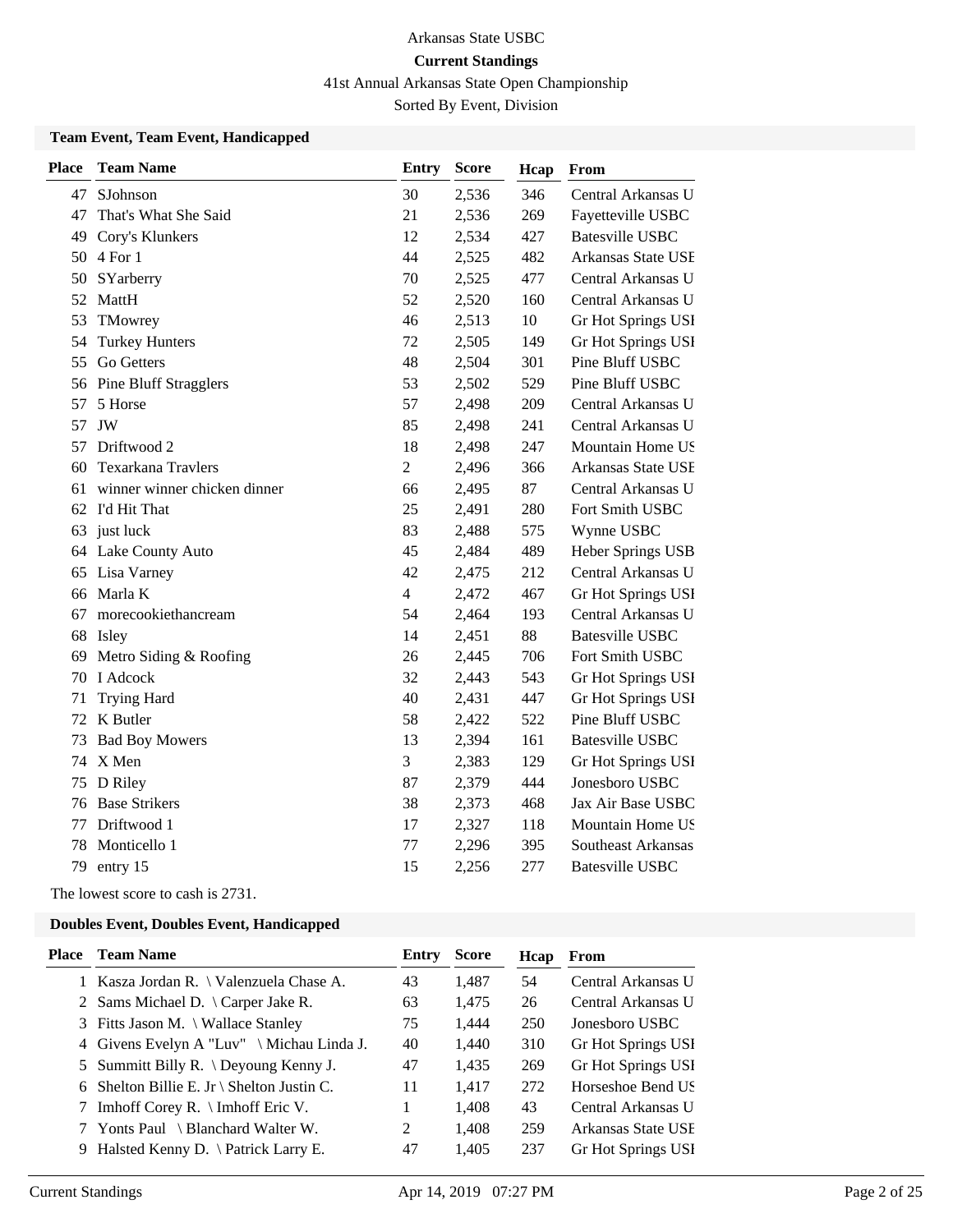41st Annual Arkansas State Open Championship

Sorted By Event, Division

| <b>Place</b> | <b>Team Name</b>                              | <b>Entry</b> | <b>Score</b> | Hcap             | From                      |
|--------------|-----------------------------------------------|--------------|--------------|------------------|---------------------------|
|              | 10 Brumley Jimmy W. \ Bryant Jimmy G.         | 81           | 1,403        | 258              | Tri-County USBC           |
| 11           | Baker Demetrius T. \ Jones Quincy M.          | 65           | 1,400        | 113              | Arkansas State USE        |
| 11           | Cryts Charlie C. \ Mueller Wayne A.           | 19           | 1,400        | 169              | Mountain Home US          |
| 13           | Brown Lorenzo \ Watkins Chris L.              | 64           | 1,394        | 85               | Central Arkansas U        |
| 14           | Payne Michael R. \ Russell Grady W. III       | 61           | 1,392        | 51               | Central Arkansas U        |
| 15           | Mowrey Terry B. $\setminus$ Burroughs Mike T. | 46           | 1,390        | $\overline{c}$   | Gr Hot Springs USI        |
| 16           | Goza Stephanie L. \ Goza Ronald R. II         | 77           | 1,389        | 342              | <b>Southeast Arkansas</b> |
| 17           | Bracht Kayleigh \ Roetzel Kendall W.          | 21           | 1,386        | 89               | Fayetteville USBC         |
| 18           | Casados Danny \ Ballard Thomas K.             | 84           | 1,382        | 236              | Camden USBC               |
| 19           | Barrett Chad A. \ Neff Justin E.              | 24           | 1,376        | 64               | Jonesboro USBC            |
| 20           | Chambers Jacob D. \ Woodard Christopher N.    | 75           | 1,373        | 180              | Jonesboro USBC            |
| 21           | Coursolle Ernest $\setminus$ Martens Jim R.   | 11           | 1,372        | 280              | Horseshoe Bend US         |
| 21           | Aronoff Michael L. \ Reeves Douglas K.        | 22           | 1,372        | 217              | Horseshoe Bend US         |
| 23           | Taylor Tommy G. \ Rush Lonnie                 | 16           | 1,364        | 107              | Springdale USBC           |
| 24.          | O'Neal Shynia M. \ Valenzuela Chase A.        | 66           | 1,363        | 29               | Central Arkansas U        |
| 25           | Doughty Neshae L. \ Doughty Shawn E.          | 18           | 1,362        | 118              | Mountain Home US          |
| 26           | Barnes Brandon M. \Tipton Lee P.              | 49           | 1,359        | 190              | Central Arkansas U        |
| 26           | Furnish Jacqueline \ Dailey Diane L.          | 80           | 1,359        | 220              | Central Arkansas U        |
| 26           | Alderson Kelli E. \ Keith Jo A.               | 86           | 1,359        | 475              | Springdale USBC           |
| 29           | Kilby Lela D. \ Kilby Richard A.              | 67           | 1,358        | 464              | Tri-County USBC           |
| 30           | Jarnagin David L. \ Stanton Steve W.          | 25           | 1,354        | 210              | Fort Smith USBC           |
| 30           | Dailey John T. Jr \ Allen Traci               | 54           | 1,354        | 132              | Central Arkansas U        |
| 32           | Grove James \ Owens Rodney                    | 69           | 1,353        | 188              | <b>Stuttgart USBC</b>     |
| 33           | Hollins Timothy A. Jr \ Thomas Brian K.       | 50           | 1,350        | 8                | Central Arkansas U        |
| 34           | Burrow Nancy L. \ Yates Timothy L.            | 63           | 1,348        | 88               | Central Arkansas U        |
| 35           | Heisner Matthew J. \ Mason Derrick D.         | 52           | 1,347        | 96               | Central Arkansas U        |
| 36           | French Nathaniel B. \ Jackson Cathy A.        | 55           | 1,341        | 312              | Jonesboro USBC            |
| 37           | Jones Tim L. \ Carpenter Mitchell L.          | 17           | 1,340        | 64               | Mountain Home US          |
| 38           | West Kyndall \ Brock Chad A.                  | 35           | 1,339        | 101              | Central Arkansas U        |
| 39           | Neff Alva E. \Adams Robert T.                 | 24           | 1,337        | 139              | Jonesboro USBC            |
| 40           | Maness Sunny \ Maness Willie R.               | 38           | 1,336        | 342              | Jax Air Base USBC         |
|              | 41 Proctor Danny R. \ Ridenour Dan M.         | 59           | 1,333        | 180              | Arkansas State USE        |
| 42           | Thompson Matthew S. \ Pemberton Skyler J.     | 51           | 1,330        | 118              | Jonesboro USBC            |
| 43           | Sparks David \ Sparks Christina               | 29           | 1,329        | 366              | Springdale USBC           |
| 43           | Montgomery Charles \ Clark Leroy              | 39           | 1,329        | 261              | Central Arkansas U        |
| 45           | Perez Jeni A. \ Heisner Matthew J.            | 43           | 1,328        | 177              | Central Arkansas U        |
| 46           | Lawrence James J. \Thomas Bruce W.            | 69           | 1,326        | 310              | <b>Stuttgart USBC</b>     |
| 47           | Kent Debra A. \Tucker Nathan M.               | 80           | 1,325        | 239              | Central Arkansas U        |
| 48           | Muse Cecil Paul \ Gadell Michael J.           | $\tau$       | 1,324        | 242              | Tri-County USBC           |
| 49           | Vickers Donald W. \ Walker J.D.               | 56           | 1,323        | 266              | Gr Hot Springs USI        |
| 49           | Shirley Michael P. \ Brigman Brian W.         | 6            | 1,323        | $\boldsymbol{0}$ | Arkansas State USE        |
| 51           | Jordan Duane W. \ Raines Timothy M.           | 33           | 1,322        | 75               | Gr Hot Springs USI        |
| 51           | Beasley Kim J. \Parrish Roy M.                | 23           | 1,322        | 126              | Tri-County USBC           |
| 53           | Chancellor Matthew J. \ Chancellor Jerry      | 33           | 1,320        | 137              | Gr Hot Springs USI        |
| 54           | Matty Robert G. \ Matty Michael P.            | 22           | 1,319        | 169              | Horseshoe Bend US         |
| 55           | Williams Nicki \ Frye Mike                    | 60           | 1,318        | 166              | <b>Batesville USBC</b>    |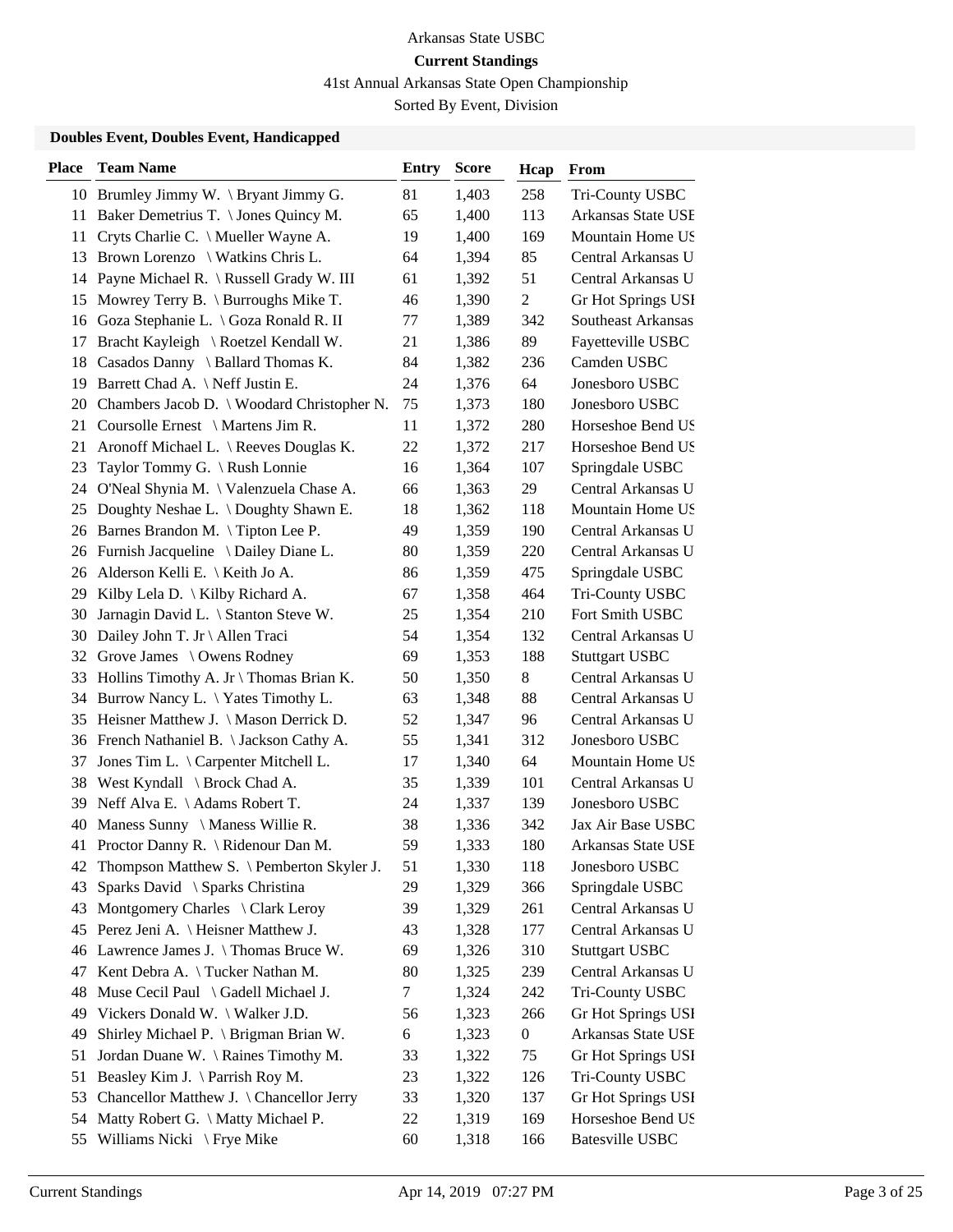41st Annual Arkansas State Open Championship

Sorted By Event, Division

| 1,317<br>56 Kenzel Jessica L. \ Bargmann Steven M.<br>67<br>250<br>Tri-County USBC<br>53<br>1,315<br>306<br>Dokes Brenda K. \ Dukes Verna E.<br>Pine Bluff USBC<br>57<br>Stokes Preston \ Luper Derek<br>74<br>1,314<br>21<br>Fayetteville USBC<br>58<br>Dickens Kolton A. \ Beyerle Robert D.<br>36<br>1,312<br>234<br>Fort Smith USBC<br>59<br>Alderson Jay \ Keith Jimmy<br>86<br>1,312<br>410<br>Springdale USBC<br>59<br>3<br>Bloemker Ralph W. \Hall Gary E.<br>1,305<br>67<br>Gr Hot Springs USI<br>61<br>$\overline{\mathbf{4}}$<br>Kennerly Marla \ Poole Teresa J.<br>1,305<br>228<br>Gr Hot Springs USI<br>61<br>1,304<br>Central Arkansas U<br>63 Everett Bill $\setminus$ Jeans Chris M.<br>64<br>148<br>1,303<br>Springdale USBC<br>Blythe Samuel III \ Robinson Jon S.<br>29<br>191<br>64<br>8<br>Arkansas State USE<br>64 Kruse Seth \ Perkins Chirs<br>1,303<br>169<br>180<br>Landers Cal \ Landers Melissa K.<br>21<br>1,301<br>Fayetteville USBC<br>66<br>1,300<br>332<br>Fort Smith USBC<br>Adams Mary D. \ Winters Jessie C.<br>26<br>67<br>239<br>McNeal Mindy J. \ Scott Karen L.<br>$\overline{\mathcal{L}}$<br>1,300<br>Gr Hot Springs USI<br>67<br>401<br>Arkansas State USE<br>Carlton Bobby N. \ Carlton Dawn D.<br>9<br>1,300<br>67<br>Patterson Veronica D. \ Johnson David<br>39<br>116<br>Central Arkansas U<br>1,298<br>70<br>Jordan Dennis L. \ Willcut Clay<br>27<br>1,296<br>162<br>Tri-County USBC<br>71<br>48<br>Bullard Georgia M. \ Bullard Oscar J.<br>1,295<br>142<br>Pine Bluff USBC<br>72<br>32<br><b>Batesville USBC</b><br>Smith Joseph \ Anderson Keith<br>13<br>1,293<br>73<br>Chancellor Sophia K. \ Daniel Thomas (Scott)<br>79<br>342<br>1,292<br>Gr Hot Springs USI<br>74<br>S.<br>70<br>225<br>Central Arkansas U<br>Salley Trey B. $\ \$ Popp Albert R.<br>1,290<br>75<br>1,290<br>377<br>Gr Hot Springs USI<br>Raines Kendra F. \ Raines Timothy M.<br>79<br>75<br>Rhea Rawn $\setminus$ Weaver Josh D.<br>23<br>1,290<br>27<br>Tri-County USBC<br>75<br>Fort Smith USBC<br>Tounzen Dale $JR \setminus E$ kins John D.<br>31<br>1,287<br>269<br>78<br>$\boldsymbol{0}$<br>78 Perez Rachel E. \ Uekman Richard L.<br>6<br>1,287<br>Arkansas State USE<br>Central Arkansas U<br>Fisher Rachel \ Person Marvin<br>54<br>1,286<br>61<br>80<br>Gaston Jim A. \ Mitchell Timothy R.<br>72<br>1,284<br>107<br>Gr Hot Springs USI<br>81<br>52<br>64<br>Central Arkansas U<br>Hudson Alfonso C. \ Salley Damon E. Jr<br>1,281<br>82<br>Trusty Ron \ Dugger Bobby<br>13<br>1,281<br><b>Batesville USBC</b><br>129<br>82<br>Wright James L. \ Nordengren James A.<br>1,280<br>Central Arkansas U<br>85<br>66<br>84<br>Pasierb Jeff W. \ Ploudre Barbara E.<br>304<br>Central Arkansas U<br>35<br>1,278<br>85<br>53<br>86 McMahon Matthew L. \ McMahon Jonathan<br>77<br>1,276<br>Southeast Arkansas<br>A.<br>81<br>1,275<br>139<br>Tri-County USBC<br>Bailey Jacob C. $\setminus$ Gardner John S.<br>87<br>Thurman Tony M. Jr \ Johnson Shannan P.<br>1,274<br>131<br>Central Arkansas U<br>30<br>88<br>Gladish Randy A. \ Gladish Jennifer L.<br>1,274<br>Jonesboro USBC<br>88<br>82<br>166<br>58<br>1,273<br>Pine Bluff USBC<br>Groves Tommy J. \ Richard Alton R.<br>275<br>90<br>58<br>Roberts Robyn \ Gibson Dirk A.<br>1,273<br>66<br>Central Arkansas U<br>90<br>1,272<br>277<br>Jonesboro USBC<br>Meadows John E. Jr \ Jackson Markie L.<br>55<br>92<br>1,271<br>250<br>Central Arkansas U<br>Dickens Garren \ Mosely Boyce A.<br>34<br>93<br>1,271<br><b>Batesville USBC</b><br>Meyer Preston \ Isley Morgan<br>15<br>226<br>93<br>Cox Patricia A. \ Cox Carl Jr.<br>68<br>1,270<br>355<br><b>Ashley County USI</b><br>95<br>Pine Bluff USBC<br>Bullard Norman R. \ Dean James E.<br>48<br>1,267<br>159<br>96<br>97 | Place | <b>Team Name</b>                     | <b>Entry</b> | <b>Score</b> | Hcap | From           |
|--------------------------------------------------------------------------------------------------------------------------------------------------------------------------------------------------------------------------------------------------------------------------------------------------------------------------------------------------------------------------------------------------------------------------------------------------------------------------------------------------------------------------------------------------------------------------------------------------------------------------------------------------------------------------------------------------------------------------------------------------------------------------------------------------------------------------------------------------------------------------------------------------------------------------------------------------------------------------------------------------------------------------------------------------------------------------------------------------------------------------------------------------------------------------------------------------------------------------------------------------------------------------------------------------------------------------------------------------------------------------------------------------------------------------------------------------------------------------------------------------------------------------------------------------------------------------------------------------------------------------------------------------------------------------------------------------------------------------------------------------------------------------------------------------------------------------------------------------------------------------------------------------------------------------------------------------------------------------------------------------------------------------------------------------------------------------------------------------------------------------------------------------------------------------------------------------------------------------------------------------------------------------------------------------------------------------------------------------------------------------------------------------------------------------------------------------------------------------------------------------------------------------------------------------------------------------------------------------------------------------------------------------------------------------------------------------------------------------------------------------------------------------------------------------------------------------------------------------------------------------------------------------------------------------------------------------------------------------------------------------------------------------------------------------------------------------------------------------------------------------------------------------------------------------------------------------------------------------------------------------------------------------------------------------------------------------------------------------------------------------------------------------------------------------------------------------------------------------------------------------------------------------------------------------------------------------------------------------------------------------------------------------------------------------------------------------------------------------------------------------------------------------|-------|--------------------------------------|--------------|--------------|------|----------------|
|                                                                                                                                                                                                                                                                                                                                                                                                                                                                                                                                                                                                                                                                                                                                                                                                                                                                                                                                                                                                                                                                                                                                                                                                                                                                                                                                                                                                                                                                                                                                                                                                                                                                                                                                                                                                                                                                                                                                                                                                                                                                                                                                                                                                                                                                                                                                                                                                                                                                                                                                                                                                                                                                                                                                                                                                                                                                                                                                                                                                                                                                                                                                                                                                                                                                                                                                                                                                                                                                                                                                                                                                                                                                                                                                                                          |       |                                      |              |              |      |                |
|                                                                                                                                                                                                                                                                                                                                                                                                                                                                                                                                                                                                                                                                                                                                                                                                                                                                                                                                                                                                                                                                                                                                                                                                                                                                                                                                                                                                                                                                                                                                                                                                                                                                                                                                                                                                                                                                                                                                                                                                                                                                                                                                                                                                                                                                                                                                                                                                                                                                                                                                                                                                                                                                                                                                                                                                                                                                                                                                                                                                                                                                                                                                                                                                                                                                                                                                                                                                                                                                                                                                                                                                                                                                                                                                                                          |       |                                      |              |              |      |                |
|                                                                                                                                                                                                                                                                                                                                                                                                                                                                                                                                                                                                                                                                                                                                                                                                                                                                                                                                                                                                                                                                                                                                                                                                                                                                                                                                                                                                                                                                                                                                                                                                                                                                                                                                                                                                                                                                                                                                                                                                                                                                                                                                                                                                                                                                                                                                                                                                                                                                                                                                                                                                                                                                                                                                                                                                                                                                                                                                                                                                                                                                                                                                                                                                                                                                                                                                                                                                                                                                                                                                                                                                                                                                                                                                                                          |       |                                      |              |              |      |                |
|                                                                                                                                                                                                                                                                                                                                                                                                                                                                                                                                                                                                                                                                                                                                                                                                                                                                                                                                                                                                                                                                                                                                                                                                                                                                                                                                                                                                                                                                                                                                                                                                                                                                                                                                                                                                                                                                                                                                                                                                                                                                                                                                                                                                                                                                                                                                                                                                                                                                                                                                                                                                                                                                                                                                                                                                                                                                                                                                                                                                                                                                                                                                                                                                                                                                                                                                                                                                                                                                                                                                                                                                                                                                                                                                                                          |       |                                      |              |              |      |                |
|                                                                                                                                                                                                                                                                                                                                                                                                                                                                                                                                                                                                                                                                                                                                                                                                                                                                                                                                                                                                                                                                                                                                                                                                                                                                                                                                                                                                                                                                                                                                                                                                                                                                                                                                                                                                                                                                                                                                                                                                                                                                                                                                                                                                                                                                                                                                                                                                                                                                                                                                                                                                                                                                                                                                                                                                                                                                                                                                                                                                                                                                                                                                                                                                                                                                                                                                                                                                                                                                                                                                                                                                                                                                                                                                                                          |       |                                      |              |              |      |                |
|                                                                                                                                                                                                                                                                                                                                                                                                                                                                                                                                                                                                                                                                                                                                                                                                                                                                                                                                                                                                                                                                                                                                                                                                                                                                                                                                                                                                                                                                                                                                                                                                                                                                                                                                                                                                                                                                                                                                                                                                                                                                                                                                                                                                                                                                                                                                                                                                                                                                                                                                                                                                                                                                                                                                                                                                                                                                                                                                                                                                                                                                                                                                                                                                                                                                                                                                                                                                                                                                                                                                                                                                                                                                                                                                                                          |       |                                      |              |              |      |                |
|                                                                                                                                                                                                                                                                                                                                                                                                                                                                                                                                                                                                                                                                                                                                                                                                                                                                                                                                                                                                                                                                                                                                                                                                                                                                                                                                                                                                                                                                                                                                                                                                                                                                                                                                                                                                                                                                                                                                                                                                                                                                                                                                                                                                                                                                                                                                                                                                                                                                                                                                                                                                                                                                                                                                                                                                                                                                                                                                                                                                                                                                                                                                                                                                                                                                                                                                                                                                                                                                                                                                                                                                                                                                                                                                                                          |       |                                      |              |              |      |                |
|                                                                                                                                                                                                                                                                                                                                                                                                                                                                                                                                                                                                                                                                                                                                                                                                                                                                                                                                                                                                                                                                                                                                                                                                                                                                                                                                                                                                                                                                                                                                                                                                                                                                                                                                                                                                                                                                                                                                                                                                                                                                                                                                                                                                                                                                                                                                                                                                                                                                                                                                                                                                                                                                                                                                                                                                                                                                                                                                                                                                                                                                                                                                                                                                                                                                                                                                                                                                                                                                                                                                                                                                                                                                                                                                                                          |       |                                      |              |              |      |                |
|                                                                                                                                                                                                                                                                                                                                                                                                                                                                                                                                                                                                                                                                                                                                                                                                                                                                                                                                                                                                                                                                                                                                                                                                                                                                                                                                                                                                                                                                                                                                                                                                                                                                                                                                                                                                                                                                                                                                                                                                                                                                                                                                                                                                                                                                                                                                                                                                                                                                                                                                                                                                                                                                                                                                                                                                                                                                                                                                                                                                                                                                                                                                                                                                                                                                                                                                                                                                                                                                                                                                                                                                                                                                                                                                                                          |       |                                      |              |              |      |                |
|                                                                                                                                                                                                                                                                                                                                                                                                                                                                                                                                                                                                                                                                                                                                                                                                                                                                                                                                                                                                                                                                                                                                                                                                                                                                                                                                                                                                                                                                                                                                                                                                                                                                                                                                                                                                                                                                                                                                                                                                                                                                                                                                                                                                                                                                                                                                                                                                                                                                                                                                                                                                                                                                                                                                                                                                                                                                                                                                                                                                                                                                                                                                                                                                                                                                                                                                                                                                                                                                                                                                                                                                                                                                                                                                                                          |       |                                      |              |              |      |                |
|                                                                                                                                                                                                                                                                                                                                                                                                                                                                                                                                                                                                                                                                                                                                                                                                                                                                                                                                                                                                                                                                                                                                                                                                                                                                                                                                                                                                                                                                                                                                                                                                                                                                                                                                                                                                                                                                                                                                                                                                                                                                                                                                                                                                                                                                                                                                                                                                                                                                                                                                                                                                                                                                                                                                                                                                                                                                                                                                                                                                                                                                                                                                                                                                                                                                                                                                                                                                                                                                                                                                                                                                                                                                                                                                                                          |       |                                      |              |              |      |                |
|                                                                                                                                                                                                                                                                                                                                                                                                                                                                                                                                                                                                                                                                                                                                                                                                                                                                                                                                                                                                                                                                                                                                                                                                                                                                                                                                                                                                                                                                                                                                                                                                                                                                                                                                                                                                                                                                                                                                                                                                                                                                                                                                                                                                                                                                                                                                                                                                                                                                                                                                                                                                                                                                                                                                                                                                                                                                                                                                                                                                                                                                                                                                                                                                                                                                                                                                                                                                                                                                                                                                                                                                                                                                                                                                                                          |       |                                      |              |              |      |                |
|                                                                                                                                                                                                                                                                                                                                                                                                                                                                                                                                                                                                                                                                                                                                                                                                                                                                                                                                                                                                                                                                                                                                                                                                                                                                                                                                                                                                                                                                                                                                                                                                                                                                                                                                                                                                                                                                                                                                                                                                                                                                                                                                                                                                                                                                                                                                                                                                                                                                                                                                                                                                                                                                                                                                                                                                                                                                                                                                                                                                                                                                                                                                                                                                                                                                                                                                                                                                                                                                                                                                                                                                                                                                                                                                                                          |       |                                      |              |              |      |                |
|                                                                                                                                                                                                                                                                                                                                                                                                                                                                                                                                                                                                                                                                                                                                                                                                                                                                                                                                                                                                                                                                                                                                                                                                                                                                                                                                                                                                                                                                                                                                                                                                                                                                                                                                                                                                                                                                                                                                                                                                                                                                                                                                                                                                                                                                                                                                                                                                                                                                                                                                                                                                                                                                                                                                                                                                                                                                                                                                                                                                                                                                                                                                                                                                                                                                                                                                                                                                                                                                                                                                                                                                                                                                                                                                                                          |       |                                      |              |              |      |                |
|                                                                                                                                                                                                                                                                                                                                                                                                                                                                                                                                                                                                                                                                                                                                                                                                                                                                                                                                                                                                                                                                                                                                                                                                                                                                                                                                                                                                                                                                                                                                                                                                                                                                                                                                                                                                                                                                                                                                                                                                                                                                                                                                                                                                                                                                                                                                                                                                                                                                                                                                                                                                                                                                                                                                                                                                                                                                                                                                                                                                                                                                                                                                                                                                                                                                                                                                                                                                                                                                                                                                                                                                                                                                                                                                                                          |       |                                      |              |              |      |                |
|                                                                                                                                                                                                                                                                                                                                                                                                                                                                                                                                                                                                                                                                                                                                                                                                                                                                                                                                                                                                                                                                                                                                                                                                                                                                                                                                                                                                                                                                                                                                                                                                                                                                                                                                                                                                                                                                                                                                                                                                                                                                                                                                                                                                                                                                                                                                                                                                                                                                                                                                                                                                                                                                                                                                                                                                                                                                                                                                                                                                                                                                                                                                                                                                                                                                                                                                                                                                                                                                                                                                                                                                                                                                                                                                                                          |       |                                      |              |              |      |                |
|                                                                                                                                                                                                                                                                                                                                                                                                                                                                                                                                                                                                                                                                                                                                                                                                                                                                                                                                                                                                                                                                                                                                                                                                                                                                                                                                                                                                                                                                                                                                                                                                                                                                                                                                                                                                                                                                                                                                                                                                                                                                                                                                                                                                                                                                                                                                                                                                                                                                                                                                                                                                                                                                                                                                                                                                                                                                                                                                                                                                                                                                                                                                                                                                                                                                                                                                                                                                                                                                                                                                                                                                                                                                                                                                                                          |       |                                      |              |              |      |                |
|                                                                                                                                                                                                                                                                                                                                                                                                                                                                                                                                                                                                                                                                                                                                                                                                                                                                                                                                                                                                                                                                                                                                                                                                                                                                                                                                                                                                                                                                                                                                                                                                                                                                                                                                                                                                                                                                                                                                                                                                                                                                                                                                                                                                                                                                                                                                                                                                                                                                                                                                                                                                                                                                                                                                                                                                                                                                                                                                                                                                                                                                                                                                                                                                                                                                                                                                                                                                                                                                                                                                                                                                                                                                                                                                                                          |       |                                      |              |              |      |                |
|                                                                                                                                                                                                                                                                                                                                                                                                                                                                                                                                                                                                                                                                                                                                                                                                                                                                                                                                                                                                                                                                                                                                                                                                                                                                                                                                                                                                                                                                                                                                                                                                                                                                                                                                                                                                                                                                                                                                                                                                                                                                                                                                                                                                                                                                                                                                                                                                                                                                                                                                                                                                                                                                                                                                                                                                                                                                                                                                                                                                                                                                                                                                                                                                                                                                                                                                                                                                                                                                                                                                                                                                                                                                                                                                                                          |       |                                      |              |              |      |                |
|                                                                                                                                                                                                                                                                                                                                                                                                                                                                                                                                                                                                                                                                                                                                                                                                                                                                                                                                                                                                                                                                                                                                                                                                                                                                                                                                                                                                                                                                                                                                                                                                                                                                                                                                                                                                                                                                                                                                                                                                                                                                                                                                                                                                                                                                                                                                                                                                                                                                                                                                                                                                                                                                                                                                                                                                                                                                                                                                                                                                                                                                                                                                                                                                                                                                                                                                                                                                                                                                                                                                                                                                                                                                                                                                                                          |       |                                      |              |              |      |                |
|                                                                                                                                                                                                                                                                                                                                                                                                                                                                                                                                                                                                                                                                                                                                                                                                                                                                                                                                                                                                                                                                                                                                                                                                                                                                                                                                                                                                                                                                                                                                                                                                                                                                                                                                                                                                                                                                                                                                                                                                                                                                                                                                                                                                                                                                                                                                                                                                                                                                                                                                                                                                                                                                                                                                                                                                                                                                                                                                                                                                                                                                                                                                                                                                                                                                                                                                                                                                                                                                                                                                                                                                                                                                                                                                                                          |       |                                      |              |              |      |                |
|                                                                                                                                                                                                                                                                                                                                                                                                                                                                                                                                                                                                                                                                                                                                                                                                                                                                                                                                                                                                                                                                                                                                                                                                                                                                                                                                                                                                                                                                                                                                                                                                                                                                                                                                                                                                                                                                                                                                                                                                                                                                                                                                                                                                                                                                                                                                                                                                                                                                                                                                                                                                                                                                                                                                                                                                                                                                                                                                                                                                                                                                                                                                                                                                                                                                                                                                                                                                                                                                                                                                                                                                                                                                                                                                                                          |       |                                      |              |              |      |                |
|                                                                                                                                                                                                                                                                                                                                                                                                                                                                                                                                                                                                                                                                                                                                                                                                                                                                                                                                                                                                                                                                                                                                                                                                                                                                                                                                                                                                                                                                                                                                                                                                                                                                                                                                                                                                                                                                                                                                                                                                                                                                                                                                                                                                                                                                                                                                                                                                                                                                                                                                                                                                                                                                                                                                                                                                                                                                                                                                                                                                                                                                                                                                                                                                                                                                                                                                                                                                                                                                                                                                                                                                                                                                                                                                                                          |       |                                      |              |              |      |                |
|                                                                                                                                                                                                                                                                                                                                                                                                                                                                                                                                                                                                                                                                                                                                                                                                                                                                                                                                                                                                                                                                                                                                                                                                                                                                                                                                                                                                                                                                                                                                                                                                                                                                                                                                                                                                                                                                                                                                                                                                                                                                                                                                                                                                                                                                                                                                                                                                                                                                                                                                                                                                                                                                                                                                                                                                                                                                                                                                                                                                                                                                                                                                                                                                                                                                                                                                                                                                                                                                                                                                                                                                                                                                                                                                                                          |       |                                      |              |              |      |                |
|                                                                                                                                                                                                                                                                                                                                                                                                                                                                                                                                                                                                                                                                                                                                                                                                                                                                                                                                                                                                                                                                                                                                                                                                                                                                                                                                                                                                                                                                                                                                                                                                                                                                                                                                                                                                                                                                                                                                                                                                                                                                                                                                                                                                                                                                                                                                                                                                                                                                                                                                                                                                                                                                                                                                                                                                                                                                                                                                                                                                                                                                                                                                                                                                                                                                                                                                                                                                                                                                                                                                                                                                                                                                                                                                                                          |       |                                      |              |              |      |                |
|                                                                                                                                                                                                                                                                                                                                                                                                                                                                                                                                                                                                                                                                                                                                                                                                                                                                                                                                                                                                                                                                                                                                                                                                                                                                                                                                                                                                                                                                                                                                                                                                                                                                                                                                                                                                                                                                                                                                                                                                                                                                                                                                                                                                                                                                                                                                                                                                                                                                                                                                                                                                                                                                                                                                                                                                                                                                                                                                                                                                                                                                                                                                                                                                                                                                                                                                                                                                                                                                                                                                                                                                                                                                                                                                                                          |       |                                      |              |              |      |                |
|                                                                                                                                                                                                                                                                                                                                                                                                                                                                                                                                                                                                                                                                                                                                                                                                                                                                                                                                                                                                                                                                                                                                                                                                                                                                                                                                                                                                                                                                                                                                                                                                                                                                                                                                                                                                                                                                                                                                                                                                                                                                                                                                                                                                                                                                                                                                                                                                                                                                                                                                                                                                                                                                                                                                                                                                                                                                                                                                                                                                                                                                                                                                                                                                                                                                                                                                                                                                                                                                                                                                                                                                                                                                                                                                                                          |       |                                      |              |              |      |                |
|                                                                                                                                                                                                                                                                                                                                                                                                                                                                                                                                                                                                                                                                                                                                                                                                                                                                                                                                                                                                                                                                                                                                                                                                                                                                                                                                                                                                                                                                                                                                                                                                                                                                                                                                                                                                                                                                                                                                                                                                                                                                                                                                                                                                                                                                                                                                                                                                                                                                                                                                                                                                                                                                                                                                                                                                                                                                                                                                                                                                                                                                                                                                                                                                                                                                                                                                                                                                                                                                                                                                                                                                                                                                                                                                                                          |       |                                      |              |              |      |                |
|                                                                                                                                                                                                                                                                                                                                                                                                                                                                                                                                                                                                                                                                                                                                                                                                                                                                                                                                                                                                                                                                                                                                                                                                                                                                                                                                                                                                                                                                                                                                                                                                                                                                                                                                                                                                                                                                                                                                                                                                                                                                                                                                                                                                                                                                                                                                                                                                                                                                                                                                                                                                                                                                                                                                                                                                                                                                                                                                                                                                                                                                                                                                                                                                                                                                                                                                                                                                                                                                                                                                                                                                                                                                                                                                                                          |       |                                      |              |              |      |                |
|                                                                                                                                                                                                                                                                                                                                                                                                                                                                                                                                                                                                                                                                                                                                                                                                                                                                                                                                                                                                                                                                                                                                                                                                                                                                                                                                                                                                                                                                                                                                                                                                                                                                                                                                                                                                                                                                                                                                                                                                                                                                                                                                                                                                                                                                                                                                                                                                                                                                                                                                                                                                                                                                                                                                                                                                                                                                                                                                                                                                                                                                                                                                                                                                                                                                                                                                                                                                                                                                                                                                                                                                                                                                                                                                                                          |       |                                      |              |              |      |                |
|                                                                                                                                                                                                                                                                                                                                                                                                                                                                                                                                                                                                                                                                                                                                                                                                                                                                                                                                                                                                                                                                                                                                                                                                                                                                                                                                                                                                                                                                                                                                                                                                                                                                                                                                                                                                                                                                                                                                                                                                                                                                                                                                                                                                                                                                                                                                                                                                                                                                                                                                                                                                                                                                                                                                                                                                                                                                                                                                                                                                                                                                                                                                                                                                                                                                                                                                                                                                                                                                                                                                                                                                                                                                                                                                                                          |       |                                      |              |              |      |                |
|                                                                                                                                                                                                                                                                                                                                                                                                                                                                                                                                                                                                                                                                                                                                                                                                                                                                                                                                                                                                                                                                                                                                                                                                                                                                                                                                                                                                                                                                                                                                                                                                                                                                                                                                                                                                                                                                                                                                                                                                                                                                                                                                                                                                                                                                                                                                                                                                                                                                                                                                                                                                                                                                                                                                                                                                                                                                                                                                                                                                                                                                                                                                                                                                                                                                                                                                                                                                                                                                                                                                                                                                                                                                                                                                                                          |       |                                      |              |              |      |                |
|                                                                                                                                                                                                                                                                                                                                                                                                                                                                                                                                                                                                                                                                                                                                                                                                                                                                                                                                                                                                                                                                                                                                                                                                                                                                                                                                                                                                                                                                                                                                                                                                                                                                                                                                                                                                                                                                                                                                                                                                                                                                                                                                                                                                                                                                                                                                                                                                                                                                                                                                                                                                                                                                                                                                                                                                                                                                                                                                                                                                                                                                                                                                                                                                                                                                                                                                                                                                                                                                                                                                                                                                                                                                                                                                                                          |       |                                      |              |              |      |                |
|                                                                                                                                                                                                                                                                                                                                                                                                                                                                                                                                                                                                                                                                                                                                                                                                                                                                                                                                                                                                                                                                                                                                                                                                                                                                                                                                                                                                                                                                                                                                                                                                                                                                                                                                                                                                                                                                                                                                                                                                                                                                                                                                                                                                                                                                                                                                                                                                                                                                                                                                                                                                                                                                                                                                                                                                                                                                                                                                                                                                                                                                                                                                                                                                                                                                                                                                                                                                                                                                                                                                                                                                                                                                                                                                                                          |       |                                      |              |              |      |                |
|                                                                                                                                                                                                                                                                                                                                                                                                                                                                                                                                                                                                                                                                                                                                                                                                                                                                                                                                                                                                                                                                                                                                                                                                                                                                                                                                                                                                                                                                                                                                                                                                                                                                                                                                                                                                                                                                                                                                                                                                                                                                                                                                                                                                                                                                                                                                                                                                                                                                                                                                                                                                                                                                                                                                                                                                                                                                                                                                                                                                                                                                                                                                                                                                                                                                                                                                                                                                                                                                                                                                                                                                                                                                                                                                                                          |       |                                      |              |              |      |                |
|                                                                                                                                                                                                                                                                                                                                                                                                                                                                                                                                                                                                                                                                                                                                                                                                                                                                                                                                                                                                                                                                                                                                                                                                                                                                                                                                                                                                                                                                                                                                                                                                                                                                                                                                                                                                                                                                                                                                                                                                                                                                                                                                                                                                                                                                                                                                                                                                                                                                                                                                                                                                                                                                                                                                                                                                                                                                                                                                                                                                                                                                                                                                                                                                                                                                                                                                                                                                                                                                                                                                                                                                                                                                                                                                                                          |       |                                      |              |              |      |                |
|                                                                                                                                                                                                                                                                                                                                                                                                                                                                                                                                                                                                                                                                                                                                                                                                                                                                                                                                                                                                                                                                                                                                                                                                                                                                                                                                                                                                                                                                                                                                                                                                                                                                                                                                                                                                                                                                                                                                                                                                                                                                                                                                                                                                                                                                                                                                                                                                                                                                                                                                                                                                                                                                                                                                                                                                                                                                                                                                                                                                                                                                                                                                                                                                                                                                                                                                                                                                                                                                                                                                                                                                                                                                                                                                                                          |       |                                      |              |              |      |                |
|                                                                                                                                                                                                                                                                                                                                                                                                                                                                                                                                                                                                                                                                                                                                                                                                                                                                                                                                                                                                                                                                                                                                                                                                                                                                                                                                                                                                                                                                                                                                                                                                                                                                                                                                                                                                                                                                                                                                                                                                                                                                                                                                                                                                                                                                                                                                                                                                                                                                                                                                                                                                                                                                                                                                                                                                                                                                                                                                                                                                                                                                                                                                                                                                                                                                                                                                                                                                                                                                                                                                                                                                                                                                                                                                                                          |       |                                      |              |              |      |                |
|                                                                                                                                                                                                                                                                                                                                                                                                                                                                                                                                                                                                                                                                                                                                                                                                                                                                                                                                                                                                                                                                                                                                                                                                                                                                                                                                                                                                                                                                                                                                                                                                                                                                                                                                                                                                                                                                                                                                                                                                                                                                                                                                                                                                                                                                                                                                                                                                                                                                                                                                                                                                                                                                                                                                                                                                                                                                                                                                                                                                                                                                                                                                                                                                                                                                                                                                                                                                                                                                                                                                                                                                                                                                                                                                                                          |       |                                      |              |              |      |                |
|                                                                                                                                                                                                                                                                                                                                                                                                                                                                                                                                                                                                                                                                                                                                                                                                                                                                                                                                                                                                                                                                                                                                                                                                                                                                                                                                                                                                                                                                                                                                                                                                                                                                                                                                                                                                                                                                                                                                                                                                                                                                                                                                                                                                                                                                                                                                                                                                                                                                                                                                                                                                                                                                                                                                                                                                                                                                                                                                                                                                                                                                                                                                                                                                                                                                                                                                                                                                                                                                                                                                                                                                                                                                                                                                                                          |       |                                      |              |              |      |                |
|                                                                                                                                                                                                                                                                                                                                                                                                                                                                                                                                                                                                                                                                                                                                                                                                                                                                                                                                                                                                                                                                                                                                                                                                                                                                                                                                                                                                                                                                                                                                                                                                                                                                                                                                                                                                                                                                                                                                                                                                                                                                                                                                                                                                                                                                                                                                                                                                                                                                                                                                                                                                                                                                                                                                                                                                                                                                                                                                                                                                                                                                                                                                                                                                                                                                                                                                                                                                                                                                                                                                                                                                                                                                                                                                                                          |       |                                      |              |              |      |                |
|                                                                                                                                                                                                                                                                                                                                                                                                                                                                                                                                                                                                                                                                                                                                                                                                                                                                                                                                                                                                                                                                                                                                                                                                                                                                                                                                                                                                                                                                                                                                                                                                                                                                                                                                                                                                                                                                                                                                                                                                                                                                                                                                                                                                                                                                                                                                                                                                                                                                                                                                                                                                                                                                                                                                                                                                                                                                                                                                                                                                                                                                                                                                                                                                                                                                                                                                                                                                                                                                                                                                                                                                                                                                                                                                                                          |       |                                      |              |              |      |                |
|                                                                                                                                                                                                                                                                                                                                                                                                                                                                                                                                                                                                                                                                                                                                                                                                                                                                                                                                                                                                                                                                                                                                                                                                                                                                                                                                                                                                                                                                                                                                                                                                                                                                                                                                                                                                                                                                                                                                                                                                                                                                                                                                                                                                                                                                                                                                                                                                                                                                                                                                                                                                                                                                                                                                                                                                                                                                                                                                                                                                                                                                                                                                                                                                                                                                                                                                                                                                                                                                                                                                                                                                                                                                                                                                                                          |       |                                      |              |              |      |                |
|                                                                                                                                                                                                                                                                                                                                                                                                                                                                                                                                                                                                                                                                                                                                                                                                                                                                                                                                                                                                                                                                                                                                                                                                                                                                                                                                                                                                                                                                                                                                                                                                                                                                                                                                                                                                                                                                                                                                                                                                                                                                                                                                                                                                                                                                                                                                                                                                                                                                                                                                                                                                                                                                                                                                                                                                                                                                                                                                                                                                                                                                                                                                                                                                                                                                                                                                                                                                                                                                                                                                                                                                                                                                                                                                                                          |       | Williams Mary E. \ Williams Keith O. | 82           | 1,266        | 188  | Jonesboro USBC |
| Pine Bluff USBC<br>Anderson Melody E. \ Burnett Jeffrey A.<br>53<br>1,264<br>223<br>98                                                                                                                                                                                                                                                                                                                                                                                                                                                                                                                                                                                                                                                                                                                                                                                                                                                                                                                                                                                                                                                                                                                                                                                                                                                                                                                                                                                                                                                                                                                                                                                                                                                                                                                                                                                                                                                                                                                                                                                                                                                                                                                                                                                                                                                                                                                                                                                                                                                                                                                                                                                                                                                                                                                                                                                                                                                                                                                                                                                                                                                                                                                                                                                                                                                                                                                                                                                                                                                                                                                                                                                                                                                                                   |       |                                      |              |              |      |                |
| Hartman Robert \ Schell Austin<br>67<br>Fayetteville USBC<br>74<br>1,262<br>99                                                                                                                                                                                                                                                                                                                                                                                                                                                                                                                                                                                                                                                                                                                                                                                                                                                                                                                                                                                                                                                                                                                                                                                                                                                                                                                                                                                                                                                                                                                                                                                                                                                                                                                                                                                                                                                                                                                                                                                                                                                                                                                                                                                                                                                                                                                                                                                                                                                                                                                                                                                                                                                                                                                                                                                                                                                                                                                                                                                                                                                                                                                                                                                                                                                                                                                                                                                                                                                                                                                                                                                                                                                                                           |       |                                      |              |              |      |                |
| 42<br>Central Arkansas U<br>Varney Lisa A. \ Wethington Ronald<br>1,261<br>159<br>100                                                                                                                                                                                                                                                                                                                                                                                                                                                                                                                                                                                                                                                                                                                                                                                                                                                                                                                                                                                                                                                                                                                                                                                                                                                                                                                                                                                                                                                                                                                                                                                                                                                                                                                                                                                                                                                                                                                                                                                                                                                                                                                                                                                                                                                                                                                                                                                                                                                                                                                                                                                                                                                                                                                                                                                                                                                                                                                                                                                                                                                                                                                                                                                                                                                                                                                                                                                                                                                                                                                                                                                                                                                                                    |       |                                      |              |              |      |                |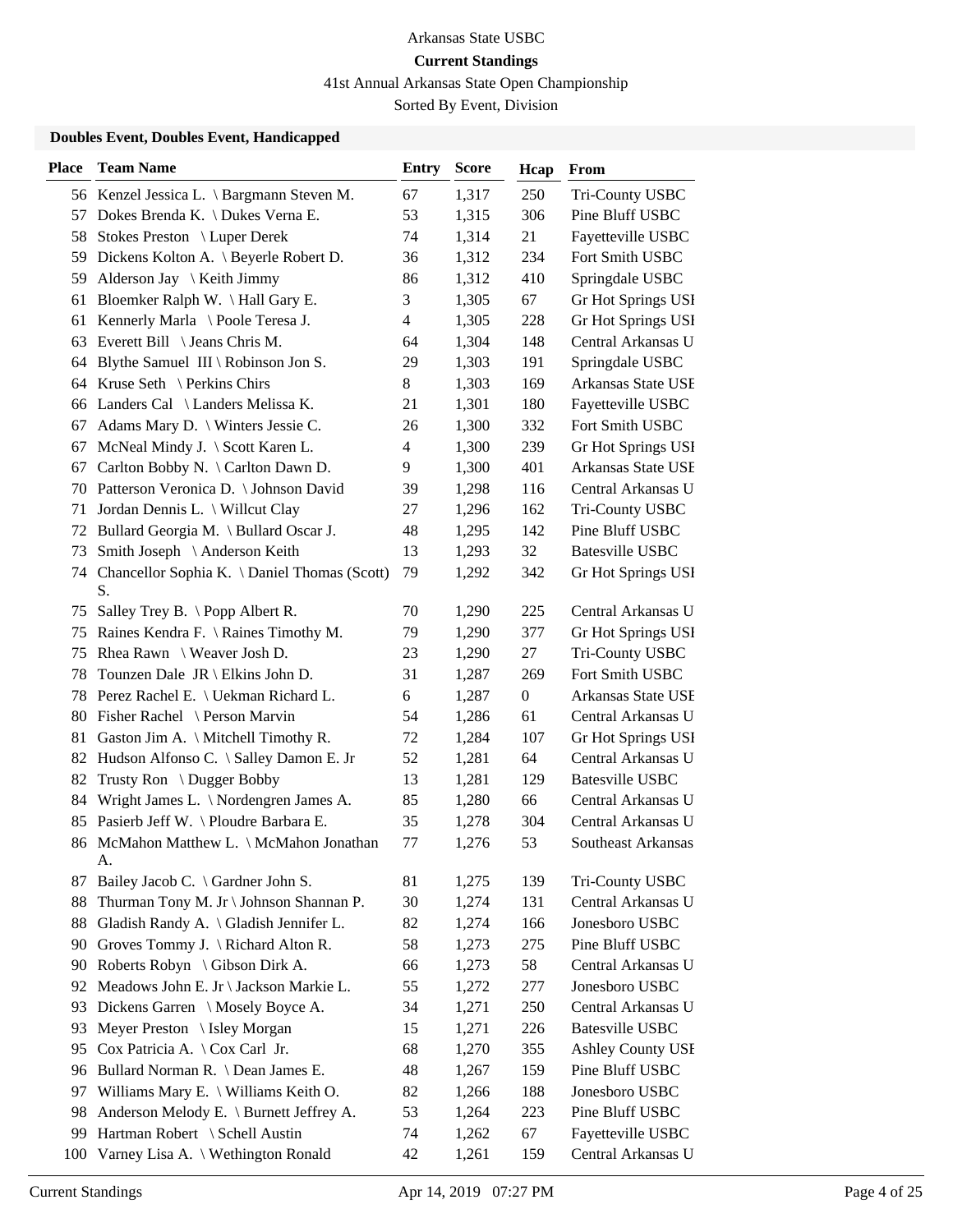41st Annual Arkansas State Open Championship

Sorted By Event, Division

| <b>Place</b> | <b>Team Name</b>                                | Entry        | <b>Score</b> | Hcap             | From                     |
|--------------|-------------------------------------------------|--------------|--------------|------------------|--------------------------|
|              | 100 Temple Janell D. \ Gordon Curtis J.         | 57           | 1,261        | 142              | Central Arkansas U       |
|              | 100 Jasper Toni L. \ Armstrong Dorothy J.       | 73           | 1,261        | 615              | Pine Bluff USBC          |
|              | 103 Covert Cindy G. \ Nigolian Jon K.           | $\mathbf{1}$ | 1,257        | 32               | Central Arkansas U       |
|              | 104 Lewis Cheryl \ Smith Cory D.                | 12           | 1,256        | 196              | <b>Batesville USBC</b>   |
| 105          | Stephens Terri L. $\setminus$ Roe Nathan D.     | 28           | 1,254        | 217              | Central Arkansas U       |
|              | 105 Rouse Cissy \ Gladden Noah S. III           | 44           | 1,254        | 264              | Arkansas State USE       |
|              | 105 Bliss Del L. \ Comfert William A.           | 17           | 1,254        | 54               | Mountain Home US         |
|              | 108 Rhea Rawn \ Eggensperger Dennis D.          | 27           | 1,250        | 70               | Tri-County USBC          |
|              | 108 Cotseones Demetri \ Smith Kevin             | 88           | 1,250        | 10               | Arkansas State USE       |
|              | 110 Plumlee Bobby J. \Adams Melvin K.           | 19           | 1,246        | 228              | Mountain Home US         |
|              | 111 Weaver Rodney M. \Hall Joyce L.             | 28           | 1,240        | 199              | Central Arkansas U       |
|              | 111 Ashley Charles \ Cannon Jessie E.           | 40           | 1,240        | 137              | Gr Hot Springs USI       |
| 113          | Jones Archie \ Jones Marvin                     | 68           | 1,237        | 285              | <b>Ashley County USI</b> |
|              | 114 Bland Doyle L. \Yarberry Steve L. II        | 70           | 1,233        | 252              | Central Arkansas U       |
|              | 115 Thomas Brian K. Jr \ Foster Charles E.      | 76           | 1,232        | 115              | Central Arkansas U       |
|              | 116 Adcock Tania M. \Adcock Ira                 | 32           | 1,230        | 207              | Gr Hot Springs USI       |
|              | 117 Childress Horace B. III \ Roberts Robyn     | 78           | 1,229        | 40               | Central Arkansas U       |
| 117          | Taylor Brennan \ Butler Samuel                  | 88           | 1,229        | 21               | Arkansas State USE       |
|              | 117 Hubbs Paul S. \ Burrow James W.             | 10           | 1,229        | 26               | Central Arkansas U       |
|              | 120 Kamas Kenny J. \ Kamas Kenneth J. Jr        | 72           | 1,228        | 42               | Gr Hot Springs USI       |
| 121          | Luper Sandra J. \ Luper Jerry D.                | 26           | 1,225        | 374              | Fort Smith USBC          |
|              | 122 Didriksen Wayne \ Didriksen Keith W.        | 45           | 1,224        | 145              | Heber Springs USB        |
|              | 123 Chronister Karen G. \ Chronister William S. | 36           | 1,219        | 307              | Fort Smith USBC          |
|              | 124 O'Neal Shynia M. \Thomas Tabetha L.         | 71           | 1,217        | 58               | Central Arkansas U       |
| 125          | Johns Christopher \ Bykowski Scott W.           | 7            | 1,215        | 350              | Tri-County USBC          |
|              | 126 Barret Zach \ Tucker John P.                | 44           | 1,214        | 218              | Arkansas State USE       |
|              | 126 Perkins Carlie M. \ Perkins Carlin C. Jr    | $8\,$        | 1,214        | 123              | Arkansas State USE       |
|              | 128 Blevins Frankie E. \ Ashcraft Tommy W.      | 83           | 1,211        | 347              | Wynne USBC               |
| 129          | Speir Katie A. \ Speir Andy I.                  | 32           | 1,209        | 336              | Gr Hot Springs USI       |
|              | 130 Gibson Dirk A. \ Dickens Adam C.            | 34           | 1,207        | 39               | Central Arkansas U       |
|              | 131 Miller Richard W. \ Edwards Clinton S.      | 20           | 1,206        | 113              | Mountain Home US         |
|              | 132 Butler Kathy \ Clayton Clifford W.          | 58           | 1,204        | 247              | Pine Bluff USBC          |
|              | 133 Long Jason J. \ Pritchett John E.           | 10           | 1,200        | $\boldsymbol{0}$ | Central Arkansas U       |
|              | 134 Wortham Tamalyn \Aaron Brian                | 85           | 1,199        | 175              | Central Arkansas U       |
|              | 135 Hill Joanna F. \ Hill Dewey D.              | 9            | 1,195        | 215              | Arkansas State USE       |
|              | 136 Didriksen Dawn M. \ Glaubitz Reed F.        | 45           | 1,193        | 344              | Heber Springs USB        |
|              | 136 Najarro Oscar R.   Isley Rick               | 14           | 1,193        | 13               | <b>Batesville USBC</b>   |
|              | 138 Reach Shane \ Davis Gary                    | 14           | 1,192        | 75               | <b>Batesville USBC</b>   |
|              | 139 Monroe Raymond B. \ Folsom Harvey D.        | 5            | 1,189        | 215              | Jax Air Base USBC        |
|              | 140 Lewis Dickie R. \ Lewis Chuck R.            | 12           | 1,187        | 231              | <b>Batesville USBC</b>   |
| 141          | Balentine Skyler \ Balentine Gary               | 83           | 1,186        | 228              | Wynne USBC               |
| 142          | Blankenship Donald J. \ Bedoya Fredrick W.      | 38           | 1,185        | 126              | Jax Air Base USBC        |
|              | 143 Daniels Eric \ Riley Daniel L.              | 87           | 1,182        | 151              | Jonesboro USBC           |
| 144          | Thomas Tabetha L. $\setminus$ Brooks Brad B.    | 50           | 1,176        | 29               | Central Arkansas U       |
| 145          | Dilday Darren \ Carman Karl A.                  | 18           | 1,173        | 129              | Mountain Home US         |
|              | 146 Williams Felicha R. \ Utsey Sandra          | 73           | 1,168        | 442              | Pine Bluff USBC          |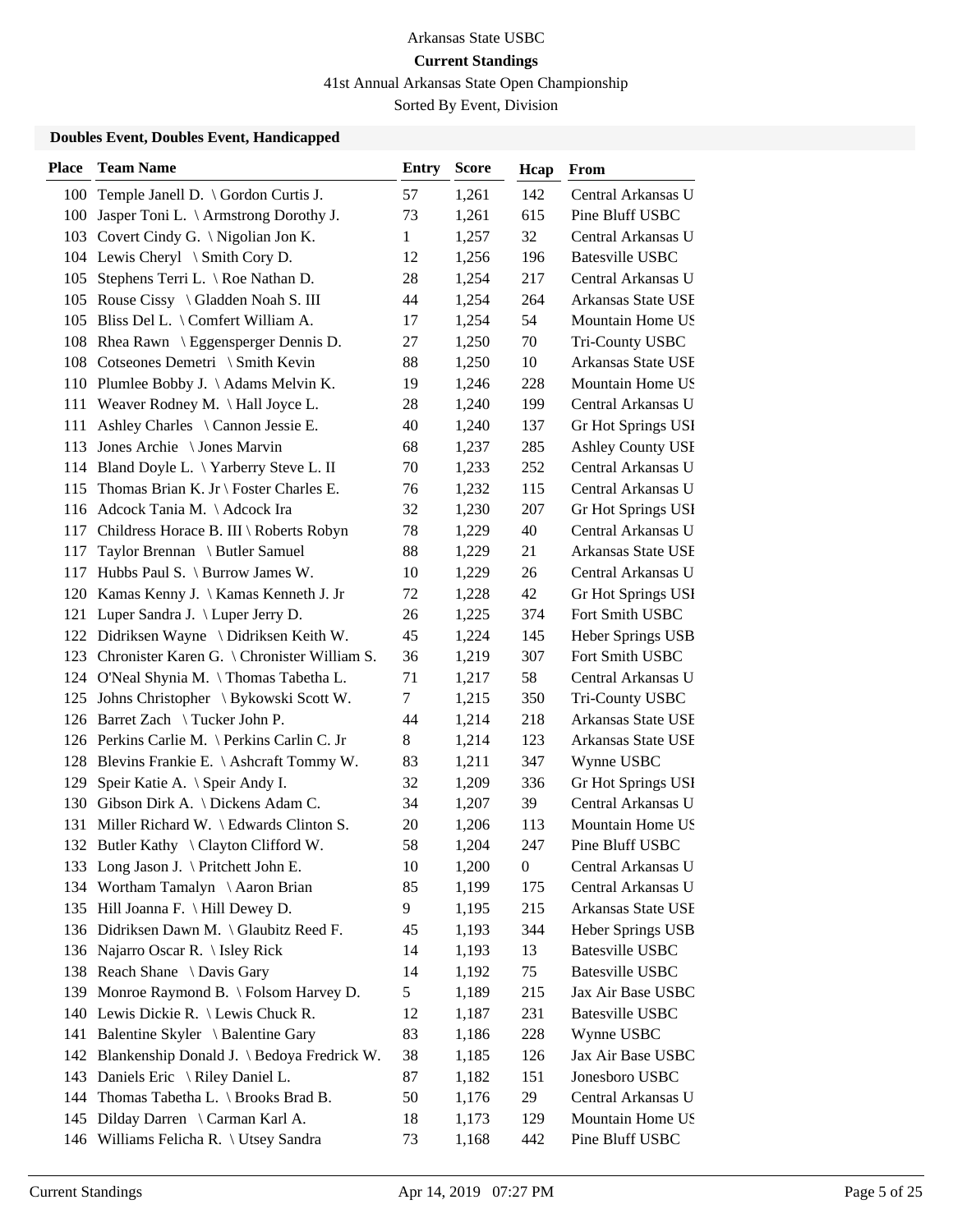41st Annual Arkansas State Open Championship

Sorted By Event, Division

### **Doubles Event, Doubles Event, Handicapped**

| Place | <b>Team Name</b>                                 | Entry | <b>Score</b> | Hcap     | From               |
|-------|--------------------------------------------------|-------|--------------|----------|--------------------|
| 147   | Grise Claude E. $\setminus$ Weathers Bo          | 87    | 1,161        | 293      | Jonesboro USBC     |
| 147   | Citty Mike $\setminus$ Harris Larry S.           | 2     | 1,161        | 107      | Arkansas State USE |
| 149   | Foglesong Randy \ Granata Tommy                  | 16    | 1,159        | 115      | Springdale USBC    |
| 150   | Kuch Kent D. $\setminus$ Bencriscutto Mark S.    | 3     | 1,158        | 62       | Gr Hot Springs USI |
| 151   | Nooner Ricky $\setminus$ Arnold Andrew P.        | 49    | 1,147        | 134      | Central Arkansas U |
|       | 152 Hammaker Nicholas M. \ Botter Steve A.       | 46    | 1,141        | 8        | Gr Hot Springs USI |
|       | 153 Frye Stephanie \ Williams Leigh A.           | 60    | 1,140        | 339      | Batesville USBC    |
|       | 154 Varney Donald W. \ Varney Donavan L. Jr      | 42    | 1,139        | 43       | Central Arkansas U |
|       | 155 Payne Michael A. \ Hopf Grady E.             | 61    | 1,137        | 53       | Central Arkansas U |
|       | 156 Humphries Paul J. \ Sanders Matthew T.       | 25    | 1,119        | 70       | Fort Smith USBC    |
| 157   | Hoeksema Brian \ Junker Paul                     | 20    | 1,118        | 118      | Mountain Home US   |
| 158   | Phillips Holden J. $\Phi$ Phillips Jeffery G.    | 62    | 1,093        | 132      | Batesville USBC    |
| 159   | Phillips Jeffery G. $\setminus$ Barksdale Bryan  | 13    | 1,057        | 51       | Batesville USBC    |
| 160   | Miles Christopher J. $\backslash$ Miles James D. | 5     | 1,048        | 59       | Jax Air Base USBC  |
| 161   | Hogan Virgil W. $\big\{\big\}$ Hogan Michele     | 37    | 808          | $\Omega$ | Arkansas State USE |

The lowest score to cash is 1353.

| Place | <b>Team Name</b>        | <b>Entry</b>   | <b>Score</b> | Hcap         | From                     |
|-------|-------------------------|----------------|--------------|--------------|--------------------------|
| 1     | Carper Jake R.          | 63             | 806          | 2            | Central Arkansas U       |
| 2     | Elkins John D.          | 31             | 798          | 145          | <b>Fort Smith USBC</b>   |
| 3     | Deyoung Kenny J.        | 47             | 778          | 129          | Gr Hot Springs USI       |
| 4     | Fitts Jason M.          | 75             | 776          | 132          | Jonesboro USBC           |
| 5     | Granata Tommy           | 16             | 770          | 48           | Springdale USBC          |
| 6     | <b>Brown Lorenzo</b>    | 64             | 769          | 67           | Central Arkansas U       |
| 7     | Carlton Bobby N.        | 9              | 768          | 202          | Arkansas State USE       |
| 8     | Summitt Billy R.        | 47             | 765          | 140          | Gr Hot Springs USI       |
| 9     | <b>Luper Derek</b>      | 74             | 763          | 5            | Fayetteville USBC        |
| 10    | Gladish Randy A.        | 82             | 754          | 48           | Jonesboro USBC           |
| 11    | Dickens Kolton A.       | 36             | 750          | 110          | Fort Smith USBC          |
| 12    | Heisner Matthew J.      | 52             | 735          | 48           | Central Arkansas U       |
| 13    | <b>Stokes Preston</b>   | 74             | 734          | 16           | Fayetteville USBC        |
| 14    | Allen Traci             | 54             | 722          | 132          | Central Arkansas U       |
| 15    | Tucker Nathan M.        | 80             | 720          | 86           | Central Arkansas U       |
| 15    | Pritchett John E.       | 10             | 720          | $\mathbf{0}$ | Central Arkansas U       |
| 15    | Neff Alva E.            | 24             | 720          | 48           | Jonesboro USBC           |
| 18    | <b>Casados Danny</b>    | 84             | 719          | 126          | Camden USBC              |
| 18    | Citty Mike              | $\overline{2}$ | 719          | 64           | Arkansas State USE       |
| 20    | Perkins Chirs           | 8              | 718          | 45           | Arkansas State USE       |
| 21    | Smith Joseph            | 13             | 717          | 27           | <b>Batesville USBC</b>   |
| 22    | Keith Jimmy             | 86             | 715          | 135          | Springdale USBC          |
| 23    | Willcut Clay            | 27             | 714          | 81           | Tri-County USBC          |
| 24    | Jones Archie            | 68             | 713          | 140          | <b>Ashley County USI</b> |
| 25    | Mason Derrick D.        | 52             | 712          | 48           | Central Arkansas U       |
| 26    | <b>Chancellor Jerry</b> | 33             | 711          | 86           | Gr Hot Springs USI       |
| 26    | Riley Daniel L.         | 87             | 711          | 62           | Jonesboro USBC           |
|       |                         |                |              |              |                          |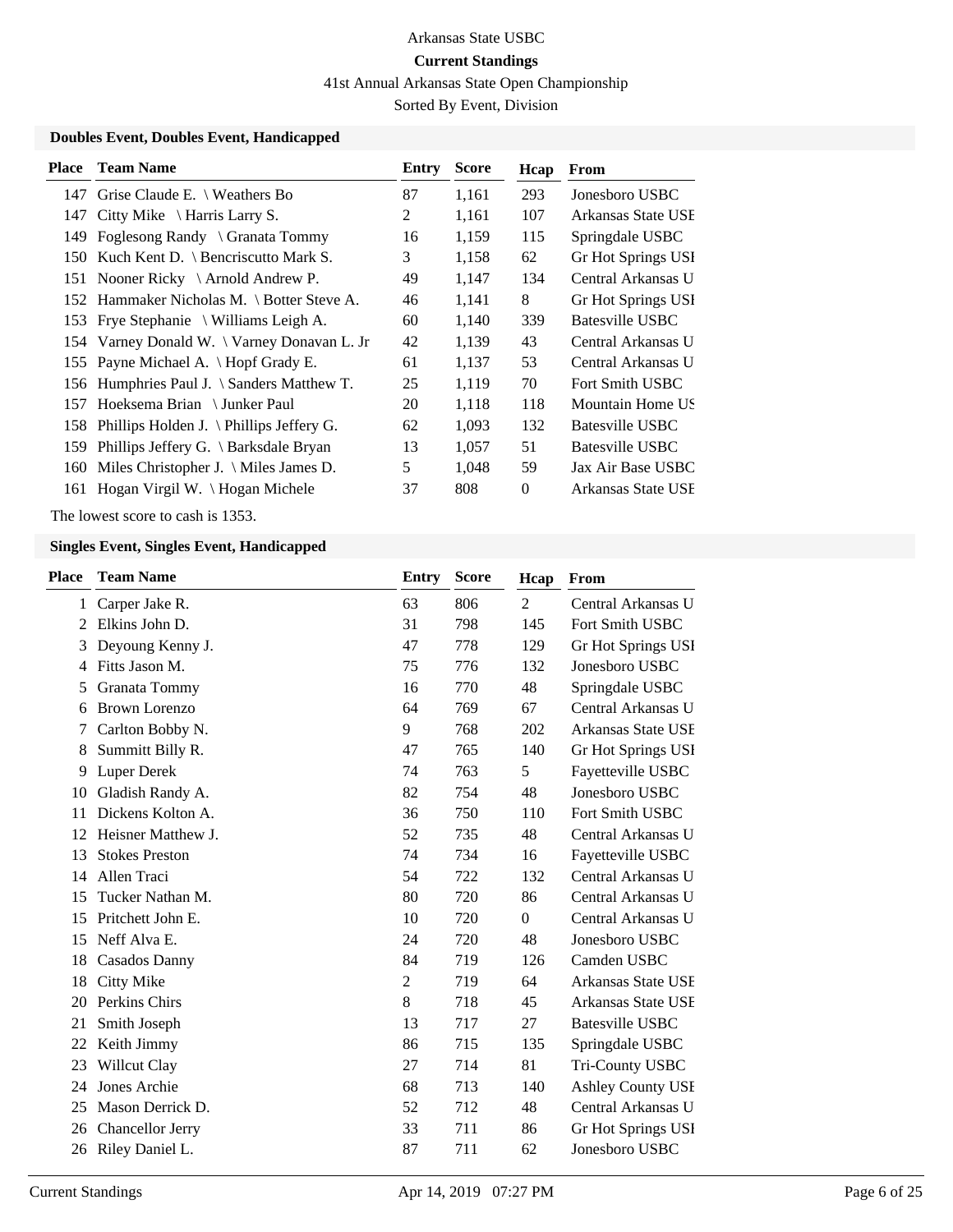41st Annual Arkansas State Open Championship

Sorted By Event, Division

| <b>Place</b> | <b>Team Name</b>         | Entry        | <b>Score</b> | Hcap             | From                   |
|--------------|--------------------------|--------------|--------------|------------------|------------------------|
| 28           | Winters Jessie C.        | 26           | 709          | 197              | Fort Smith USBC        |
| 28           | Daniels Eric             | 87           | 709          | 89               | Jonesboro USBC         |
| 28           | <b>Blythe Samuel III</b> | 29           | 709          | 62               | Springdale USBC        |
| 31           | Thompson Matthew S.      | 51           | 708          | 70               | Jonesboro USBC         |
| 31           | Taylor Brennan           | 88           | 708          | 21               | Arkansas State USE     |
| 33           | Chronister William S.    | 36           | 707          | 116              | Fort Smith USBC        |
| 34           | Nordengren James A.      | 85           | 705          | 45               | Central Arkansas U     |
| 35           | Valenzuela Chase A.      | 66           | 704          | $\boldsymbol{0}$ | Central Arkansas U     |
| 36           | Frye Stephanie           | 60           | 703          | 213              | <b>Batesville USBC</b> |
| 37           | Jackson Cathy A.         | 55           | 702          | 253              | Jonesboro USBC         |
| 38           | Alderson Jay             | 86           | 700          | 275              | Springdale USBC        |
| 39           | Smith Cory D.            | 12           | 699          | 5                | <b>Batesville USBC</b> |
| 40           | <b>Wallace Stanley</b>   | 75           | 697          | 118              | Jonesboro USBC         |
| 40           | Imhoff Corey R.          | 1            | 697          | 35               | Central Arkansas U     |
| 40           | Johns Christopher        | 7            | 697          | 234              | Tri-County USBC        |
| 43           | Arnold Andrew P.         | 49           | 695          | 35               | Central Arkansas U     |
| 43           | Ballard Thomas K.        | 84           | 695          | 110              | Camden USBC            |
| 43           | Anderson Keith           | 13           | 695          | 5                | <b>Batesville USBC</b> |
| 43           | Cryts Charlie C.         | 19           | 695          | 113              | Mountain Home US       |
| 47           | Varney Donavan L. Jr     | 42           | 694          | 16               | Central Arkansas U     |
| 47           | <b>Butler Samuel</b>     | 88           | 694          | 0                | Arkansas State USE     |
| 49           | Gladden Noah S. III      | 44           | 692          | 27               | Arkansas State USE     |
| 49           | Jasper Toni L.           | 73           | 692          | 283              | Pine Bluff USBC        |
| 49           | Goza Ronald R. II        | 77           | 692          | 62               | Southeast Arkansas     |
| 52           | Didriksen Dawn M.        | 45           | 691          | 137              | Heber Springs USB      |
| 52           | Hudson Alfonso C.        | 52           | 691          | 35               | Central Arkansas U     |
| 52           | Bykowski Scott W.        | 7            | 691          | 116              | Tri-County USBC        |
| 55           | Jarnagin David L.        | 25           | 689          | 210              | Fort Smith USBC        |
| 55           | Grove James              | 69           | 689          | 113              | <b>Stuttgart USBC</b>  |
| 55           | Gardner John S.          | 81           | 689          | 72               | Tri-County USBC        |
| 58           | Dokes Brenda K.          | 53           | 688          | 153              | Pine Bluff USBC        |
| 59           | Perez Jeni A.            | 43           | 687          | 94               | Central Arkansas U     |
| 59           | Brumley Jimmy W.         | 81           | 687          | 164              | Tri-County USBC        |
| 61           | Nooner Ricky             | 49           | 685          | 99               | Central Arkansas U     |
| 61           | Payne Michael R.         | 61           | 685          | 16               | Central Arkansas U     |
| 63           | Wethington Ronald        | 42           | 684          | 116              | Central Arkansas U     |
| 63           | Barnes Brandon M.        | 49           | 684          | 37               | Central Arkansas U     |
| 63           | O'Neal Shynia M.         | 66           | 684          | 29               | Central Arkansas U     |
| 63           | Bryant Jimmy G.          | 81           | 684          | 94               | Tri-County USBC        |
| 63           | <b>Trusty Ron</b>        | 13           | 684          | 48               | <b>Batesville USBC</b> |
| 63           | Barrett Chad A.          | 24           | 684          | 29               | Jonesboro USBC         |
| 69           | Covert Cindy G.          | $\mathbf{1}$ | 683          | 27               | Central Arkansas U     |
| 70           | Tucker John P.           | 44           | 682          | 116              | Arkansas State USE     |
| 70           | Salley Trey B.           | 70           | 682          | 126              | Central Arkansas U     |
| 70           | Williams Keith O.        | 82           | 682          | 64               | Jonesboro USBC         |
| 70           | McNeal Mindy J.          | 4            | 682          | 110              | Gr Hot Springs USI     |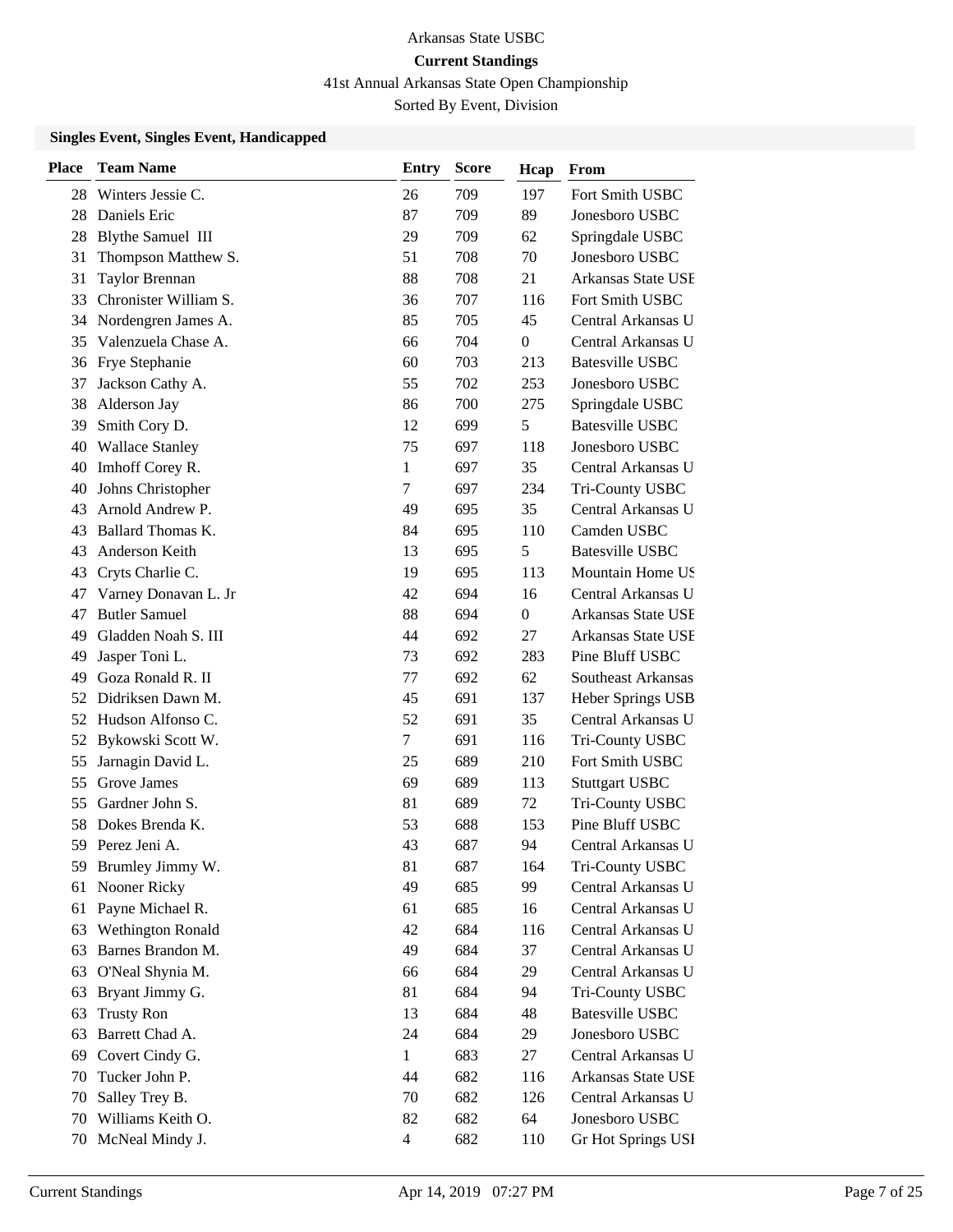41st Annual Arkansas State Open Championship

Sorted By Event, Division

| Place | <b>Team Name</b>     | <b>Entry</b> | <b>Score</b> | Hcap         | From                   |
|-------|----------------------|--------------|--------------|--------------|------------------------|
| 70    | Aronoff Michael L.   | 22           | 682          | 126          | Horseshoe Bend US      |
| 75    | Kasza Jordan R.      | 43           | 681          | 54           | Central Arkansas U     |
| 75    | Raines Kendra F.     | 79           | 681          | 334          | Gr Hot Springs USI     |
| 75    | Folsom Harvey D.     | 5            | 681          | 94           | Jax Air Base USBC      |
| 78    | Landers Cal          | 21           | 680          | 180          | Fayetteville USBC      |
| 78    | Reeves Douglas K.    | 22           | 680          | 91           | Horseshoe Bend US      |
| 80    | Varney Lisa A.       | 42           | 679          | 43           | Central Arkansas U     |
| 80    | Halsted Kenny D.     | 47           | 679          | 129          | Gr Hot Springs USI     |
| 82    | Speir Katie A.       | 32           | 678          | 264          | Gr Hot Springs USI     |
|       | 82 Williams Leigh A. | 60           | 678          | 126          | <b>Batesville USBC</b> |
| 82    | Shelton Billie E. Jr | 11           | 678          | 159          | Horseshoe Bend US      |
| 85    | Luper Sandra J.      | 26           | 677          | 245          | Fort Smith USBC        |
| 85    | Stephens Terri L.    | 28           | 677          | 145          | Central Arkansas U     |
| 85    | Keith Jo A.          | 86           | 677          | 178          | Springdale USBC        |
| 88    | <b>Maness Sunny</b>  | 38           | 676          | 232          | Jax Air Base USBC      |
| 88    | Goza Stephanie L.    | 77           | 676          | 280          | Southeast Arkansas     |
| 88    | Miles James D.       | 5            | 676          | 27           | Jax Air Base USBC      |
| 91    | Adams Robert T.      | 24           | 675          | 91           | Jonesboro USBC         |
| 92    | West Kyndall         | 35           | 674          | 72           | Central Arkansas U     |
| 92    | Pemberton Skyler J.  | 51           | 674          | 48           | Jonesboro USBC         |
| 92    | Anderson Melody E.   | 53           | 674          | 156          | Pine Bluff USBC        |
| 92    | Mosely Boyce A.      | 34           | 674          | 129          | Central Arkansas U     |
| 96    | Thomas Brian K.      | 50           | 672          | $\mathbf{0}$ | Central Arkansas U     |
| 96    | Gaston Jim A.        | 72           | 672          | 59           | Gr Hot Springs USI     |
| 96    | Thomas Brian K. Jr   | 76           | 672          | 75           | Central Arkansas U     |
| 96    | Bailey Jacob C.      | 81           | 672          | 67           | Tri-County USBC        |
| 96    | Sparks Christina     | 29           | 672          | 240          | Springdale USBC        |
| 101   | Najarro Oscar R.     | 14           | 671          | 13           | <b>Batesville USBC</b> |
| 102   | Scott Karen L.       | 4            | 670          | 129          | Gr Hot Springs USI     |
|       | 102 Long Jason J.    | 10           | 670          | 29           | Central Arkansas U     |
|       | 104 Utsey Sandra     | 73           | 669          | 210          | Pine Bluff USBC        |
|       | 104 Dickens Adam C.  | 34           | 669          | 21           | Central Arkansas U     |
|       | 106 Rouse Cissy      | 44           | 668          | 237          | Arkansas State USE     |
|       | 106 Yates Timothy L. | 63           | 668          | 78           | Central Arkansas U     |
|       | 106 Mueller Wayne A. | 19           | 668          | 56           | Mountain Home US       |
| 109   | Thomas Bruce W.      | 69           | 666          | 113          | <b>Stuttgart USBC</b>  |
| 110   | Salley Damon E. Jr   | 52           | 665          | 29           | Central Arkansas U     |
| 110   | McMahon Matthew L.   | 77           | 665          | 21           | Southeast Arkansas     |
| 112   | Tipton Lee P.        | 49           | 664          | 153          | Central Arkansas U     |
| 113   | Ashcraft Tommy W.    | 83           | 663          | 110          | Wynne USBC             |
| 113   | Coursolle Ernest     | 11           | 663          | 143          | Horseshoe Bend US      |
| 115   | <b>Barret Zach</b>   | 44           | 662          | 102          | Arkansas State USE     |
| 115   | Chambers Jacob D.    | 75           | 662          | 89           | Jonesboro USBC         |
| 115   | Robinson Jon S.      | 29           | 662          | 129          | Springdale USBC        |
|       | 118 Roberts Robyn    | 78           | 661          | 40           | Central Arkansas U     |
| 119   | Jones Marvin         | 68           | 660          | 145          | Ashley County USI      |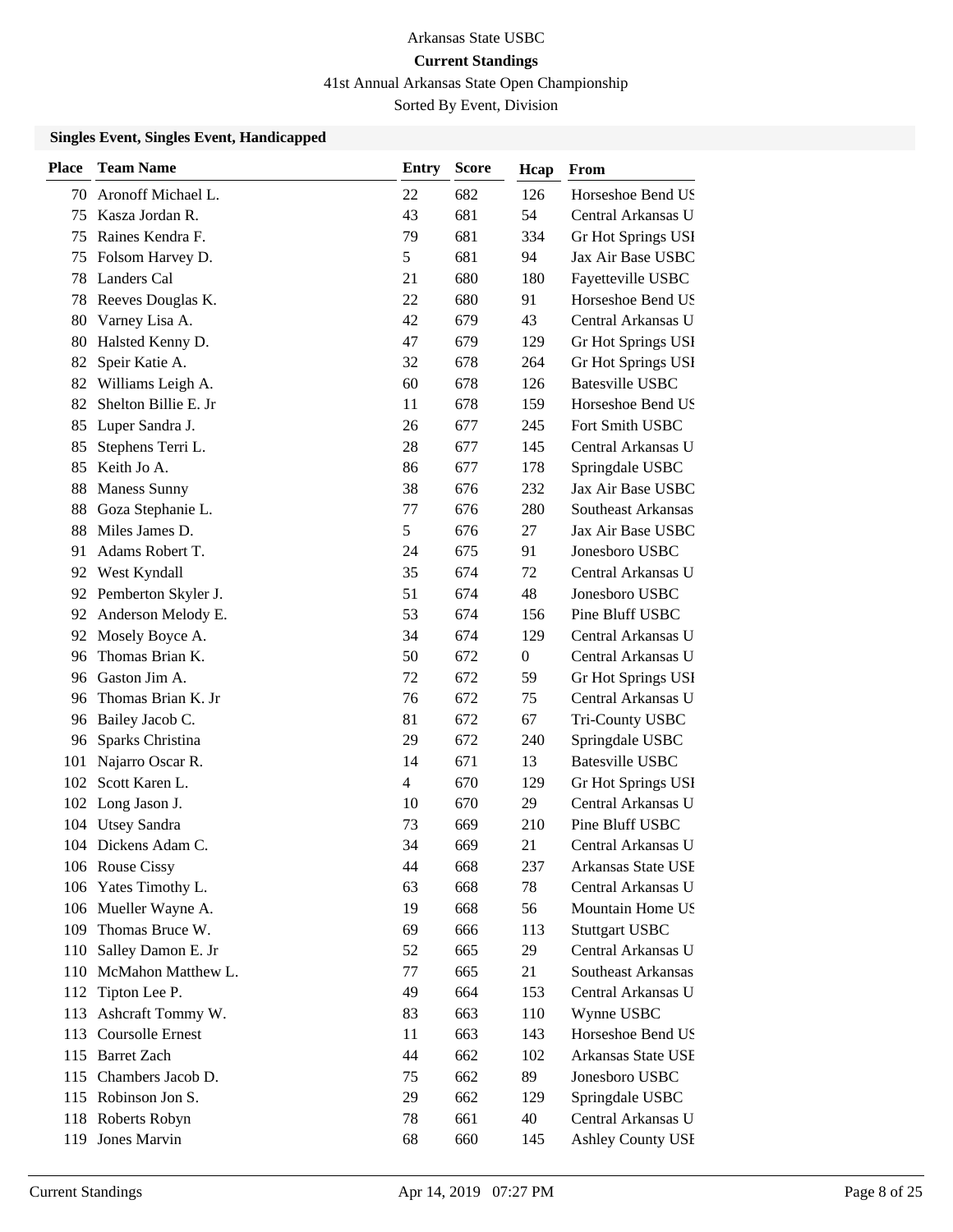41st Annual Arkansas State Open Championship

Sorted By Event, Division

| <b>Place</b> | <b>Team Name</b>          | Entry  | <b>Score</b> | Hcap           | From                   |
|--------------|---------------------------|--------|--------------|----------------|------------------------|
|              | 120 Raines Timothy M.     | 33     | 659          | 43             | Gr Hot Springs USI     |
| 120          | Carlton Dawn D.           | 9      | 659          | 199            | Arkansas State USE     |
| 122          | Patterson Veronica D.     | 39     | 658          | 116            | Central Arkansas U     |
| 122          | <b>Balentine Gary</b>     | 83     | 658          | 145            | Wynne USBC             |
| 124          | Hall Joyce L.             | 28     | 657          | 145            | Central Arkansas U     |
| 124          | Dailey John T. Jr         | 54     | 657          | $\mathbf{0}$   | Central Arkansas U     |
|              | 124 Lawrence James J.     | 69     | 657          | 197            | <b>Stuttgart USBC</b>  |
|              | 124 Gladish Jennifer L.   | 82     | 657          | 118            | Jonesboro USBC         |
| 124          | Phillips Jeffery G.       | 13     | 657          | 16             | <b>Batesville USBC</b> |
| 129          | Adams Mary D.             | 26     | 656          | 135            | Fort Smith USBC        |
| 129          | Jordan Dennis L.          | 27     | 656          | 81             | Tri-County USBC        |
| 129          | Blevins Frankie E.        | 83     | 656          | 237            | Wynne USBC             |
| 129          | Imhoff Eric V.            | 1      | 656          | 8              | Central Arkansas U     |
| 133          | Burroughs Mike T.         | 46     | 655          | $\overline{2}$ | Gr Hot Springs USI     |
|              | 133 Russell Grady W. III  | 61     | 655          | 35             | Central Arkansas U     |
| 133          | Hill Joanna F.            | 9      | 655          | 151            | Arkansas State USE     |
|              | 136 Williams Nicki        | 60     | 654          | 99             | <b>Batesville USBC</b> |
| 137          | Dugger Bobby              | 13     | 653          | 81             | <b>Batesville USBC</b> |
|              | 138 Hammaker Nicholas M.  | 46     | 652          | $\overline{0}$ | Gr Hot Springs USI     |
| 138          | Jones Quincy M.           | 65     | 652          | 70             | Arkansas State USE     |
| 138          | Sams Michael D.           | 63     | 652          | 24             | Central Arkansas U     |
| 141          | Doughty Neshae L.         | 18     | 651          | 97             | Mountain Home US       |
|              | 142 Groves Tommy J.       | 58     | 650          | 167            | Pine Bluff USBC        |
| 142          | Armstrong Dorothy J.      | 73     | 650          | 332            | Pine Bluff USBC        |
| 142          | Muse Cecil Paul           | $\tau$ | 650          | 97             | Tri-County USBC        |
| 145          | Eggensperger Dennis D.    | 27     | 649          | 70             | Tri-County USBC        |
|              | 146 Dukes Verna E.        | 53     | 648          | 153            | Pine Bluff USBC        |
|              | 146 Payne Michael A.      | 61     | 648          | 51             | Central Arkansas U     |
|              | 146 Uekman Richard L.     | 6      | 648          | $\overline{0}$ | Arkansas State USE     |
| 149          | Maness Willie R.          | 38     | 647          | 110            | Jax Air Base USBC      |
| 149          | <b>Clark Leroy</b>        | 39     | 647          | 110            | Central Arkansas U     |
| 151          | Rush Lonnie               | 16     | 646          | 13             | Springdale USBC        |
|              | 151 Bracht Kayleigh       | 21     | 646          | 89             | Fayetteville USBC      |
| 153          | <b>Isley Morgan</b>       | 15     | 645          | 210            | <b>Batesville USBC</b> |
|              | 154 Chancellor Matthew J. | 33     | 644          | 51             | Gr Hot Springs USI     |
|              | 154 McMahon Jonathan A.   | 77     | 644          | 32             | Southeast Arkansas     |
|              | 154 Bloemker Ralph W.     | 3      | 644          | 43             | Gr Hot Springs USI     |
| 157          | Speir Andy I.             | 32     | 643          | 72             | Gr Hot Springs USI     |
| 157          | Cox Carl Jr.              | 68     | 643          | 164            | Ashley County USI      |
| 157          | Alderson Kelli E.         | 86     | 643          | 297            | Springdale USBC        |
| 157          | Matty Robert G.           | 22     | 643          | 97             | Horseshoe Bend US      |
| 161          | <b>Ashley Charles</b>     | 40     | 642          | 137            | Gr Hot Springs USI     |
| 161          | Bullard Norman R.         | 48     | 642          | 143            | Pine Bluff USBC        |
| 161          | Cox Patricia A.           | 68     | 642          | 191            | Ashley County USI      |
| 161          | Meadows John E. Jr        | 55     | 642          | 126            | Jonesboro USBC         |
| 161          | Matty Michael P.          | $22\,$ | 642          | 72             | Horseshoe Bend US      |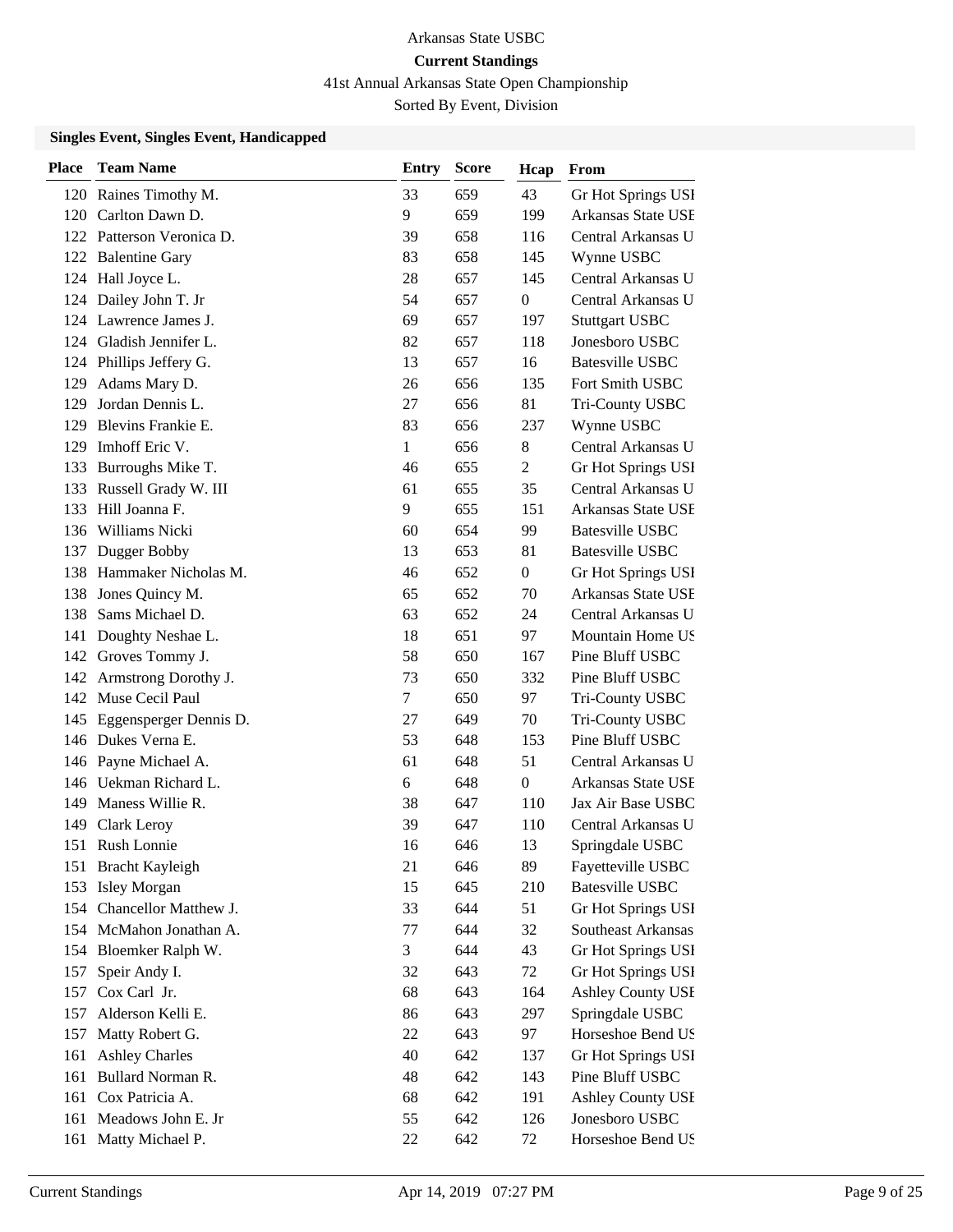41st Annual Arkansas State Open Championship

Sorted By Event, Division

| <b>Place</b> | <b>Team Name</b>          | Entry          | <b>Score</b> | Hcap             | From                      |
|--------------|---------------------------|----------------|--------------|------------------|---------------------------|
| 166          | Tounzen Dale JR           | 31             | 641          | 124              | Fort Smith USBC           |
| 166          | Gibson Dirk A.            | 34             | 641          | 18               | Central Arkansas U        |
| 168          | Sanders Matthew T.        | 25             | 640          | 27               | Fort Smith USBC           |
| 168          | Temple Janell D.          | 57             | 640          | 102              | Central Arkansas U        |
| 168          | Dailey Diane L.           | 80             | 640          | 118              | Central Arkansas U        |
| 168          | Williams Mary E.          | 82             | 640          | 124              | Jonesboro USBC            |
| 172          | Adcock Ira                | 32             | 639          | 32               | Gr Hot Springs USI        |
| 172          | Perez Rachel E.           | 6              | 639          | $\boldsymbol{0}$ | Arkansas State USE        |
| 174          | Roetzel Kendall W.        | 21             | 637          | $\boldsymbol{0}$ | Fayetteville USBC         |
| 175          | Baker Demetrius T.        | 65             | 636          | 43               | <b>Arkansas State USE</b> |
| 175          | Jackson Markie L.         | 55             | 636          | 151              | Jonesboro USBC            |
| 175          | Cotseones Demetri         | 88             | 636          | 10               | Arkansas State USE        |
| 178          | Richard Alton R.          | 58             | 635          | 108              | Pine Bluff USBC           |
| 178          | Woodard Christopher N.    | 75             | 635          | 91               | Jonesboro USBC            |
| 178          | Doughty Shawn E.          | 18             | 635          | 21               | Mountain Home US          |
| 181          | Johnson David             | 39             | 634          | $\boldsymbol{0}$ | Central Arkansas U        |
| 181          | Childress Horace B. III   | 78             | 634          | $\theta$         | Central Arkansas U        |
| 181          | Kent Debra A.             | 80             | 634          | 153              | Central Arkansas U        |
| 184          | Hoeksema Brian            | 20             | 633          | 86               | Mountain Home US          |
| 185          | <b>Weathers Bo</b>        | 87             | 632          | 191              | Jonesboro USBC            |
| 186          | Miller Richard W.         | 20             | 630          | 89               | Mountain Home US          |
| 186          | <b>Kennerly Marla</b>     | $\overline{4}$ | 630          | 99               | Gr Hot Springs USI        |
|              | 186 Lewis Cheryl          | 12             | 630          | 191              | <b>Batesville USBC</b>    |
| 189          | Beyerle Robert D.         | 36             | 629          | 124              | Fort Smith USBC           |
| 189          | Varney Donald W.          | 42             | 629          | 27               | Central Arkansas U        |
| 189          | Schell Austin             | 74             | 629          | 35               | Fayetteville USBC         |
| 189          | Hall Gary E.              | 3              | 629          | 24               | Gr Hot Springs USI        |
| 189          | <b>Isley Rick</b>         | 14             | 629          | $\boldsymbol{0}$ | <b>Batesville USBC</b>    |
| 194          | Shelton Justin C.         | 11             | 628          | 113              | Horseshoe Bend US         |
| 195          | Gordon Curtis J.          | 57             | 627          | 40               | Central Arkansas U        |
| 195          | Frye Mike                 | 60             | 627          | 67               | <b>Batesville USBC</b>    |
| 197          | Martens Jim R.            | 11             | 626          | 137              | Horseshoe Bend US         |
|              | 198 Carpenter Mitchell L. | 17             | 625          | $\boldsymbol{0}$ | Mountain Home US          |
| 199          | Proctor Danny R.          | 59             | 624          | 75               | Arkansas State USE        |
|              | 199 Everett Bill          | 64             | 624          | 40               | Central Arkansas U        |
|              | 199 Bargmann Steven M.    | 67             | 624          | 99               | Tri-County USBC           |
|              | 199 Lewis Dickie R.       | 12             | 624          | 118              | <b>Batesville USBC</b>    |
| 203          | <b>Montgomery Charles</b> | 39             | 623          | 151              | Central Arkansas U        |
|              | 203 Kuch Kent D.          | 3              | 623          | 62               | Gr Hot Springs USI        |
|              | 205 Ploudre Barbara E.    | 35             | 622          | 164              | Central Arkansas U        |
| 206          | Kruse Seth                | 8              | 621          | 124              | <b>Arkansas State USE</b> |
| 206          | Taylor Tommy G.           | 16             | 621          | 94               | Springdale USBC           |
| 208          | Roe Nathan D.             | 28             | 620          | 72               | Central Arkansas U        |
|              | 208 Johnson Shannan P.    | 30             | 620          | 94               | Central Arkansas U        |
|              | 210 Blanchard Walter W.   | $\overline{c}$ | 619          | 143              | Arkansas State USE        |
|              | 210 Comfert William A.    | 17             | 619          | $\boldsymbol{0}$ | Mountain Home US          |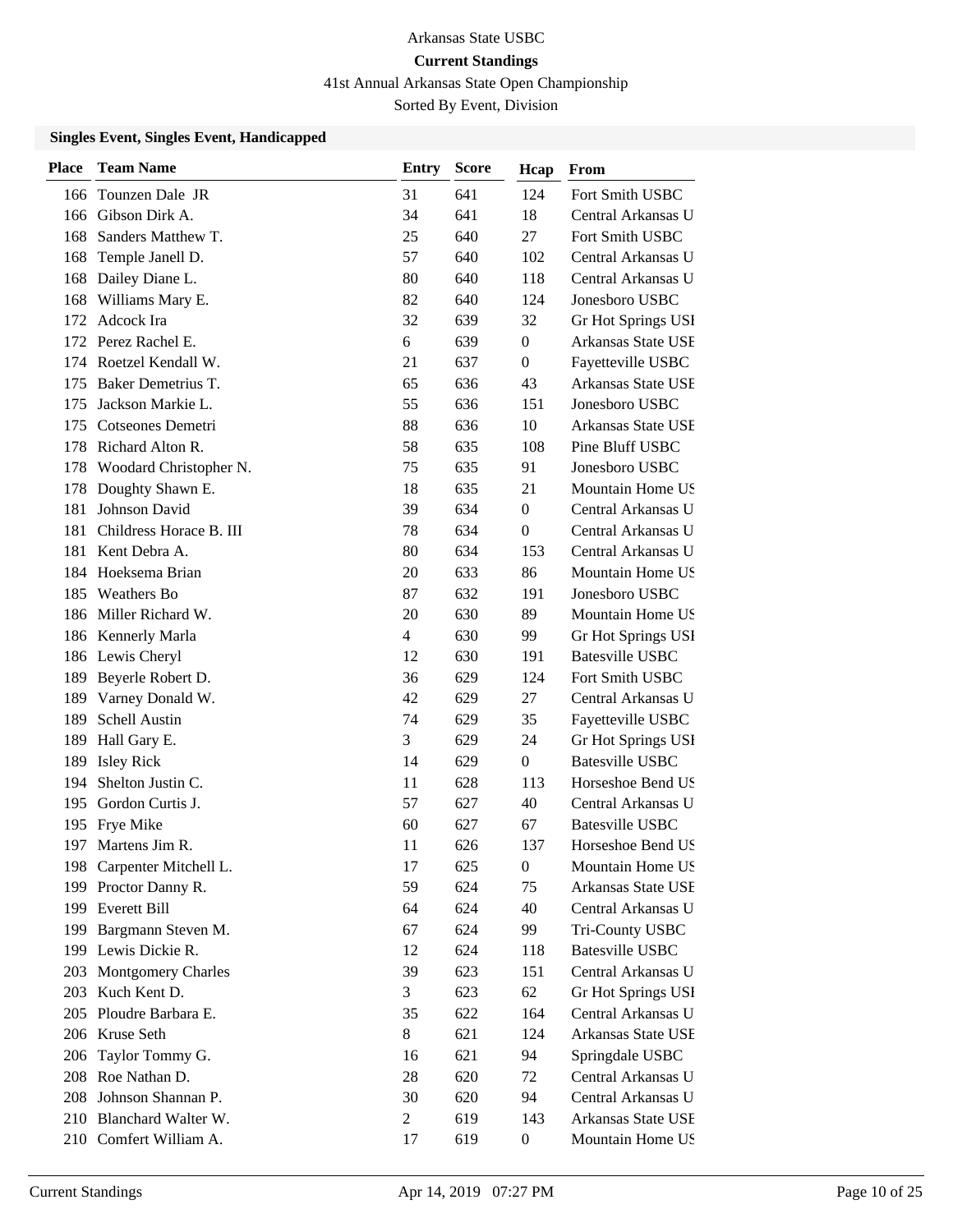41st Annual Arkansas State Open Championship

Sorted By Event, Division

| 619<br>210 Landers Melissa K.<br>21<br>$\boldsymbol{0}$<br>Fayetteville USBC<br>618<br>213 Wortham Tamalyn<br>85<br>113<br>Central Arkansas U<br>617<br>Mowrey Terry B.<br>46<br>$\boldsymbol{0}$<br>Gr Hot Springs USI<br>214<br>58<br>Pine Bluff USBC<br><b>Butler Kathy</b><br>617<br>156<br>214<br>Owens Rodney<br>69<br>617<br>75<br><b>Stuttgart USBC</b><br>214<br>Thomas Tabetha L.<br>50<br>616<br>29<br>Central Arkansas U<br>217<br>Vickers Donald W.<br>56<br>616<br>Gr Hot Springs USI<br>180<br>217<br>Ridenour Dan M.<br>59<br>616<br>Arkansas State USE<br>105<br>217<br>Davis Gary<br>616<br><b>Batesville USBC</b><br>14<br>27<br>217<br>Glaubitz Reed F.<br>45<br>614<br>221<br>207<br>Heber Springs USB<br>79<br>614<br>Daniel Thomas (Scott) S.<br>67<br>Gr Hot Springs USI<br>221<br>Grise Claude E.<br>87<br>Jonesboro USBC<br>221<br>614<br>102<br>Pasierb Jeff W.<br>35<br>Central Arkansas U<br>613<br>140<br>224<br>Hopf Grady E.<br>61<br>613<br>Central Arkansas U<br>2<br>224<br>Foster Charles E.<br>76<br>Central Arkansas U<br>613<br>40<br>224<br>Yonts Paul<br>$\overline{c}$<br>613<br>116<br>Arkansas State USE<br>224<br>Adcock Tania M.<br>612<br>32<br>175<br>Gr Hot Springs USI<br>228<br>Burrow James W.<br>10<br>612<br>Central Arkansas U<br>24<br>228<br>Watkins Chris L.<br>64<br>610<br>18<br>230<br>Central Arkansas U<br>Kilby Richard A.<br>67<br>610<br>170<br>Tri-County USBC<br>230<br>80<br>Central Arkansas U<br>Furnish Jacqueline<br>610<br>102<br>230<br>Smith Kevin<br>88<br>610<br>Arkansas State USE<br>230<br>$\boldsymbol{0}$<br>Walker J.D.<br>56<br>234<br>609<br>86<br>Gr Hot Springs USI<br><b>Foglesong Randy</b><br>16<br>609<br>67<br>Springdale USBC<br>234<br>Stanton Steve W.<br>25<br>607<br>Fort Smith USBC<br>236<br>$\boldsymbol{0}$<br>23<br>607<br>Beasley Kim J.<br>126<br>236<br>Tri-County USBC<br>238 Kamas Kenny J.<br>72<br>606<br>32<br>Gr Hot Springs USI<br>Chancellor Sophia K.<br>79<br>Gr Hot Springs USI<br>603<br>275<br>239<br>Kenzel Jessica L.<br>602<br>Tri-County USBC<br>67<br>151<br>240<br>63<br>602<br>Central Arkansas U<br>Burrow Nancy L.<br>10<br>240<br>Bliss Del L.<br>17<br>602<br>Mountain Home US<br>240<br>54<br>45<br>601<br>48<br>243<br>Didriksen Keith W.<br>Heber Springs USB<br>58<br>243 Clayton Clifford W.<br>601<br>91<br>Pine Bluff USBC<br>601<br>243 Popp Albert R.<br>70<br>99<br>Central Arkansas U<br>243 Hartman Robert<br>74<br>601<br>Fayetteville USBC<br>32<br>18<br>601<br>Mountain Home US<br>Dilday Darren<br>62<br>243<br>Adams Melvin K.<br>600<br>Mountain Home US<br>248<br>19<br>137<br>Burnett Jeffrey A.<br>53<br>599<br>67<br>Pine Bluff USBC<br>249<br>Lewis Chuck R.<br>12<br><b>Batesville USBC</b><br>249<br>599<br>113<br>251 French Nathaniel B.<br>55<br>59<br>Jonesboro USBC<br>597<br>Hollins Timothy A. Jr<br>50<br>Central Arkansas U<br>252<br>596<br>8<br>Person Marvin<br>Central Arkansas U<br>253<br>54<br>595<br>24<br>29<br>253<br>Sparks David<br>595<br>126<br>Springdale USBC<br>594<br>255<br>Kilby Lela D.<br>67<br>294<br>Tri-County USBC<br>Hubbs Paul S.<br>10<br>Central Arkansas U<br>255<br>594<br>$\overline{c}$ | <b>Place</b> | <b>Team Name</b> | <b>Entry</b> | <b>Score</b> | Hcap | From |
|------------------------------------------------------------------------------------------------------------------------------------------------------------------------------------------------------------------------------------------------------------------------------------------------------------------------------------------------------------------------------------------------------------------------------------------------------------------------------------------------------------------------------------------------------------------------------------------------------------------------------------------------------------------------------------------------------------------------------------------------------------------------------------------------------------------------------------------------------------------------------------------------------------------------------------------------------------------------------------------------------------------------------------------------------------------------------------------------------------------------------------------------------------------------------------------------------------------------------------------------------------------------------------------------------------------------------------------------------------------------------------------------------------------------------------------------------------------------------------------------------------------------------------------------------------------------------------------------------------------------------------------------------------------------------------------------------------------------------------------------------------------------------------------------------------------------------------------------------------------------------------------------------------------------------------------------------------------------------------------------------------------------------------------------------------------------------------------------------------------------------------------------------------------------------------------------------------------------------------------------------------------------------------------------------------------------------------------------------------------------------------------------------------------------------------------------------------------------------------------------------------------------------------------------------------------------------------------------------------------------------------------------------------------------------------------------------------------------------------------------------------------------------------------------------------------------------------------------------------------------------------------------------------------------------------------------------------------------------------------------------------------------------------------------------------------------------------------------------------------------------------------------------------------------------------------------|--------------|------------------|--------------|--------------|------|------|
|                                                                                                                                                                                                                                                                                                                                                                                                                                                                                                                                                                                                                                                                                                                                                                                                                                                                                                                                                                                                                                                                                                                                                                                                                                                                                                                                                                                                                                                                                                                                                                                                                                                                                                                                                                                                                                                                                                                                                                                                                                                                                                                                                                                                                                                                                                                                                                                                                                                                                                                                                                                                                                                                                                                                                                                                                                                                                                                                                                                                                                                                                                                                                                                                |              |                  |              |              |      |      |
|                                                                                                                                                                                                                                                                                                                                                                                                                                                                                                                                                                                                                                                                                                                                                                                                                                                                                                                                                                                                                                                                                                                                                                                                                                                                                                                                                                                                                                                                                                                                                                                                                                                                                                                                                                                                                                                                                                                                                                                                                                                                                                                                                                                                                                                                                                                                                                                                                                                                                                                                                                                                                                                                                                                                                                                                                                                                                                                                                                                                                                                                                                                                                                                                |              |                  |              |              |      |      |
|                                                                                                                                                                                                                                                                                                                                                                                                                                                                                                                                                                                                                                                                                                                                                                                                                                                                                                                                                                                                                                                                                                                                                                                                                                                                                                                                                                                                                                                                                                                                                                                                                                                                                                                                                                                                                                                                                                                                                                                                                                                                                                                                                                                                                                                                                                                                                                                                                                                                                                                                                                                                                                                                                                                                                                                                                                                                                                                                                                                                                                                                                                                                                                                                |              |                  |              |              |      |      |
|                                                                                                                                                                                                                                                                                                                                                                                                                                                                                                                                                                                                                                                                                                                                                                                                                                                                                                                                                                                                                                                                                                                                                                                                                                                                                                                                                                                                                                                                                                                                                                                                                                                                                                                                                                                                                                                                                                                                                                                                                                                                                                                                                                                                                                                                                                                                                                                                                                                                                                                                                                                                                                                                                                                                                                                                                                                                                                                                                                                                                                                                                                                                                                                                |              |                  |              |              |      |      |
|                                                                                                                                                                                                                                                                                                                                                                                                                                                                                                                                                                                                                                                                                                                                                                                                                                                                                                                                                                                                                                                                                                                                                                                                                                                                                                                                                                                                                                                                                                                                                                                                                                                                                                                                                                                                                                                                                                                                                                                                                                                                                                                                                                                                                                                                                                                                                                                                                                                                                                                                                                                                                                                                                                                                                                                                                                                                                                                                                                                                                                                                                                                                                                                                |              |                  |              |              |      |      |
|                                                                                                                                                                                                                                                                                                                                                                                                                                                                                                                                                                                                                                                                                                                                                                                                                                                                                                                                                                                                                                                                                                                                                                                                                                                                                                                                                                                                                                                                                                                                                                                                                                                                                                                                                                                                                                                                                                                                                                                                                                                                                                                                                                                                                                                                                                                                                                                                                                                                                                                                                                                                                                                                                                                                                                                                                                                                                                                                                                                                                                                                                                                                                                                                |              |                  |              |              |      |      |
|                                                                                                                                                                                                                                                                                                                                                                                                                                                                                                                                                                                                                                                                                                                                                                                                                                                                                                                                                                                                                                                                                                                                                                                                                                                                                                                                                                                                                                                                                                                                                                                                                                                                                                                                                                                                                                                                                                                                                                                                                                                                                                                                                                                                                                                                                                                                                                                                                                                                                                                                                                                                                                                                                                                                                                                                                                                                                                                                                                                                                                                                                                                                                                                                |              |                  |              |              |      |      |
|                                                                                                                                                                                                                                                                                                                                                                                                                                                                                                                                                                                                                                                                                                                                                                                                                                                                                                                                                                                                                                                                                                                                                                                                                                                                                                                                                                                                                                                                                                                                                                                                                                                                                                                                                                                                                                                                                                                                                                                                                                                                                                                                                                                                                                                                                                                                                                                                                                                                                                                                                                                                                                                                                                                                                                                                                                                                                                                                                                                                                                                                                                                                                                                                |              |                  |              |              |      |      |
|                                                                                                                                                                                                                                                                                                                                                                                                                                                                                                                                                                                                                                                                                                                                                                                                                                                                                                                                                                                                                                                                                                                                                                                                                                                                                                                                                                                                                                                                                                                                                                                                                                                                                                                                                                                                                                                                                                                                                                                                                                                                                                                                                                                                                                                                                                                                                                                                                                                                                                                                                                                                                                                                                                                                                                                                                                                                                                                                                                                                                                                                                                                                                                                                |              |                  |              |              |      |      |
|                                                                                                                                                                                                                                                                                                                                                                                                                                                                                                                                                                                                                                                                                                                                                                                                                                                                                                                                                                                                                                                                                                                                                                                                                                                                                                                                                                                                                                                                                                                                                                                                                                                                                                                                                                                                                                                                                                                                                                                                                                                                                                                                                                                                                                                                                                                                                                                                                                                                                                                                                                                                                                                                                                                                                                                                                                                                                                                                                                                                                                                                                                                                                                                                |              |                  |              |              |      |      |
|                                                                                                                                                                                                                                                                                                                                                                                                                                                                                                                                                                                                                                                                                                                                                                                                                                                                                                                                                                                                                                                                                                                                                                                                                                                                                                                                                                                                                                                                                                                                                                                                                                                                                                                                                                                                                                                                                                                                                                                                                                                                                                                                                                                                                                                                                                                                                                                                                                                                                                                                                                                                                                                                                                                                                                                                                                                                                                                                                                                                                                                                                                                                                                                                |              |                  |              |              |      |      |
|                                                                                                                                                                                                                                                                                                                                                                                                                                                                                                                                                                                                                                                                                                                                                                                                                                                                                                                                                                                                                                                                                                                                                                                                                                                                                                                                                                                                                                                                                                                                                                                                                                                                                                                                                                                                                                                                                                                                                                                                                                                                                                                                                                                                                                                                                                                                                                                                                                                                                                                                                                                                                                                                                                                                                                                                                                                                                                                                                                                                                                                                                                                                                                                                |              |                  |              |              |      |      |
|                                                                                                                                                                                                                                                                                                                                                                                                                                                                                                                                                                                                                                                                                                                                                                                                                                                                                                                                                                                                                                                                                                                                                                                                                                                                                                                                                                                                                                                                                                                                                                                                                                                                                                                                                                                                                                                                                                                                                                                                                                                                                                                                                                                                                                                                                                                                                                                                                                                                                                                                                                                                                                                                                                                                                                                                                                                                                                                                                                                                                                                                                                                                                                                                |              |                  |              |              |      |      |
|                                                                                                                                                                                                                                                                                                                                                                                                                                                                                                                                                                                                                                                                                                                                                                                                                                                                                                                                                                                                                                                                                                                                                                                                                                                                                                                                                                                                                                                                                                                                                                                                                                                                                                                                                                                                                                                                                                                                                                                                                                                                                                                                                                                                                                                                                                                                                                                                                                                                                                                                                                                                                                                                                                                                                                                                                                                                                                                                                                                                                                                                                                                                                                                                |              |                  |              |              |      |      |
|                                                                                                                                                                                                                                                                                                                                                                                                                                                                                                                                                                                                                                                                                                                                                                                                                                                                                                                                                                                                                                                                                                                                                                                                                                                                                                                                                                                                                                                                                                                                                                                                                                                                                                                                                                                                                                                                                                                                                                                                                                                                                                                                                                                                                                                                                                                                                                                                                                                                                                                                                                                                                                                                                                                                                                                                                                                                                                                                                                                                                                                                                                                                                                                                |              |                  |              |              |      |      |
|                                                                                                                                                                                                                                                                                                                                                                                                                                                                                                                                                                                                                                                                                                                                                                                                                                                                                                                                                                                                                                                                                                                                                                                                                                                                                                                                                                                                                                                                                                                                                                                                                                                                                                                                                                                                                                                                                                                                                                                                                                                                                                                                                                                                                                                                                                                                                                                                                                                                                                                                                                                                                                                                                                                                                                                                                                                                                                                                                                                                                                                                                                                                                                                                |              |                  |              |              |      |      |
|                                                                                                                                                                                                                                                                                                                                                                                                                                                                                                                                                                                                                                                                                                                                                                                                                                                                                                                                                                                                                                                                                                                                                                                                                                                                                                                                                                                                                                                                                                                                                                                                                                                                                                                                                                                                                                                                                                                                                                                                                                                                                                                                                                                                                                                                                                                                                                                                                                                                                                                                                                                                                                                                                                                                                                                                                                                                                                                                                                                                                                                                                                                                                                                                |              |                  |              |              |      |      |
|                                                                                                                                                                                                                                                                                                                                                                                                                                                                                                                                                                                                                                                                                                                                                                                                                                                                                                                                                                                                                                                                                                                                                                                                                                                                                                                                                                                                                                                                                                                                                                                                                                                                                                                                                                                                                                                                                                                                                                                                                                                                                                                                                                                                                                                                                                                                                                                                                                                                                                                                                                                                                                                                                                                                                                                                                                                                                                                                                                                                                                                                                                                                                                                                |              |                  |              |              |      |      |
|                                                                                                                                                                                                                                                                                                                                                                                                                                                                                                                                                                                                                                                                                                                                                                                                                                                                                                                                                                                                                                                                                                                                                                                                                                                                                                                                                                                                                                                                                                                                                                                                                                                                                                                                                                                                                                                                                                                                                                                                                                                                                                                                                                                                                                                                                                                                                                                                                                                                                                                                                                                                                                                                                                                                                                                                                                                                                                                                                                                                                                                                                                                                                                                                |              |                  |              |              |      |      |
|                                                                                                                                                                                                                                                                                                                                                                                                                                                                                                                                                                                                                                                                                                                                                                                                                                                                                                                                                                                                                                                                                                                                                                                                                                                                                                                                                                                                                                                                                                                                                                                                                                                                                                                                                                                                                                                                                                                                                                                                                                                                                                                                                                                                                                                                                                                                                                                                                                                                                                                                                                                                                                                                                                                                                                                                                                                                                                                                                                                                                                                                                                                                                                                                |              |                  |              |              |      |      |
|                                                                                                                                                                                                                                                                                                                                                                                                                                                                                                                                                                                                                                                                                                                                                                                                                                                                                                                                                                                                                                                                                                                                                                                                                                                                                                                                                                                                                                                                                                                                                                                                                                                                                                                                                                                                                                                                                                                                                                                                                                                                                                                                                                                                                                                                                                                                                                                                                                                                                                                                                                                                                                                                                                                                                                                                                                                                                                                                                                                                                                                                                                                                                                                                |              |                  |              |              |      |      |
|                                                                                                                                                                                                                                                                                                                                                                                                                                                                                                                                                                                                                                                                                                                                                                                                                                                                                                                                                                                                                                                                                                                                                                                                                                                                                                                                                                                                                                                                                                                                                                                                                                                                                                                                                                                                                                                                                                                                                                                                                                                                                                                                                                                                                                                                                                                                                                                                                                                                                                                                                                                                                                                                                                                                                                                                                                                                                                                                                                                                                                                                                                                                                                                                |              |                  |              |              |      |      |
|                                                                                                                                                                                                                                                                                                                                                                                                                                                                                                                                                                                                                                                                                                                                                                                                                                                                                                                                                                                                                                                                                                                                                                                                                                                                                                                                                                                                                                                                                                                                                                                                                                                                                                                                                                                                                                                                                                                                                                                                                                                                                                                                                                                                                                                                                                                                                                                                                                                                                                                                                                                                                                                                                                                                                                                                                                                                                                                                                                                                                                                                                                                                                                                                |              |                  |              |              |      |      |
|                                                                                                                                                                                                                                                                                                                                                                                                                                                                                                                                                                                                                                                                                                                                                                                                                                                                                                                                                                                                                                                                                                                                                                                                                                                                                                                                                                                                                                                                                                                                                                                                                                                                                                                                                                                                                                                                                                                                                                                                                                                                                                                                                                                                                                                                                                                                                                                                                                                                                                                                                                                                                                                                                                                                                                                                                                                                                                                                                                                                                                                                                                                                                                                                |              |                  |              |              |      |      |
|                                                                                                                                                                                                                                                                                                                                                                                                                                                                                                                                                                                                                                                                                                                                                                                                                                                                                                                                                                                                                                                                                                                                                                                                                                                                                                                                                                                                                                                                                                                                                                                                                                                                                                                                                                                                                                                                                                                                                                                                                                                                                                                                                                                                                                                                                                                                                                                                                                                                                                                                                                                                                                                                                                                                                                                                                                                                                                                                                                                                                                                                                                                                                                                                |              |                  |              |              |      |      |
|                                                                                                                                                                                                                                                                                                                                                                                                                                                                                                                                                                                                                                                                                                                                                                                                                                                                                                                                                                                                                                                                                                                                                                                                                                                                                                                                                                                                                                                                                                                                                                                                                                                                                                                                                                                                                                                                                                                                                                                                                                                                                                                                                                                                                                                                                                                                                                                                                                                                                                                                                                                                                                                                                                                                                                                                                                                                                                                                                                                                                                                                                                                                                                                                |              |                  |              |              |      |      |
|                                                                                                                                                                                                                                                                                                                                                                                                                                                                                                                                                                                                                                                                                                                                                                                                                                                                                                                                                                                                                                                                                                                                                                                                                                                                                                                                                                                                                                                                                                                                                                                                                                                                                                                                                                                                                                                                                                                                                                                                                                                                                                                                                                                                                                                                                                                                                                                                                                                                                                                                                                                                                                                                                                                                                                                                                                                                                                                                                                                                                                                                                                                                                                                                |              |                  |              |              |      |      |
|                                                                                                                                                                                                                                                                                                                                                                                                                                                                                                                                                                                                                                                                                                                                                                                                                                                                                                                                                                                                                                                                                                                                                                                                                                                                                                                                                                                                                                                                                                                                                                                                                                                                                                                                                                                                                                                                                                                                                                                                                                                                                                                                                                                                                                                                                                                                                                                                                                                                                                                                                                                                                                                                                                                                                                                                                                                                                                                                                                                                                                                                                                                                                                                                |              |                  |              |              |      |      |
|                                                                                                                                                                                                                                                                                                                                                                                                                                                                                                                                                                                                                                                                                                                                                                                                                                                                                                                                                                                                                                                                                                                                                                                                                                                                                                                                                                                                                                                                                                                                                                                                                                                                                                                                                                                                                                                                                                                                                                                                                                                                                                                                                                                                                                                                                                                                                                                                                                                                                                                                                                                                                                                                                                                                                                                                                                                                                                                                                                                                                                                                                                                                                                                                |              |                  |              |              |      |      |
|                                                                                                                                                                                                                                                                                                                                                                                                                                                                                                                                                                                                                                                                                                                                                                                                                                                                                                                                                                                                                                                                                                                                                                                                                                                                                                                                                                                                                                                                                                                                                                                                                                                                                                                                                                                                                                                                                                                                                                                                                                                                                                                                                                                                                                                                                                                                                                                                                                                                                                                                                                                                                                                                                                                                                                                                                                                                                                                                                                                                                                                                                                                                                                                                |              |                  |              |              |      |      |
|                                                                                                                                                                                                                                                                                                                                                                                                                                                                                                                                                                                                                                                                                                                                                                                                                                                                                                                                                                                                                                                                                                                                                                                                                                                                                                                                                                                                                                                                                                                                                                                                                                                                                                                                                                                                                                                                                                                                                                                                                                                                                                                                                                                                                                                                                                                                                                                                                                                                                                                                                                                                                                                                                                                                                                                                                                                                                                                                                                                                                                                                                                                                                                                                |              |                  |              |              |      |      |
|                                                                                                                                                                                                                                                                                                                                                                                                                                                                                                                                                                                                                                                                                                                                                                                                                                                                                                                                                                                                                                                                                                                                                                                                                                                                                                                                                                                                                                                                                                                                                                                                                                                                                                                                                                                                                                                                                                                                                                                                                                                                                                                                                                                                                                                                                                                                                                                                                                                                                                                                                                                                                                                                                                                                                                                                                                                                                                                                                                                                                                                                                                                                                                                                |              |                  |              |              |      |      |
|                                                                                                                                                                                                                                                                                                                                                                                                                                                                                                                                                                                                                                                                                                                                                                                                                                                                                                                                                                                                                                                                                                                                                                                                                                                                                                                                                                                                                                                                                                                                                                                                                                                                                                                                                                                                                                                                                                                                                                                                                                                                                                                                                                                                                                                                                                                                                                                                                                                                                                                                                                                                                                                                                                                                                                                                                                                                                                                                                                                                                                                                                                                                                                                                |              |                  |              |              |      |      |
|                                                                                                                                                                                                                                                                                                                                                                                                                                                                                                                                                                                                                                                                                                                                                                                                                                                                                                                                                                                                                                                                                                                                                                                                                                                                                                                                                                                                                                                                                                                                                                                                                                                                                                                                                                                                                                                                                                                                                                                                                                                                                                                                                                                                                                                                                                                                                                                                                                                                                                                                                                                                                                                                                                                                                                                                                                                                                                                                                                                                                                                                                                                                                                                                |              |                  |              |              |      |      |
|                                                                                                                                                                                                                                                                                                                                                                                                                                                                                                                                                                                                                                                                                                                                                                                                                                                                                                                                                                                                                                                                                                                                                                                                                                                                                                                                                                                                                                                                                                                                                                                                                                                                                                                                                                                                                                                                                                                                                                                                                                                                                                                                                                                                                                                                                                                                                                                                                                                                                                                                                                                                                                                                                                                                                                                                                                                                                                                                                                                                                                                                                                                                                                                                |              |                  |              |              |      |      |
|                                                                                                                                                                                                                                                                                                                                                                                                                                                                                                                                                                                                                                                                                                                                                                                                                                                                                                                                                                                                                                                                                                                                                                                                                                                                                                                                                                                                                                                                                                                                                                                                                                                                                                                                                                                                                                                                                                                                                                                                                                                                                                                                                                                                                                                                                                                                                                                                                                                                                                                                                                                                                                                                                                                                                                                                                                                                                                                                                                                                                                                                                                                                                                                                |              |                  |              |              |      |      |
|                                                                                                                                                                                                                                                                                                                                                                                                                                                                                                                                                                                                                                                                                                                                                                                                                                                                                                                                                                                                                                                                                                                                                                                                                                                                                                                                                                                                                                                                                                                                                                                                                                                                                                                                                                                                                                                                                                                                                                                                                                                                                                                                                                                                                                                                                                                                                                                                                                                                                                                                                                                                                                                                                                                                                                                                                                                                                                                                                                                                                                                                                                                                                                                                |              |                  |              |              |      |      |
|                                                                                                                                                                                                                                                                                                                                                                                                                                                                                                                                                                                                                                                                                                                                                                                                                                                                                                                                                                                                                                                                                                                                                                                                                                                                                                                                                                                                                                                                                                                                                                                                                                                                                                                                                                                                                                                                                                                                                                                                                                                                                                                                                                                                                                                                                                                                                                                                                                                                                                                                                                                                                                                                                                                                                                                                                                                                                                                                                                                                                                                                                                                                                                                                |              |                  |              |              |      |      |
|                                                                                                                                                                                                                                                                                                                                                                                                                                                                                                                                                                                                                                                                                                                                                                                                                                                                                                                                                                                                                                                                                                                                                                                                                                                                                                                                                                                                                                                                                                                                                                                                                                                                                                                                                                                                                                                                                                                                                                                                                                                                                                                                                                                                                                                                                                                                                                                                                                                                                                                                                                                                                                                                                                                                                                                                                                                                                                                                                                                                                                                                                                                                                                                                |              |                  |              |              |      |      |
|                                                                                                                                                                                                                                                                                                                                                                                                                                                                                                                                                                                                                                                                                                                                                                                                                                                                                                                                                                                                                                                                                                                                                                                                                                                                                                                                                                                                                                                                                                                                                                                                                                                                                                                                                                                                                                                                                                                                                                                                                                                                                                                                                                                                                                                                                                                                                                                                                                                                                                                                                                                                                                                                                                                                                                                                                                                                                                                                                                                                                                                                                                                                                                                                |              |                  |              |              |      |      |
|                                                                                                                                                                                                                                                                                                                                                                                                                                                                                                                                                                                                                                                                                                                                                                                                                                                                                                                                                                                                                                                                                                                                                                                                                                                                                                                                                                                                                                                                                                                                                                                                                                                                                                                                                                                                                                                                                                                                                                                                                                                                                                                                                                                                                                                                                                                                                                                                                                                                                                                                                                                                                                                                                                                                                                                                                                                                                                                                                                                                                                                                                                                                                                                                |              |                  |              |              |      |      |
|                                                                                                                                                                                                                                                                                                                                                                                                                                                                                                                                                                                                                                                                                                                                                                                                                                                                                                                                                                                                                                                                                                                                                                                                                                                                                                                                                                                                                                                                                                                                                                                                                                                                                                                                                                                                                                                                                                                                                                                                                                                                                                                                                                                                                                                                                                                                                                                                                                                                                                                                                                                                                                                                                                                                                                                                                                                                                                                                                                                                                                                                                                                                                                                                |              |                  |              |              |      |      |
|                                                                                                                                                                                                                                                                                                                                                                                                                                                                                                                                                                                                                                                                                                                                                                                                                                                                                                                                                                                                                                                                                                                                                                                                                                                                                                                                                                                                                                                                                                                                                                                                                                                                                                                                                                                                                                                                                                                                                                                                                                                                                                                                                                                                                                                                                                                                                                                                                                                                                                                                                                                                                                                                                                                                                                                                                                                                                                                                                                                                                                                                                                                                                                                                |              |                  |              |              |      |      |
|                                                                                                                                                                                                                                                                                                                                                                                                                                                                                                                                                                                                                                                                                                                                                                                                                                                                                                                                                                                                                                                                                                                                                                                                                                                                                                                                                                                                                                                                                                                                                                                                                                                                                                                                                                                                                                                                                                                                                                                                                                                                                                                                                                                                                                                                                                                                                                                                                                                                                                                                                                                                                                                                                                                                                                                                                                                                                                                                                                                                                                                                                                                                                                                                |              |                  |              |              |      |      |
|                                                                                                                                                                                                                                                                                                                                                                                                                                                                                                                                                                                                                                                                                                                                                                                                                                                                                                                                                                                                                                                                                                                                                                                                                                                                                                                                                                                                                                                                                                                                                                                                                                                                                                                                                                                                                                                                                                                                                                                                                                                                                                                                                                                                                                                                                                                                                                                                                                                                                                                                                                                                                                                                                                                                                                                                                                                                                                                                                                                                                                                                                                                                                                                                |              |                  |              |              |      |      |
| Nigolian Jon K.<br>5<br>Central Arkansas U<br>$\mathbf{1}$<br>593<br>257                                                                                                                                                                                                                                                                                                                                                                                                                                                                                                                                                                                                                                                                                                                                                                                                                                                                                                                                                                                                                                                                                                                                                                                                                                                                                                                                                                                                                                                                                                                                                                                                                                                                                                                                                                                                                                                                                                                                                                                                                                                                                                                                                                                                                                                                                                                                                                                                                                                                                                                                                                                                                                                                                                                                                                                                                                                                                                                                                                                                                                                                                                                       |              |                  |              |              |      |      |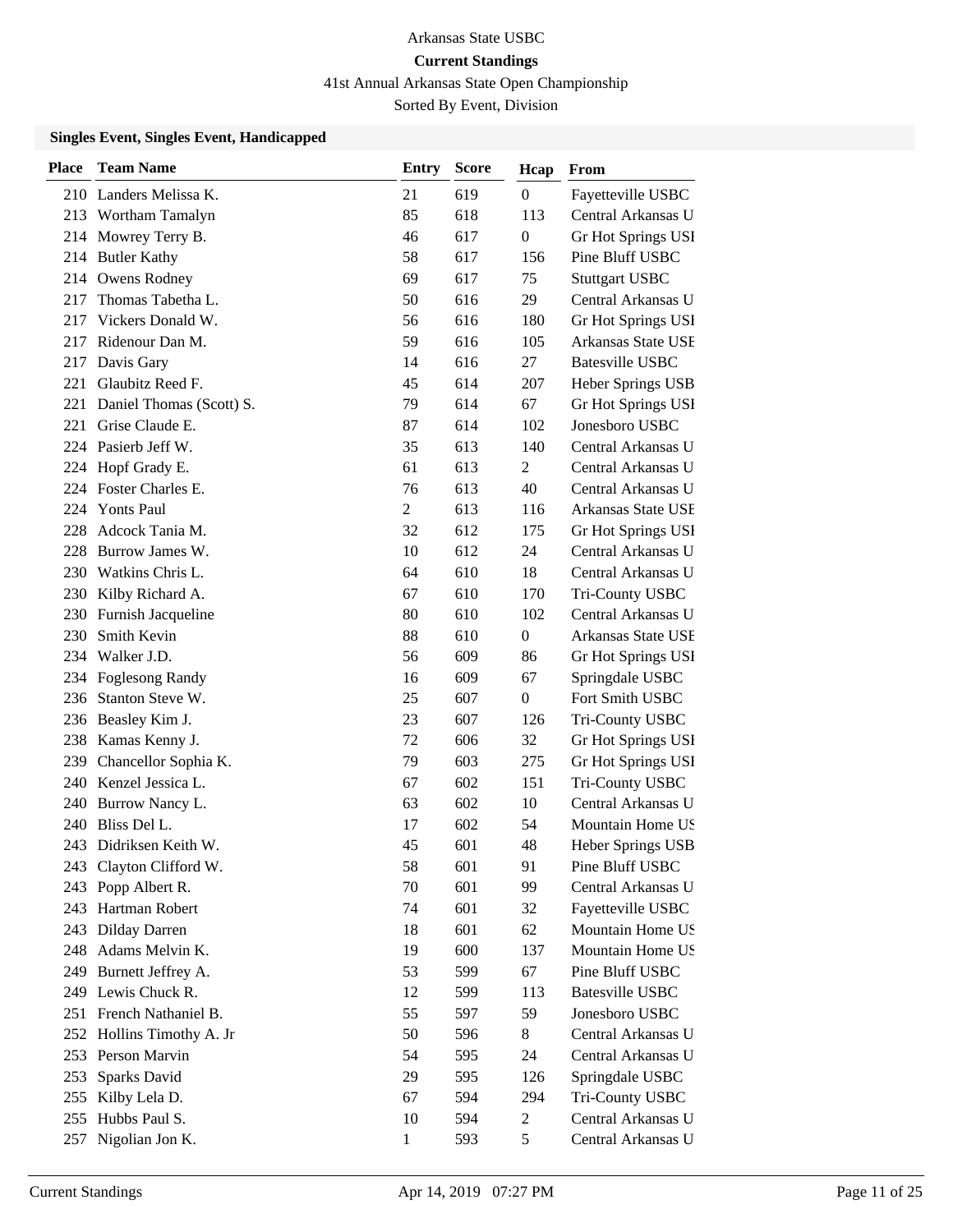41st Annual Arkansas State Open Championship

Sorted By Event, Division

| <b>Place</b> | <b>Team Name</b>          | Entry          | <b>Score</b> | Hcap             | From                   |
|--------------|---------------------------|----------------|--------------|------------------|------------------------|
|              | 258 Givens Evelyn A "Luv" | 40             | 592          | 159              | Gr Hot Springs USI     |
| 259          | Jordan Duane W.           | 33             | 591          | 32               | Gr Hot Springs USI     |
| 259          | Chronister Karen G.       | 36             | 591          | 191              | Fort Smith USBC        |
| 259          | Botter Steve A.           | 46             | 591          | 8                | Gr Hot Springs USI     |
| 262          | Brock Chad A.             | 35             | 590          | 29               | Central Arkansas U     |
| 262          | Dickens Garren            | 34             | 590          | 121              | Central Arkansas U     |
| 262          | Bencriscutto Mark S.      | 3              | 590          | $\boldsymbol{0}$ | Gr Hot Springs USI     |
|              | 262 Jones Tim L.          | 17             | 590          | 64               | Mountain Home US       |
|              | 266 Luper Jerry D.        | 26             | 589          | 129              | Fort Smith USBC        |
|              | 266 Barksdale Bryan       | 13             | 589          | 35               | <b>Batesville USBC</b> |
| 268          | Dean James E.             | 48             | 587          | 16               | Pine Bluff USBC        |
| 269          | Rhea Rawn                 | 23             | 585          | $\boldsymbol{0}$ | Tri-County USBC        |
| 270          | Michau Linda J.           | 40             | 583          | 151              | Gr Hot Springs USI     |
| 270          | Shirley Michael P.        | 6              | 583          | $\boldsymbol{0}$ | Arkansas State USE     |
| 272          | Jeans Chris M.            | 64             | 582          | 108              | Central Arkansas U     |
| 272          | Parrish Roy M.            | 23             | 582          | $\boldsymbol{0}$ | Tri-County USBC        |
| 272          | Neff Justin E.            | 24             | 582          | 35               | Jonesboro USBC         |
| 275          | <b>Fisher Rachel</b>      | 54             | 581          | 37               | Central Arkansas U     |
| 275          | Yarberry Steve L. II      | 70             | 581          | 99               | Central Arkansas U     |
| 275          | Gadell Michael J.         | 7              | 581          | 145              | Tri-County USBC        |
| 278          | Bland Doyle L.            | 70             | 580          | 153              | Central Arkansas U     |
| 279          | Perkins Carlie M.         | 8              | 577          | 72               | Arkansas State USE     |
|              | 280 Reach Shane           | 14             | 574          | 48               | Batesville USBC        |
| 281          | Didriksen Wayne           | 45             | 573          | 97               | Heber Springs USB      |
| 282          | Mitchell Timothy R.       | 72             | 572          | 48               | Gr Hot Springs USI     |
| 283          | Humphries Paul J.         | 25             | 571          | 43               | Fort Smith USBC        |
| 284          | Weaver Josh D.            | 23             | 569          | 27               | Tri-County USBC        |
| 285          | Perkins Carlin C. Jr      | $8\,$          | 568          | 51               | Arkansas State USE     |
|              | 286 Patrick Larry E.      | 47             | 567          | 108              | Gr Hot Springs USI     |
| 286          | Hill Dewey D.             | 9              | 567          | 64               | Arkansas State USE     |
| 288          | Aaron Brian               | 85             | 564          | 62               | Central Arkansas U     |
| 289          | Phillips Holden J.        | 62             | 562          | 116              | <b>Batesville USBC</b> |
|              | 289 Williams Felicha R.   | 73             | 562          | 232              | Pine Bluff USBC        |
| 291          | Bedoya Fredrick W.        | 38             | 561          | 56               | Jax Air Base USBC      |
| 291          | Junker Paul               | 20             | 561          | 32               | Mountain Home US       |
|              | 293 Cannon Jessie E.      | 40             | 559          | $\boldsymbol{0}$ | Gr Hot Springs USI     |
| 293          | Brigman Brian W.          | 6              | 559          | $\boldsymbol{0}$ | Arkansas State USE     |
| 295          | <b>Balentine Skyler</b>   | 83             | 557          | 83               | Wynne USBC             |
| 296          | Thurman Tony M. Jr        | 30             | 556          | 37               | Central Arkansas U     |
| 297          | Kamas Kenneth J. Jr       | 72             | 555          | 10               | Gr Hot Springs USI     |
| 297          | Carman Karl A.            | 18             | 555          | 67               | Mountain Home US       |
| 299          | Blankenship Donald J.     | 38             | 552          | 70               | Jax Air Base USBC      |
|              | 300 Poole Teresa J.       | $\overline{4}$ | 535          | 129              | Gr Hot Springs USI     |
| 301          | Wright James L.           | 85             | 533          | 21               | Central Arkansas U     |
| 302          | Bullard Oscar J.          | 48             | 527          | 32               | Pine Bluff USBC        |
| 303          | <b>Meyer Preston</b>      | 15             | 521          | 16               | <b>Batesville USBC</b> |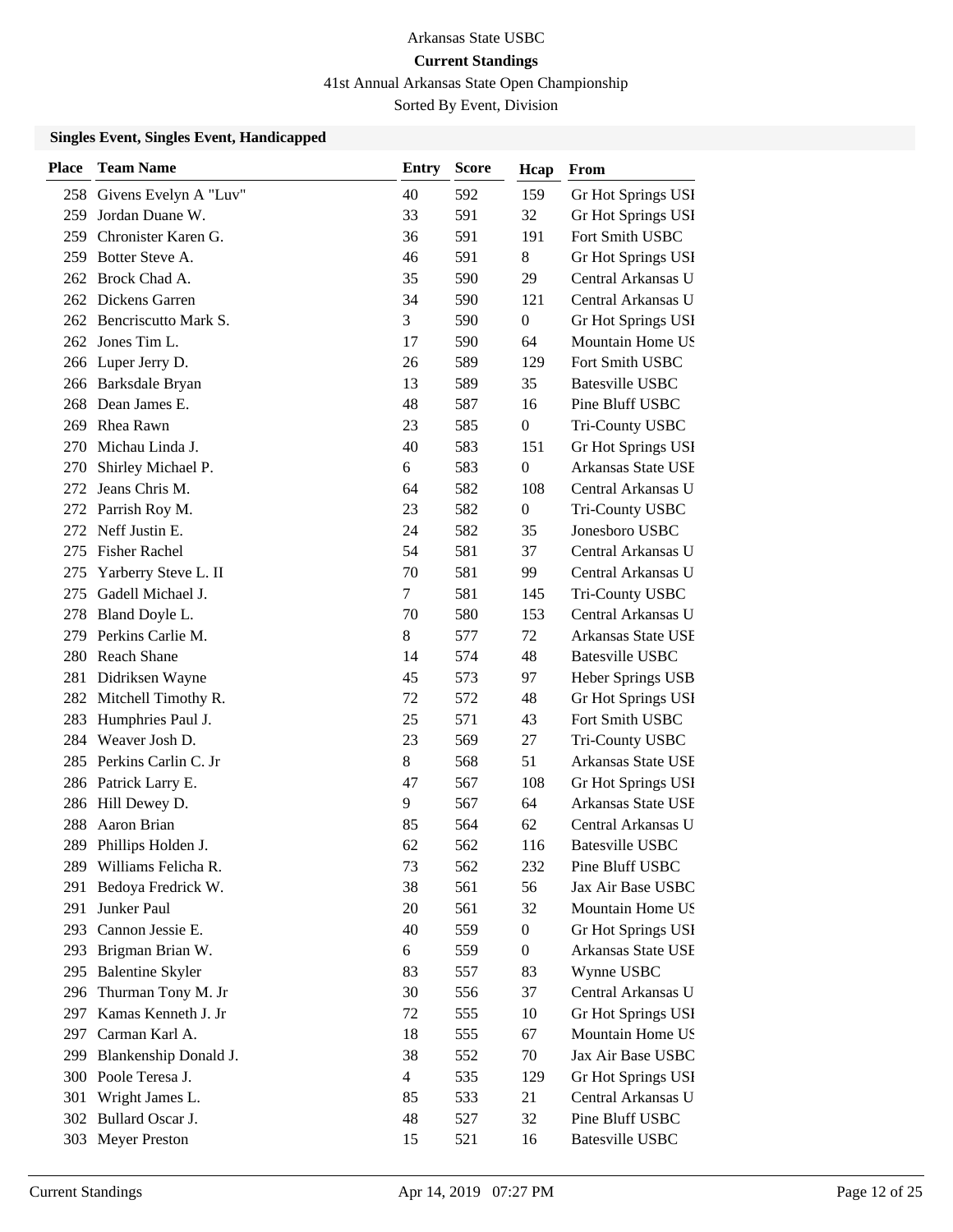41st Annual Arkansas State Open Championship

Sorted By Event, Division

### **Singles Event, Singles Event, Handicapped**

| 519<br>110<br>Pine Bluff USBC<br>48<br>304 Bullard Georgia M.<br>5<br>517<br>32<br>305 Miles Christopher J.<br>5<br>514<br>121<br>306 Monroe Raymond B.<br>505<br>19<br>91<br>Plumlee Bobby J.<br>307<br>497<br>308 Brooks Brad B.<br>50<br>$\theta$<br>37<br>$\overline{0}$<br>494<br>309 Hogan Virgil W.<br>2<br>43<br>494<br>Harris Larry S.<br>309<br>474<br>Edwards Clinton S.<br>20<br>24<br>311<br>37<br>348<br>$\Omega$<br>312 Hogan Michele<br>237<br>28<br>54<br>313 | Place | <b>Team Name</b> | Entry | <b>Score</b> | Hcap | From               |
|--------------------------------------------------------------------------------------------------------------------------------------------------------------------------------------------------------------------------------------------------------------------------------------------------------------------------------------------------------------------------------------------------------------------------------------------------------------------------------|-------|------------------|-------|--------------|------|--------------------|
|                                                                                                                                                                                                                                                                                                                                                                                                                                                                                |       |                  |       |              |      |                    |
|                                                                                                                                                                                                                                                                                                                                                                                                                                                                                |       |                  |       |              |      | Jax Air Base USBC  |
|                                                                                                                                                                                                                                                                                                                                                                                                                                                                                |       |                  |       |              |      | Jax Air Base USBC  |
|                                                                                                                                                                                                                                                                                                                                                                                                                                                                                |       |                  |       |              |      | Mountain Home US   |
|                                                                                                                                                                                                                                                                                                                                                                                                                                                                                |       |                  |       |              |      | Central Arkansas U |
|                                                                                                                                                                                                                                                                                                                                                                                                                                                                                |       |                  |       |              |      | Arkansas State USE |
|                                                                                                                                                                                                                                                                                                                                                                                                                                                                                |       |                  |       |              |      | Arkansas State USE |
|                                                                                                                                                                                                                                                                                                                                                                                                                                                                                |       |                  |       |              |      | Mountain Home US   |
|                                                                                                                                                                                                                                                                                                                                                                                                                                                                                |       |                  |       |              |      | Arkansas State USE |
|                                                                                                                                                                                                                                                                                                                                                                                                                                                                                |       | Weaver Rodney M. |       |              |      | Central Arkansas U |

The lowest score to cash is 684.

#### **6 Game Combine Handicap, Optional 6 Game Combine Handicap, Handicapped**

| Place        | <b>Team Name</b>         | <b>Entry</b> | <b>Score</b> | Hcap             | From                  |
|--------------|--------------------------|--------------|--------------|------------------|-----------------------|
| $\mathbf{1}$ | Deyoung Kenny J.         | 47           | 1,508        | 258              | Gr Hot Springs USI    |
| 2            | Carper Jake R.           | 63           | 1,494        | $\overline{4}$   | Central Arkansas U    |
| 3            | Summitt Billy R.         | 47           | 1,470        | 280              | Gr Hot Springs USI    |
| 4            | Heisner Matthew J.       | 43           | 1,460        | 96               | Central Arkansas U    |
| 5            | Sams Michael D.          | 63           | 1,439        | 48               | Central Arkansas U    |
| 6            | Chambers Jacob D.        | 75           | 1,435        | 178              | Jonesboro USBC        |
| 7            | Imhoff Corey R.          | $\mathbf{1}$ | 1,430        | 70               | Central Arkansas U    |
| 8            | Shelton Billie E. Jr     | 11           | 1,423        | 318              | Horseshoe Bend US     |
| 9            | Brumley Jimmy W.         | 81           | 1,418        | 328              | Tri-County USBC       |
| 10           | Payne Michael R.         | 61           | 1,415        | 32               | Central Arkansas U    |
| 11           | <b>Stokes Preston</b>    | 74           | 1,411        | 32               | Fayetteville USBC     |
| 12           | Luper Derek              | 74           | 1,400        | 10               | Fayetteville USBC     |
| 13           | Baker Demetrius T.       | 65           | 1,395        | 86               | Arkansas State USE    |
| 14           | Thomas Brian K.          | 50           | 1,391        | $\boldsymbol{0}$ | Central Arkansas U    |
| 15           | Barrett Chad A.          | 24           | 1,367        | 58               | Jonesboro USBC        |
| 16           | <b>Blythe Samuel III</b> | 29           | 1,364        | 124              | Springdale USBC       |
| 17           | Jackson Cathy A.         | 55           | 1,360        | 506              | Jonesboro USBC        |
| 18           | Perez Jeni A.            | 43           | 1,359        | 188              | Central Arkansas U    |
| 19           | Bryant Jimmy G.          | 81           | 1,356        | 188              | Tri-County USBC       |
| 20           | Thomas Bruce W.          | 69           | 1,345        | 226              | <b>Stuttgart USBC</b> |
| 21           | Proctor Danny R.         | 59           | 1,335        | 150              | Arkansas State USE    |
| 22           | Imhoff Eric V.           | 1            | 1,331        | 16               | Central Arkansas U    |
| 23           | Schell Austin            | 74           | 1,322        | 70               | Fayetteville USBC     |
| 24           | Thomas Brian K. Jr       | 76           | 1,321        | 150              | Central Arkansas U    |
| 25           | Gladish Jennifer L.      | 82           | 1,319        | 236              | Jonesboro USBC        |
| 25           | Adams Robert T.          | 24           | 1,319        | 182              | Jonesboro USBC        |
| 27           | Russell Grady W. III     | 61           | 1,317        | 70               | Central Arkansas U    |
| 28           | Raines Timothy M.        | 33           | 1,310        | 86               | Gr Hot Springs USI    |
| 29           | Barnes Brandon M.        | 49           | 1,308        | 74               | Central Arkansas U    |
| 30           | Michau Linda J.          | 40           | 1,300        | 302              | Gr Hot Springs USI    |
| 30           | Shelton Justin C.        | 11           | 1,300        | 226              | Horseshoe Bend US     |
|              |                          |              |              |                  |                       |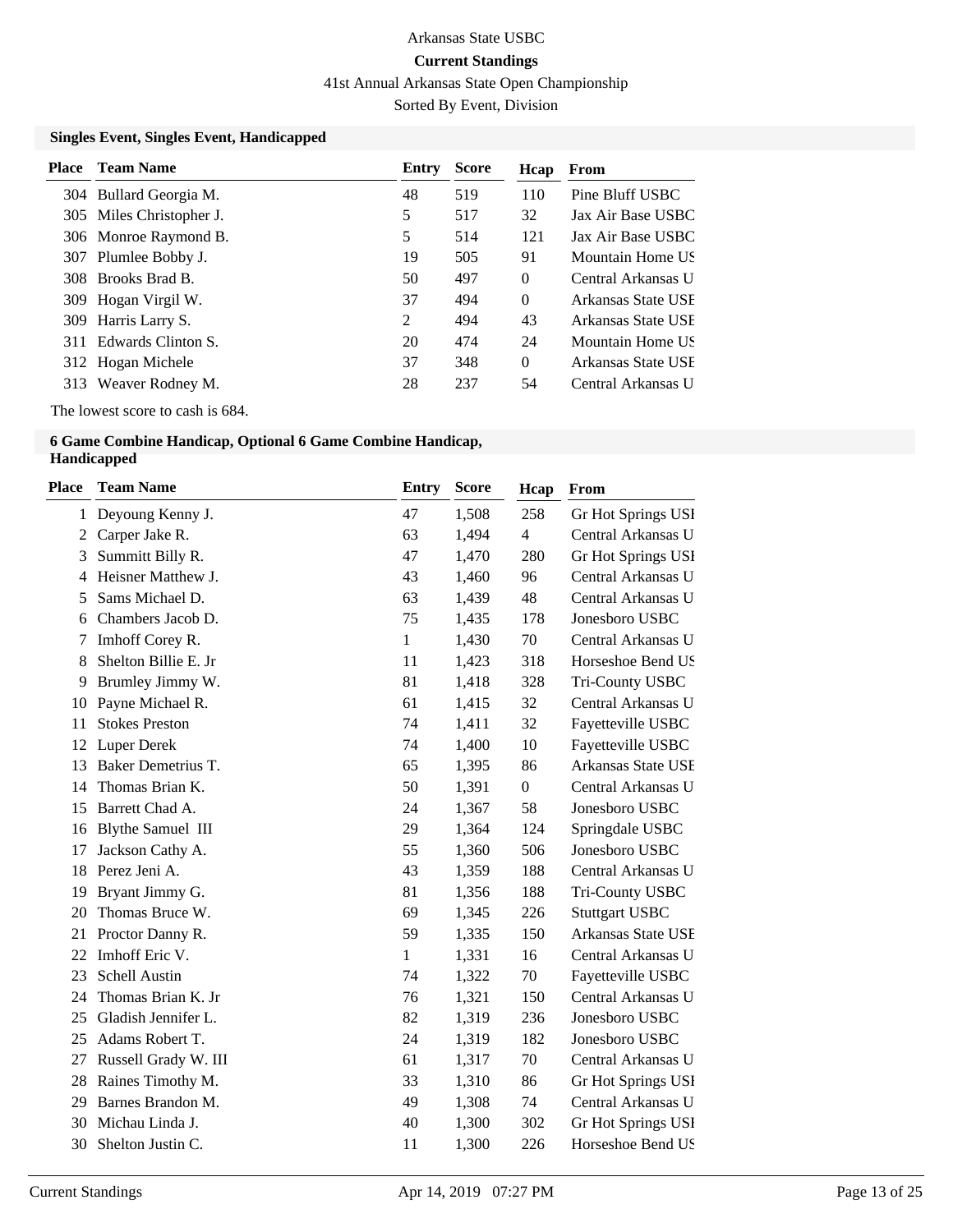# 41st Annual Arkansas State Open Championship

Sorted By Event, Division

#### **6 Game Combine Handicap, Optional 6 Game Combine Handicap, Handicapped**

| <b>Place</b> | <b>Team Name</b>         | Entry | <b>Score</b> | Hcap             | From                  |
|--------------|--------------------------|-------|--------------|------------------|-----------------------|
| 32           | Jackson Markie L.        | 55    | 1,298        | 302              | Jonesboro USBC        |
| 33           | Arnold Andrew P.         | 49    | 1,290        | 70               | Central Arkansas U    |
| 34           | French Nathaniel B.      | 55    | 1,280        | 118              | Jonesboro USBC        |
| 35           | Owens Rodney             | 69    | 1,278        | 150              | <b>Stuttgart USBC</b> |
| 36           | Beasley Kim J.           | 23    | 1,273        | 252              | Tri-County USBC       |
| 37           | Burrow James W.          | 10    | 1,269        | 48               | Central Arkansas U    |
| 38           | Dickens Adam C.          | 34    | 1,263        | 42               | Central Arkansas U    |
| 39           | Gibson Dirk A.           | 34    | 1,255        | 36               | Central Arkansas U    |
| 40           | Shirley Michael P.       | 6     | 1,254        | $\boldsymbol{0}$ | Arkansas State USE    |
| 41           | Parrish Roy M.           | 23    | 1,238        | $\boldsymbol{0}$ | Tri-County USBC       |
| 42           | Woodard Christopher N.   | 75    | 1,235        | 182              | Jonesboro USBC        |
| 43           | Daniel Thomas (Scott) S. | 79    | 1,234        | 134              | Gr Hot Springs USI    |
| 44           | Hollins Timothy A. Jr    | 50    | 1,227        | 16               | Central Arkansas U    |
| 45           | Yarberry Steve L. II     | 70    | 1,215        | 198              | Central Arkansas U    |
| 46           | Long Jason J.            | 10    | 1,211        | 29               | Central Arkansas U    |
| 47           | Botter Steve A.          | 46    | 1,176        | 16               | Gr Hot Springs USI    |
| 48           | Hartman Robert           | 74    | 1,170        | 64               | Fayetteville USBC     |
|              |                          |       |              |                  |                       |

The lowest score to cash is 1170.

#### **6 Game Combine Scratch, Optional 6 Game Combine Scratch, Scratch**

| <b>Place</b> | <b>Team Name</b>        | Entry | <b>Score</b> | Hcap | From               |
|--------------|-------------------------|-------|--------------|------|--------------------|
| $\mathbf{1}$ | Carper Jake R.          | 63    | 1,490        |      | Central Arkansas U |
| 2            | Valenzuela Chase A.     | 43    | 1,409        |      | Central Arkansas U |
| 3            | Thomas Brian K.         | 50    | 1,391        |      | Central Arkansas U |
| 3            | Sams Michael D.         | 63    | 1,391        |      | Central Arkansas U |
| 5            | Luper Derek             | 74    | 1,390        |      | Fayetteville USBC  |
| 6            | Dailey John T. Jr       | 54    | 1,386        |      | Central Arkansas U |
| 7            | Payne Michael R.        | 61    | 1,383        |      | Central Arkansas U |
| 8            | <b>Stokes Preston</b>   | 74    | 1,379        |      | Fayetteville USBC  |
| 8            | Pritchett John E.       | 10    | 1,379        |      | Central Arkansas U |
| 10           | Imhoff Corey R.         | 1     | 1,360        |      | Central Arkansas U |
| 11           | Uekman Richard L.       | 6     | 1,343        |      | Arkansas State USE |
| 12           | Imhoff Eric V.          | 1     | 1,315        |      | Central Arkansas U |
| 13           | Barrett Chad A.         | 24    | 1,309        |      | Jonesboro USBC     |
| 14           | Childress Horace B. III | 78    | 1,303        |      | Central Arkansas U |
| 15           | Smith Cory D.           | 12    | 1,297        |      | Batesville USBC    |
| 16           | Gladish Randy A.        | 82    | 1,270        |      | Jonesboro USBC     |
| 17           | Shirley Michael P.      | 6     | 1,254        |      | Arkansas State USE |
| 18           | Cotseones Demetri       | 88    | 1,251        |      | Arkansas State USE |
| 19           | Russell Grady W. III    | 61    | 1,247        |      | Central Arkansas U |
| 20           | Rhea Rawn               | 23    | 1,240        |      | Tri-County USBC    |
| 21           | Parrish Roy M.          | 23    | 1,238        |      | Tri-County USBC    |
| 22           | Barnes Brandon M.       | 49    | 1,234        |      | Central Arkansas U |
| 23           | Perez Rachel E.         | 6     | 1,231        |      | Arkansas State USE |
| 24           | Dickens Adam C.         | 34    | 1,221        |      | Central Arkansas U |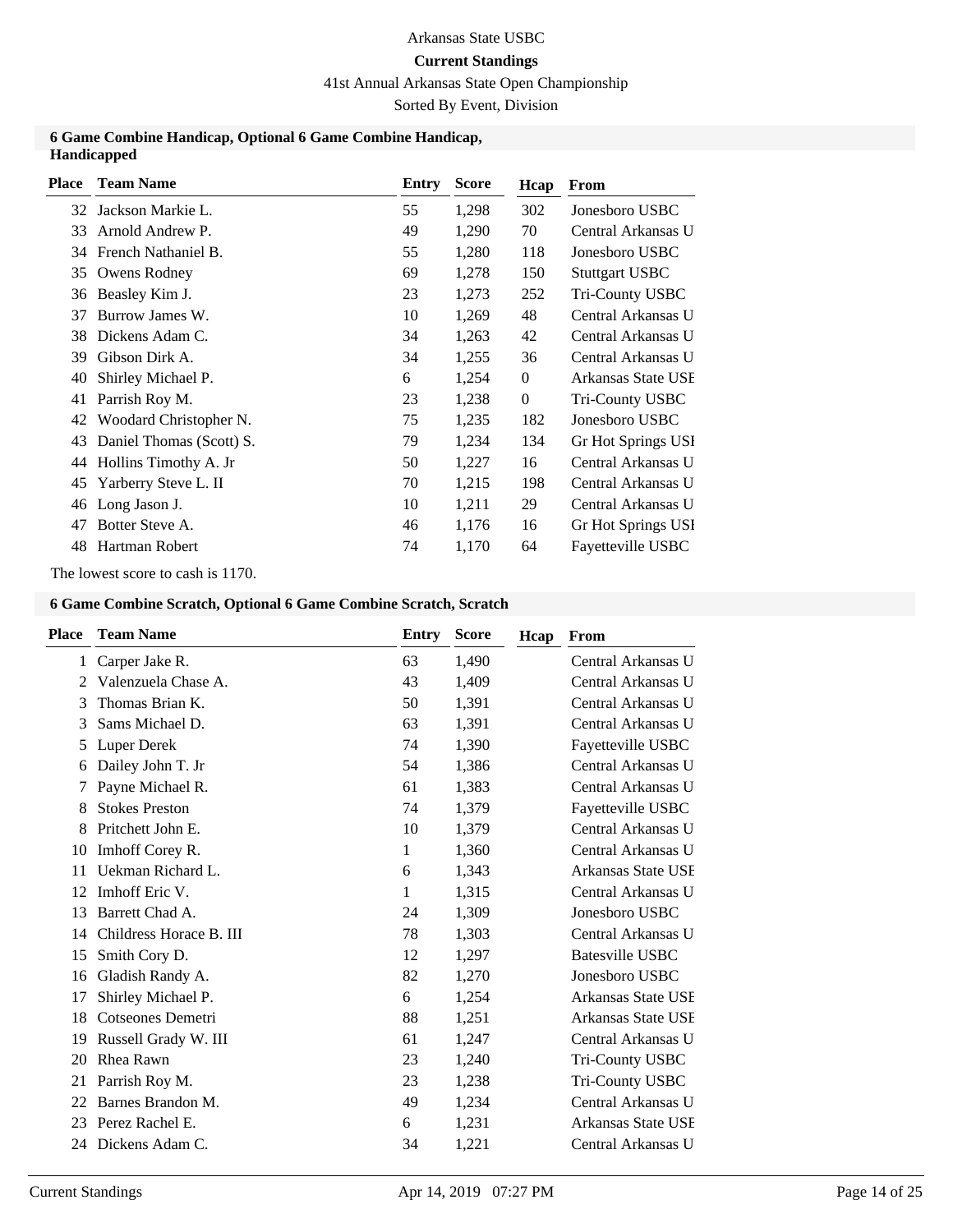# Arkansas State USBC

# **Current Standings**

41st Annual Arkansas State Open Championship

Sorted By Event, Division

# **6 Game Combine Scratch, Optional 6 Game Combine Scratch, Scratch**

| <b>Place</b> | <b>Team Name</b>      | Entry | <b>Score</b> | Hcap | From               |
|--------------|-----------------------|-------|--------------|------|--------------------|
| 24           | Burrow James W.       | 10    | 1,221        |      | Central Arkansas U |
| 26           | Arnold Andrew P.      | 49    | 1,220        |      | Central Arkansas U |
| 27           | Gibson Dirk A.        | 34    | 1,219        |      | Central Arkansas U |
| 28           | <b>Isley Rick</b>     | 14    | 1,215        |      | Batesville USBC    |
| 29           | Hollins Timothy A. Jr | 50    | 1,211        |      | Central Arkansas U |
| 29           | Brigman Brian W.      | 6     | 1,211        |      | Arkansas State USE |
| 31           | Neff Justin E.        | 24    | 1,205        |      | Jonesboro USBC     |
|              | 32 Long Jason J.      | 10    | 1,182        |      | Central Arkansas U |
| 33           | Thomas Brian K. Jr.   | 76    | 1,171        |      | Central Arkansas U |
| 34           | Botter Steve A.       | 46    | 1,160        |      | Gr Hot Springs USI |
| 35           | Cannon Jessie E.      | 40    | 1,132        |      | Gr Hot Springs USI |
| 36           | Hartman Robert        | 74    | 1,106        |      | Fayetteville USBC  |
| 37           | Gladish Jennifer L.   | 82    | 1,083        |      | Jonesboro USBC     |
| 38           | Ashcraft Tommy W.     | 83    | 1,066        |      | Wynne USBC         |

The lowest score to cash is 1066.

| <b>Place</b> | <b>Team Name</b>         | <b>Entry</b> | <b>Score</b> | Hcap             | From                     |
|--------------|--------------------------|--------------|--------------|------------------|--------------------------|
| 1            | Fitts Jason M.           | 75           | 2,312        | 396              | Jonesboro USBC           |
| 2            | Chambers Jacob D.        | 75           | 2,242        | 267              | Jonesboro USBC           |
| 3            | Imhoff Corey R.          | 1            | 2,237        | 105              | Central Arkansas U       |
| 4            | Carper Jake R.           | 63           | 2,235        | 6                | Central Arkansas U       |
| 5            | Halsted Kenny D.         | 47           | 2,193        | 387              | Gr Hot Springs USI       |
| 6            | Deyoung Kenny J.         | 47           | 2,188        | 387              | Gr Hot Springs USI       |
| 6            | <b>Brown Lorenzo</b>     | 64           | 2,188        | 201              | Central Arkansas U       |
| 8            | Summitt Billy R.         | 47           | 2,185        | 420              | Gr Hot Springs USI       |
| 9            | Gladish Randy A.         | 82           | 2,180        | 144              | Jonesboro USBC           |
| 10           | Barrett Chad A.          | 24           | 2,161        | 87               | Jonesboro USBC           |
| 11           | Payne Michael R.         | 61           | 2,159        | 48               | Central Arkansas U       |
| 12           | Dickens Kolton A.        | 36           | 2,158        | 330              | Fort Smith USBC          |
| 13           | Brumley Jimmy W.         | 81           | 2,134        | 492              | Tri-County USBC          |
| 14           | Neff Alva E.             | 24           | 2,132        | 144              | Jonesboro USBC           |
| 15           | Cox Carl Jr.             | 68           | 2,130        | 492              | <b>Ashley County USI</b> |
| 16           | Heisner Matthew J.       | 43           | 2,115        | 144              | Central Arkansas U       |
| 17           | Shelton Billie E. Jr     | 11           | 2,114        | 477              | Horseshoe Bend US        |
| 18           | <b>Blythe Samuel III</b> | 29           | 2,110        | 186              | Springdale USBC          |
| 19           | Thomas Brian K.          | 50           | 2,101        | $\boldsymbol{0}$ | Central Arkansas U       |
| 19           | Baker Demetrius T.       | 65           | 2,101        | 129              | Arkansas State USE       |
| 21           | Imhoff Eric V.           | 1            | 2,100        | 24               | Central Arkansas U       |
| 22           | <b>Butler Samuel</b>     | 88           | 2,096        | $\boldsymbol{0}$ | Arkansas State USE       |
| 23           | <b>Stokes Preston</b>    | 74           | 2,093        | 48               | Fayetteville USBC        |
| 23           | Reeves Douglas K.        | 22           | 2,093        | 273              | Horseshoe Bend US        |
| 25           | Perkins Chirs            | 8            | 2,085        | 135              | Arkansas State USE       |
| 26           | Chancellor Jerry         | 33           | 2,081        | 258              | Gr Hot Springs USI       |
| 27           | Wethington Ronald        | 42           | 2,078        | 348              | Central Arkansas U       |
| 27           | Yates Timothy L.         | 63           | 2,078        | 234              | Central Arkansas U       |
|              |                          |              |              |                  |                          |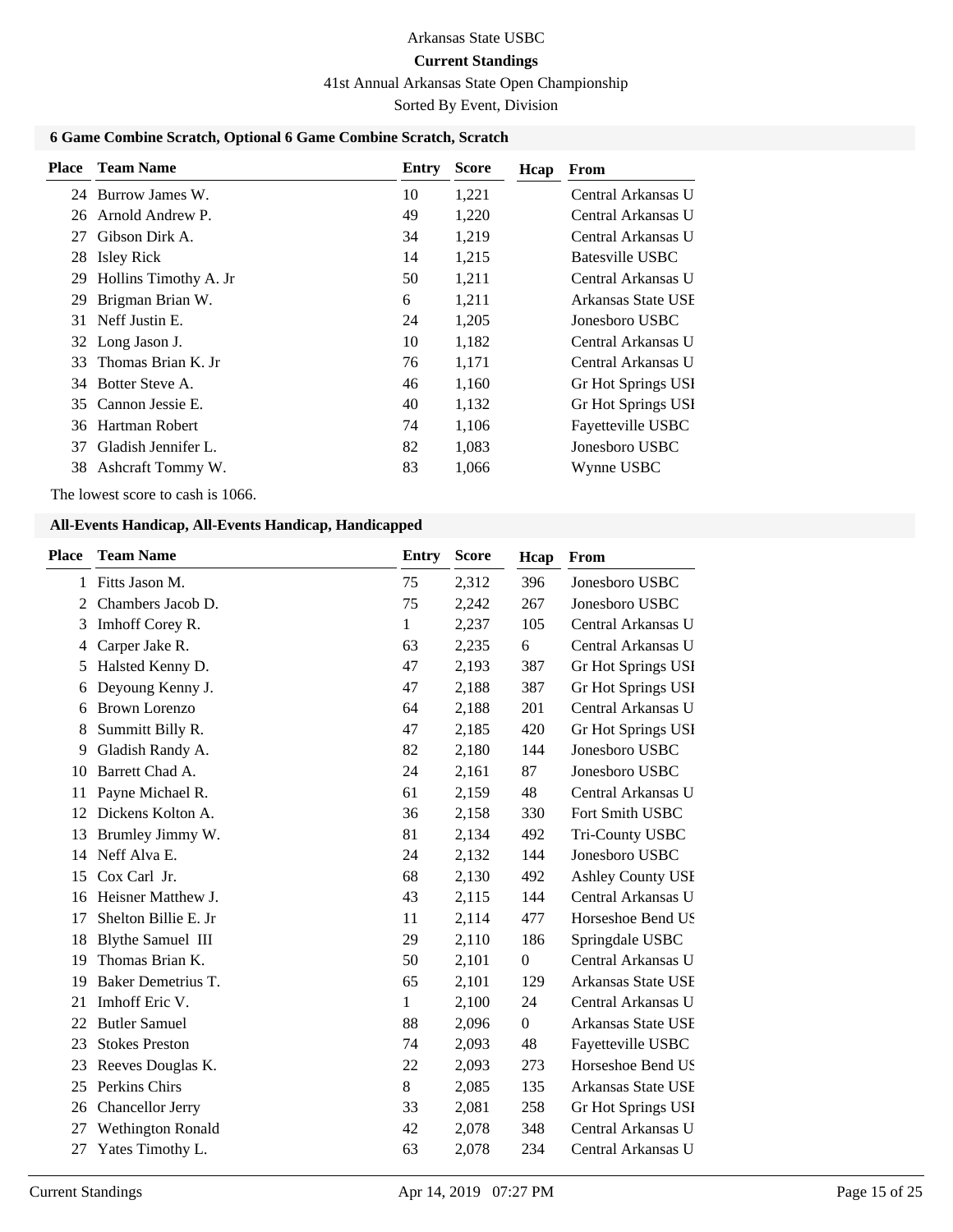# 41st Annual Arkansas State Open Championship

Sorted By Event, Division

| <b>Place</b> | <b>Team Name</b>      | Entry | <b>Score</b> | Hcap             | From                     |
|--------------|-----------------------|-------|--------------|------------------|--------------------------|
|              | 29 Bracht Kayleigh    | 21    | 2,074        | 267              | Fayetteville USBC        |
| 30           | Jones Archie          | 68    | 2,072        | 420              | <b>Ashley County USI</b> |
| 30           | <b>Luper Derek</b>    | 74    | 2,072        | 15               | Fayetteville USBC        |
| 32           | Bryant Jimmy G.       | 81    | 2,066        | 282              | Tri-County USBC          |
| 33           | Pritchett John E.     | 10    | 2,062        | $\boldsymbol{0}$ | Central Arkansas U       |
| 34           | Williams Nicki        | 60    | 2,060        | 297              | <b>Batesville USBC</b>   |
| 35           | Jarnagin David L.     | 25    | 2,059        | 630              | Fort Smith USBC          |
| 35           | Sams Michael D.       | 63    | 2,059        | 72               | Central Arkansas U       |
| 35           | Uekman Richard L.     | 6     | 2,059        | $\boldsymbol{0}$ | Arkansas State USE       |
| 35           | Aronoff Michael L.    | 22    | 2,059        | 378              | Horseshoe Bend US        |
| 39           | Perez Jeni A.         | 43    | 2,053        | 282              | Central Arkansas U       |
| 40           | Gladish Jennifer L.   | 82    | 2,052        | 354              | Jonesboro USBC           |
| 41           | Sparks Christina      | 29    | 2,050        | 720              | Springdale USBC          |
| 42           | Jones Quincy M.       | 65    | 2,047        | 210              | Arkansas State USE       |
| 43           | Dailey John T. Jr     | 54    | 2,044        | $\boldsymbol{0}$ | Central Arkansas U       |
| 44           | <b>Ashley Charles</b> | 40    | 2,043        | 411              | Gr Hot Springs USI       |
| 44           | Williams Keith O.     | 82    | 2,043        | 192              | Jonesboro USBC           |
| 44           | Alderson Jay          | 86    | 2,043        | 825              | Springdale USBC          |
| 47           | Carlton Bobby N.      | 9     | 2,041        | 606              | Arkansas State USE       |
| 48           | <b>Landers Cal</b>    | 21    | 2,039        | 540              | Fayetteville USBC        |
| 49           | Mosely Boyce A.       | 34    | 2,036        | 387              | Central Arkansas U       |
| 49           | Goza Stephanie L.     | 77    | 2,036        | 840              | Southeast Arkansas       |
| 49           | Kent Debra A.         | 80    | 2,036        | 459              | Central Arkansas U       |
| 52           | Jackson Cathy A.      | 55    | 2,035        | 759              | Jonesboro USBC           |
| 53           | Chronister William S. | 36    | 2,034        | 348              | Fort Smith USBC          |
| 53           | Valenzuela Chase A.   | 66    | 2,034        | $\boldsymbol{0}$ | Central Arkansas U       |
| 55           | Jordan Dennis L.      | 27    | 2,025        | 243              | Tri-County USBC          |
| 55           | Gardner John S.       | 81    | 2,025        | 216              | Tri-County USBC          |
| 57           | Burrow James W.       | 10    | 2,024        | 72               | Central Arkansas U       |
| 58           | Roe Nathan D.         | 28    | 2,023        | 216              | Central Arkansas U       |
| 59           | Kenzel Jessica L.     | 67    | 2,019        | 453              | Tri-County USBC          |
| 59           | Martens Jim R.        | 11    | 2,019        | 411              | Horseshoe Bend US        |
| 61           | Thomas Bruce W.       | 69    | 2,018        | 339              | <b>Stuttgart USBC</b>    |
| 62           | Furnish Jacqueline    | 80    | 2,015        | 306              | Central Arkansas U       |
| 63           | <b>Maness Sunny</b>   | 38    | 2,014        | 696              | Jax Air Base USBC        |
| 64           | Tucker John P.        | 44    | 2,013        | 348              | Arkansas State USE       |
| 65           | Anderson Melody E.    | 53    | 2,011        | 468              | Pine Bluff USBC          |
| 65           | Adams Robert T.       | 24    | 2,011        | 273              | Jonesboro USBC           |
| 67           | Russell Grady W. III  | 61    | 2,010        | 105              | Central Arkansas U       |
| 68           | Kasza Jordan R.       | 43    | 2,007        | 162              | Central Arkansas U       |
| 69           | <b>Utsey Sandra</b>   | 73    | 2,005        | 630              | Pine Bluff USBC          |
| 70           | Mason Derrick D.      | 52    | 2,004        | 144              | Central Arkansas U       |
| 70           | Covert Cindy G.       | 1     | 2,004        | 81               | Central Arkansas U       |
| 70           | Folsom Harvey D.      | 5     | 2,004        | 282              | Jax Air Base USBC        |
| 73           | Clark Leroy           | 39    | 2,000        | 330              | Central Arkansas U       |
| 74           | Lawrence James J.     | 69    | 1,995        | 591              | <b>Stuttgart USBC</b>    |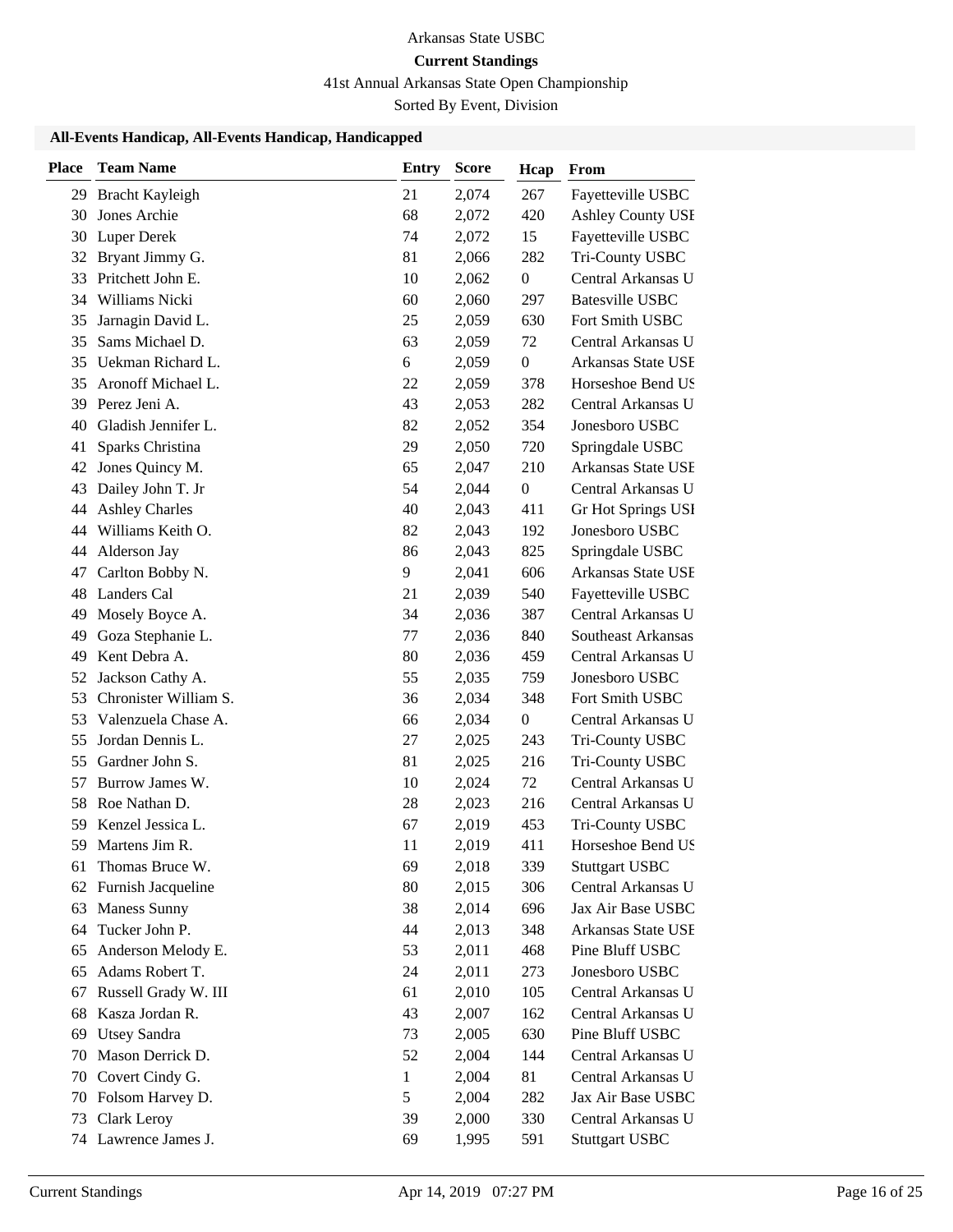# 41st Annual Arkansas State Open Championship

Sorted By Event, Division

| <b>Place</b> | <b>Team Name</b>       | <b>Entry</b>   | <b>Score</b> | Hcap             | From                   |
|--------------|------------------------|----------------|--------------|------------------|------------------------|
|              | 74 Gaston Jim A.       | 72             | 1,995        | 177              | Gr Hot Springs USI     |
|              | 76 Burroughs Mike T.   | 46             | 1,991        | 6                | Gr Hot Springs USI     |
| 77           | Raines Timothy M.      | 33             | 1,989        | 129              | Gr Hot Springs USI     |
| 78           | Willcut Clay           | 27             | 1,988        | 243              | Tri-County USBC        |
| 78           | Keith Jimmy            | 86             | 1,988        | 405              | Springdale USBC        |
| 78           | Blanchard Walter W.    | $\overline{2}$ | 1,988        | 429              | Arkansas State USE     |
| 78           | Dugger Bobby           | 13             | 1,988        | 243              | <b>Batesville USBC</b> |
| 82           | Dokes Brenda K.        | 53             | 1,987        | 459              | Pine Bluff USBC        |
| 83           | Jasper Toni L.         | 73             | 1,986        | 849              | Pine Bluff USBC        |
| 83           | Schell Austin          | 74             | 1,986        | 105              | Fayetteville USBC      |
| 85           | Gadell Michael J.      | $\tau$         | 1,985        | 435              | Tri-County USBC        |
| 86           | Frye Stephanie         | 60             | 1,983        | 639              | <b>Batesville USBC</b> |
| 87           | Williams Mary E.       | 82             | 1,981        | 372              | Jonesboro USBC         |
| 87           | Cotseones Demetri      | 88             | 1,981        | 30               | Arkansas State USE     |
| 89           | Alderson Kelli E.      | 86             | 1,979        | 891              | Springdale USBC        |
| 90           | Bailey Jacob C.        | 81             | 1,978        | 201              | Tri-County USBC        |
| 90           | Shirley Michael P.     | 6              | 1,978        | $\boldsymbol{0}$ | Arkansas State USE     |
| 90           | Matty Robert G.        | 22             | 1,978        | 291              | Horseshoe Bend US      |
| 93           | Nordengren James A.    | 85             | 1,977        | 135              | Central Arkansas U     |
|              | 94 Owens Rodney        | 69             | 1,975        | 225              | <b>Stuttgart USBC</b>  |
| 95           | Didriksen Dawn M.      | 45             | 1,973        | 411              | Heber Springs USB      |
| 96           | McNeal Mindy J.        | 4              | 1,972        | 330              | Gr Hot Springs USI     |
| 97           | Grove James            | 69             | 1,969        | 339              | <b>Stuttgart USBC</b>  |
| 98           | Hall Joyce L.          | 28             | 1,968        | 435              | Central Arkansas U     |
| 98           | Shelton Justin C.      | 11             | 1,968        | 339              | Horseshoe Bend US      |
| 98           | Miller Richard W.      | 20             | 1,968        | 267              | Mountain Home US       |
| 101          | Jackson Markie L.      | 55             | 1,967        | 453              | Jonesboro USBC         |
|              | 102 Montgomery Charles | 39             | 1,965        | 453              | Central Arkansas U     |
| 103          | Brock Chad A.          | 35             | 1,963        | 87               | Central Arkansas U     |
| 104          | Patterson Veronica D.  | 39             | 1,960        | 348              | Central Arkansas U     |
| 104          | Bullard Norman R.      | 48             | 1,960        | 429              | Pine Bluff USBC        |
|              | 106 Rhea Rawn          | 23             | 1,959        | 0                | Tri-County USBC        |
| 107          | Adams Mary D.          | 26             | 1,958        | 405              | Fort Smith USBC        |
| 107          | Robinson Jon S.        | 29             | 1,958        | 387              | Springdale USBC        |
| 109          | Najarro Oscar R.       | 14             | 1,954        | 39               | <b>Batesville USBC</b> |
| 110          | West Kyndall           | 35             | 1,953        | 216              | Central Arkansas U     |
| 110          | O'Neal Shynia M.       | 66             | 1,953        | 87               | Central Arkansas U     |
| 110          | Tucker Nathan M.       | 80             | 1,953        | 258              | Central Arkansas U     |
| 110          | Keith Jo A.            | 86             | 1,953        | 534              | Springdale USBC        |
|              | 114 Brigman Brian W.   | 6              | 1,950        | $\boldsymbol{0}$ | Arkansas State USE     |
|              | 114 Lewis Cheryl       | 12             | 1,950        | 573              | <b>Batesville USBC</b> |
|              | 116 Granata Tommy      | 16             | 1,949        | 144              | Springdale USBC        |
|              | 116 Adams Melvin K.    | 19             | 1,949        | 411              | Mountain Home US       |
| 118          | Salley Trey B.         | 70             | 1,948        | 378              | Central Arkansas U     |
| 118          | Bykowski Scott W.      | 7              | 1,948        | 348              | Tri-County USBC        |
| 120          | Meadows John E. Jr     | 55             | 1,947        | 378              | Jonesboro USBC         |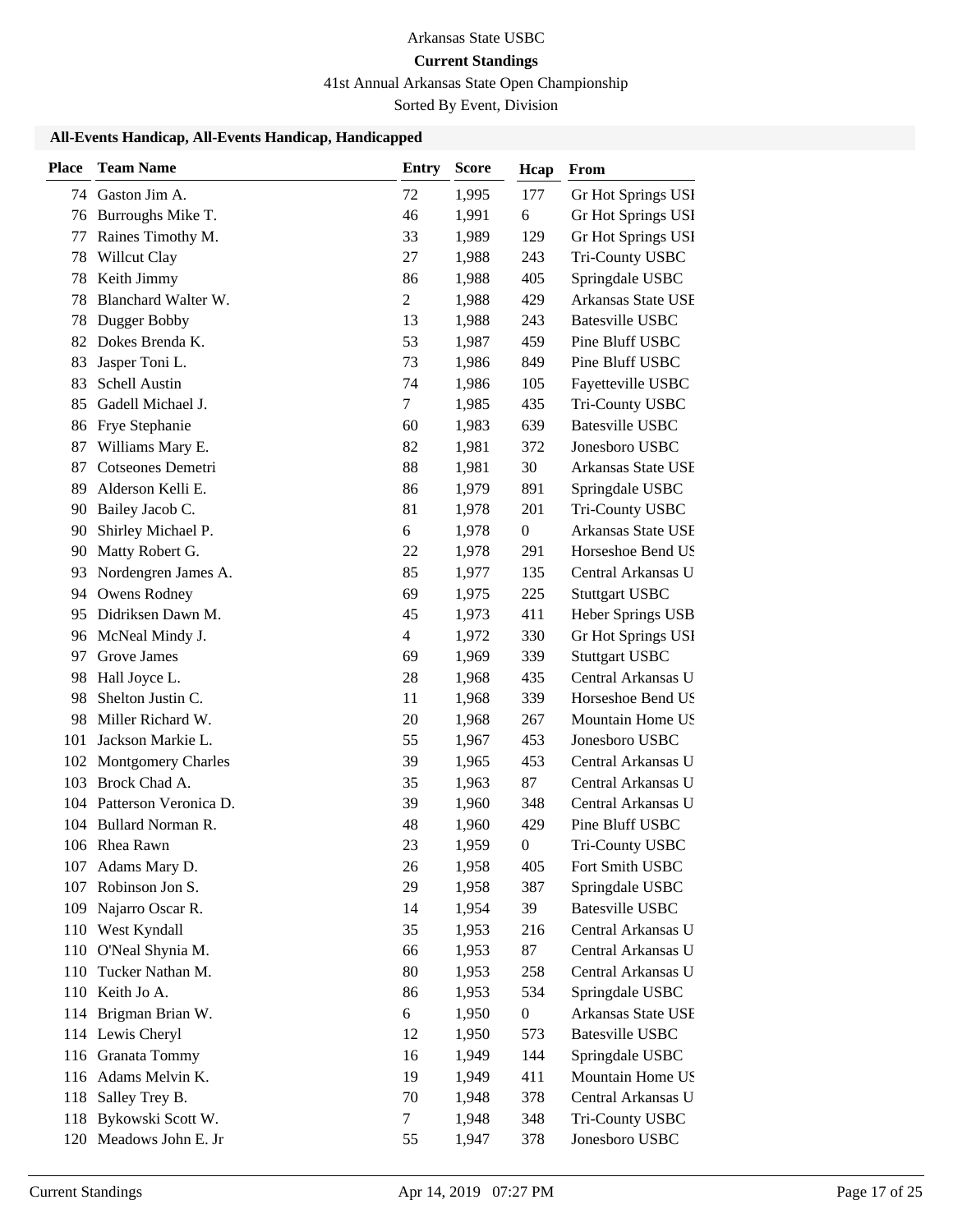# 41st Annual Arkansas State Open Championship

Sorted By Event, Division

| <b>Place</b> | <b>Team Name</b>           | <b>Entry</b>   | <b>Score</b> | Hcap             | From                     |
|--------------|----------------------------|----------------|--------------|------------------|--------------------------|
| 121          | Allen Traci                | 54             | 1,946        | 396              | Central Arkansas U       |
| 122          | Chancellor Matthew J.      | 33             | 1,945        | 153              | Gr Hot Springs USI       |
| 123          | <b>Everett Bill</b>        | 64             | 1,943        | 120              | Central Arkansas U       |
| 123          | Coursolle Ernest           | 11             | 1,943        | 429              | Horseshoe Bend US        |
| 125          | Hudson Alfonso C.          | 52             | 1,942        | 105              | Central Arkansas U       |
| 126          | Dickens Garren             | 34             | 1,941        | 363              | Central Arkansas U       |
| 127          | Temple Janell D.           | 57             | 1,940        | 306              | Central Arkansas U       |
| 127          | Carlton Dawn D.            | 9              | 1,940        | 597              | Arkansas State USE       |
| 129          | Gladden Noah S. III        | 44             | 1,939        | 81               | Arkansas State USE       |
| 129          | <b>Citty Mike</b>          | $\overline{2}$ | 1,939        | 192              | Arkansas State USE       |
| 131          | Stephens Terri L.          | 28             | 1,938        | 435              | Central Arkansas U       |
| 132          | Hammaker Nicholas M.       | 46             | 1,935        | $\boldsymbol{0}$ | Gr Hot Springs USI       |
|              | 133 Woodard Christopher N. | 75             | 1,932        | 273              | Jonesboro USBC           |
| 134          | Stanton Steve W.           | 25             | 1,930        | $\boldsymbol{0}$ | Fort Smith USBC          |
|              | 135 Winters Jessie C.      | 26             | 1,929        | 591              | Fort Smith USBC          |
| 136          | Dickens Adam C.            | 34             | 1,926        | 63               | Central Arkansas U       |
| 136          | Anderson Keith             | 13             | 1,926        | 15               | <b>Batesville USBC</b>   |
| 138          | Riley Daniel L.            | 87             | 1,925        | 186              | Jonesboro USBC           |
| 138          | Pasierb Jeff W.            | 35             | 1,925        | 420              | Central Arkansas U       |
| 140          | <b>Wallace Stanley</b>     | 75             | 1,924        | 354              | Jonesboro USBC           |
| 141          | Dukes Verna E.             | 53             | 1,923        | 459              | Pine Bluff USBC          |
| 141          | Mueller Wayne A.           | 19             | 1,923        | 168              | Mountain Home US         |
| 143          | Givens Evelyn A "Luv"      | 40             | 1,922        | 477              | Gr Hot Springs USI       |
| 143          | Yonts Paul                 | $\overline{2}$ | 1,922        | 348              | Arkansas State USE       |
| 143          | Beasley Kim J.             | 23             | 1,922        | 378              | Tri-County USBC          |
| 146          | Scott Karen L.             | $\overline{4}$ | 1,920        | 387              | Gr Hot Springs USI       |
| 147          | Kruse Seth                 | $\,8\,$        | 1,914        | 372              | Arkansas State USE       |
| 147          | <b>Foglesong Randy</b>     | 16             | 1,914        | 201              | Springdale USBC          |
| 149          | Smith Joseph               | 13             | 1,913        | 81               | <b>Batesville USBC</b>   |
| 150          | Ploudre Barbara E.         | 35             | 1,912        | 492              | Central Arkansas U       |
| 150          | Doughty Neshae L.          | 18             | 1,912        | 291              | Mountain Home US         |
|              | 152 Goza Ronald R. II      | 77             | 1,909        | 186              | Southeast Arkansas       |
| 153          | Taylor Brennan             | 88             | 1,907        | 63               | Arkansas State USE       |
| 154          | Speir Katie A.             | 32             | 1,906        | 792              | Gr Hot Springs USI       |
| 155          | <b>Rouse Cissy</b>         | 44             | 1,905        | 711              | Arkansas State USE       |
| 155          | Armstrong Dorothy J.       | 73             | 1,905        | 996              | Pine Bluff USBC          |
| 157          | Cox Patricia A.            | 68             | 1,904        | 573              | <b>Ashley County USI</b> |
| 157          | Neff Justin E.             | 24             | 1,904        | 105              | Jonesboro USBC           |
|              | 159 Hollins Timothy A. Jr  | 50             | 1,902        | 24               | Central Arkansas U       |
| 159          | Kamas Kenny J.             | 72             | 1,902        | 96               | Gr Hot Springs USI       |
| 161          | Kilby Richard A.           | 67             | 1,901        | 510              | Tri-County USBC          |
| 161          | Taylor Tommy G.            | 16             | 1,901        | 282              | Springdale USBC          |
| 163          | Luper Sandra J.            | 26             | 1,900        | 735              | Fort Smith USBC          |
| 163          | Perez Rachel E.            | 6              | 1,900        | $\boldsymbol{0}$ | Arkansas State USE       |
| 165          | Dailey Diane L.            | 80             | 1,899        | 354              | Central Arkansas U       |
| 165          | Weaver Josh D.             | 23             | 1,899        | 81               | Tri-County USBC          |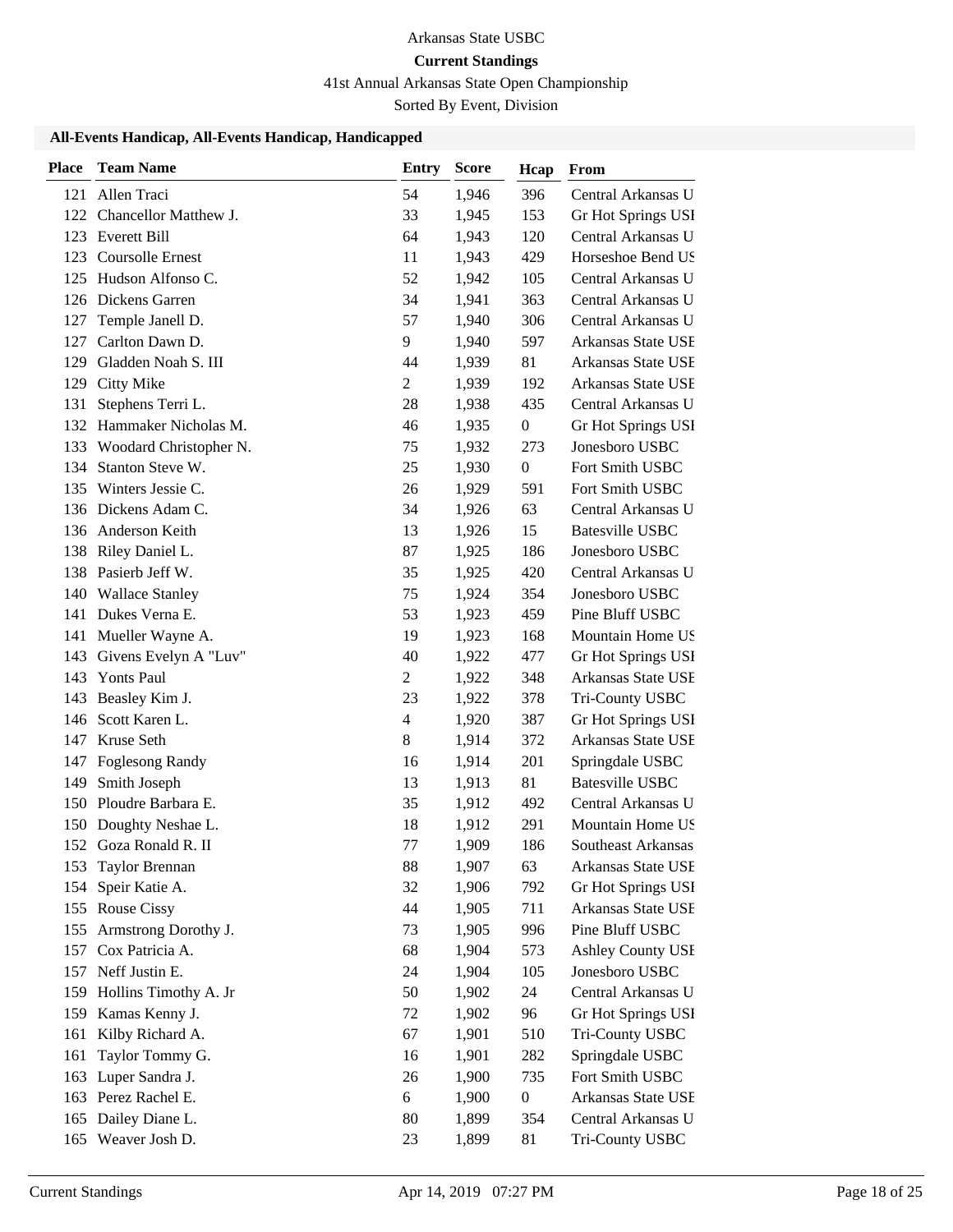# 41st Annual Arkansas State Open Championship

Sorted By Event, Division

| <b>Place</b> | <b>Team Name</b>         | Entry                    | <b>Score</b> | Hcap             | From                     |
|--------------|--------------------------|--------------------------|--------------|------------------|--------------------------|
| 167          | Maness Willie R.         | 38                       | 1,898        | 330              | Jax Air Base USBC        |
| 168          | Daniel Thomas (Scott) S. | 79                       | 1,894        | 201              | Gr Hot Springs USI       |
| 169          | Gibson Dirk A.           | 34                       | 1,893        | 54               | Central Arkansas U       |
| 169          | Roetzel Kendall W.       | 21                       | 1,893        | $\boldsymbol{0}$ | Fayetteville USBC        |
| 171          | Eggensperger Dennis D.   | 27                       | 1,892        | 210              | Tri-County USBC          |
| 171          | Chancellor Sophia K.     | 79                       | 1,892        | 825              | Gr Hot Springs USI       |
| 173          | Ashcraft Tommy W.        | 83                       | 1,891        | 330              | Wynne USBC               |
| 174          | Salley Damon E. Jr       | 52                       | 1,890        | 87               | Central Arkansas U       |
| 174          | <b>Trusty Ron</b>        | 13                       | 1,890        | 144              | <b>Batesville USBC</b>   |
| 176          | Sparks David             | 29                       | 1,889        | 378              | Springdale USBC          |
| 177          | Groves Tommy J.          | 58                       | 1,888        | 501              | Pine Bluff USBC          |
| 178          | Hubbs Paul S.            | 10                       | 1,887        | 6                | Central Arkansas U       |
| 179          | Matty Michael P.         | 22                       | 1,885        | 216              | Horseshoe Bend US        |
| 180          | Richard Alton R.         | 58                       | 1,883        | 324              | Pine Bluff USBC          |
| 181          | Michau Linda J.          | 40                       | 1,880        | 453              | Gr Hot Springs USI       |
| 181          | Long Jason J.            | 10                       | 1,880        | 58               | Central Arkansas U       |
| 183          | Daniels Eric             | 87                       | 1,879        | 267              | Jonesboro USBC           |
| 183          | Hill Dewey D.            | 9                        | 1,879        | 192              | Arkansas State USE       |
| 185          | Adcock Ira               | 32                       | 1,872        | 96               | Gr Hot Springs USI       |
| 185          | Jeans Chris M.           | 64                       | 1,872        | 324              | Central Arkansas U       |
| 187          | Williams Leigh A.        | 60                       | 1,869        | 378              | <b>Batesville USBC</b>   |
| 187          | Jones Marvin             | 68                       | 1,869        | 435              | <b>Ashley County USI</b> |
| 187          | Yarberry Steve L. II     | 70                       | 1,869        | 297              | Central Arkansas U       |
| 190          | Kilby Lela D.            | 67                       | 1,868        | 882              | Tri-County USBC          |
| 191          | Childress Horace B. III  | 78                       | 1,867        | $\boldsymbol{0}$ | Central Arkansas U       |
| 192          | Adcock Tania M.          | 32                       | 1,866        | 525              | Gr Hot Springs USI       |
| 193          | Bloemker Ralph W.        | 3                        | 1,865        | 129              | Gr Hot Springs USI       |
| 194          | Beyerle Robert D.        | 36                       | 1,862        | 372              | Fort Smith USBC          |
|              | 194 Wortham Tamalyn      | 85                       | 1,862        | 339              | Central Arkansas U       |
| 196          | <b>Balentine Gary</b>    | 83                       | 1,860        | 435              | Wynne USBC               |
| 197          | Isley Morgan             | 15                       | 1,859        | 630              | Batesville USBC          |
| 198          | Bland Doyle L.           | 70                       | 1,855        | 459              | Central Arkansas U       |
|              | 199 Kennerly Marla       | $\overline{4}$           | 1,854        | 297              | Gr Hot Springs USI       |
| 200          | Frye Mike                | 60                       | 1,853        | 201              | <b>Batesville USBC</b>   |
| 201          | Johnson Shannan P.       | 30                       | 1,849        | 282              | Central Arkansas U       |
|              | 202 Patrick Larry E.     | 47                       | 1,848        | 324              | Gr Hot Springs USI       |
|              | 202 Poole Teresa J.      | $\overline{\mathcal{L}}$ | 1,848        | 387              | Gr Hot Springs USI       |
|              | 204 Perkins Carlie M.    | 8                        | 1,847        | 216              | Arkansas State USE       |
| 205          | Perkins Carlin C. Jr     | 8                        | 1,846        | 153              | Arkansas State USE       |
|              | 206 Barret Zach          | 44                       | 1,840        | 306              | Arkansas State USE       |
|              | 206 Lewis Chuck R.       | 12                       | 1,840        | 339              | <b>Batesville USBC</b>   |
| 208          | Muse Cecil Paul          | 7                        | 1,836        | 291              | Tri-County USBC          |
| 209          | <b>Fisher Rachel</b>     | 54                       | 1,835        | 111              | Central Arkansas U       |
| 210          | Person Marvin            | 54                       | 1,834        | 72               | Central Arkansas U       |
| 211          | Hill Joanna F.           | 9                        | 1,833        | 453              | Arkansas State USE       |
|              | 211 Parrish Roy M.       | 23                       | 1,833        | $\boldsymbol{0}$ | Tri-County USBC          |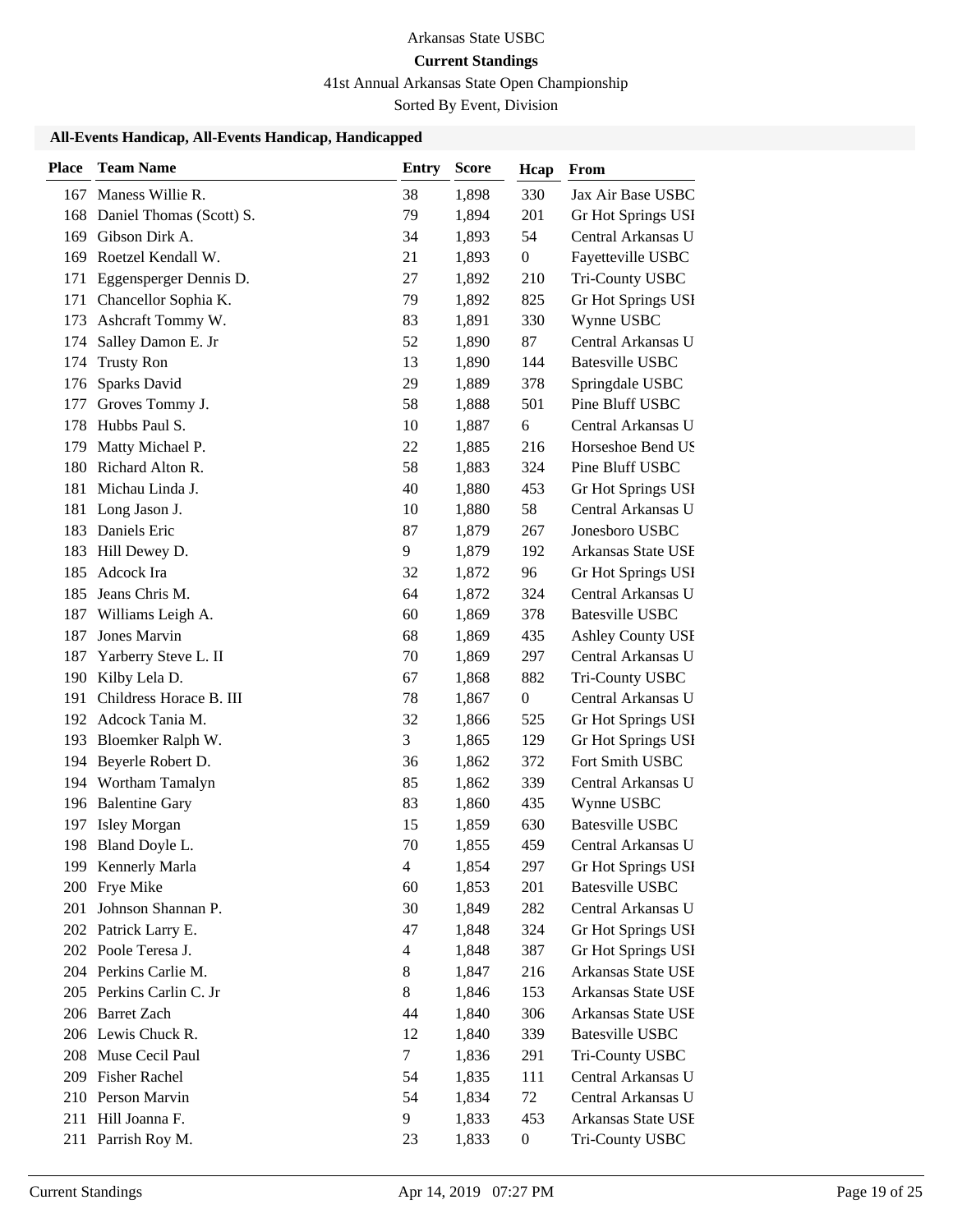# 41st Annual Arkansas State Open Championship

Sorted By Event, Division

| <b>Place</b> | <b>Team Name</b>        | <b>Entry</b> | <b>Score</b> | Hcap             | From                   |
|--------------|-------------------------|--------------|--------------|------------------|------------------------|
| 213          | Miles James D.          | 5            | 1,830        | 81               | Jax Air Base USBC      |
|              | 214 Botter Steve A.     | 46           | 1,829        | 24               | Gr Hot Springs USI     |
| 215          | Thurman Tony M. Jr      | 30           | 1,828        | 111              | Central Arkansas U     |
| 216          | <b>Isley Rick</b>       | 14           | 1,827        | $\boldsymbol{0}$ | <b>Batesville USBC</b> |
| 217          | <b>Butler Kathy</b>     | 58           | 1,826        | 468              | Pine Bluff USBC        |
| 218          | Popp Albert R.          | 70           | 1,820        | 297              | Central Arkansas U     |
| 219          | Dilday Darren           | 18           | 1,819        | 186              | Mountain Home US       |
| 220          | Didriksen Keith W.      | 45           | 1,818        | 144              | Heber Springs USB      |
| 221          | Luper Jerry D.          | 26           | 1,814        | 387              | Fort Smith USBC        |
| 222          | Davis Gary              | 14           | 1,813        | 81               | <b>Batesville USBC</b> |
| 223          | Speir Andy I.           | 32           | 1,810        | 216              | Gr Hot Springs USI     |
| 224          | Grise Claude E.         | 87           | 1,807        | 306              | Jonesboro USBC         |
| 225          | Clayton Clifford W.     | 58           | 1,805        | 273              | Pine Bluff USBC        |
| 226          | Mowrey Terry B.         | 46           | 1,804        | $\boldsymbol{0}$ | Gr Hot Springs USI     |
| 227          | Gordon Curtis J.        | 57           | 1,803        | 120              | Central Arkansas U     |
| 227          | Burrow Nancy L.         | 63           | 1,803        | 30               | Central Arkansas U     |
| 229          | Chronister Karen G.     | 36           | 1,799        | 573              | Fort Smith USBC        |
| 229          | Landers Melissa K.      | 21           | 1,799        | $\boldsymbol{0}$ | Fayetteville USBC      |
| 231          | Kuch Kent D.            | 3            | 1,797        | 186              | Gr Hot Springs USI     |
| 232          | Phillips Jeffery G.     | 13           | 1,796        | 48               | <b>Batesville USBC</b> |
| 233          | Bullard Oscar J.        | 48           | 1,795        | 96               | Pine Bluff USBC        |
| 234          | Mitchell Timothy R.     | 72           | 1,792        | 144              | Gr Hot Springs USI     |
| 235          | Roberts Robyn           | 66           | 1,789        | 120              | Central Arkansas U     |
| 235          | Carman Karl A.          | 18           | 1,789        | 201              | Mountain Home US       |
| 237          | Aaron Brian             | 85           | 1,782        | 186              | Central Arkansas U     |
| 237          | Jones Tim L.            | 17           | 1,782        | 192              | Mountain Home US       |
| 239          | Hopf Grady E.           | 61           | 1,777        | 6                | Central Arkansas U     |
| 239          | Weathers Bo             | 87           | 1,777        | 573              | Jonesboro USBC         |
| 241          | Wright James L.         | 85           | 1,776        | 63               | Central Arkansas U     |
| 242          | Glaubitz Reed F.        | 45           | 1,775        | 621              | Heber Springs USB      |
| 242          | <b>Balentine Skyler</b> | 83           | 1,775        | 249              | Wynne USBC             |
|              | 244 Lewis Dickie R.     | 12           | 1,773        | 354              | <b>Batesville USBC</b> |
|              | 245 Burnett Jeffrey A.  | 53           | 1,769        | 201              | Pine Bluff USBC        |
| 246          | Bullard Georgia M.      | 48           | 1,764        | 330              | Pine Bluff USBC        |
| 247          | <b>Meyer Preston</b>    | 15           | 1,759        | 48               | <b>Batesville USBC</b> |
| 248          | Sanders Matthew T.      | 25           | 1,757        | 81               | Fort Smith USBC        |
| 249          | Payne Michael A.        | 61           | 1,747        | 153              | Central Arkansas U     |
| 250          | Hartman Robert          | 74           | 1,746        | 96               | Fayetteville USBC      |
| 251          | Thomas Tabetha L.       | 50           | 1,739        | 87               | Central Arkansas U     |
|              | 252 Kamas Kenneth J. Jr | 72           | 1,733        | 30               | Gr Hot Springs USI     |
| 253          | Reach Shane             | 14           | 1,732        | 144              | <b>Batesville USBC</b> |
| 254          | Humphries Paul J.       | 25           | 1,725        | 129              | Fort Smith USBC        |
| 255          | Blankenship Donald J.   | 38           | 1,714        | 210              | Jax Air Base USBC      |
| 256          | Brooks Brad B.          | 50           | 1,711        | $\boldsymbol{0}$ | Central Arkansas U     |
| 257          | Bedoya Fredrick W.      | 38           | 1,704        | 168              | Jax Air Base USBC      |
| 258          | Jordan Duane W.         | 33           | 1,693        | 96               | Gr Hot Springs USI     |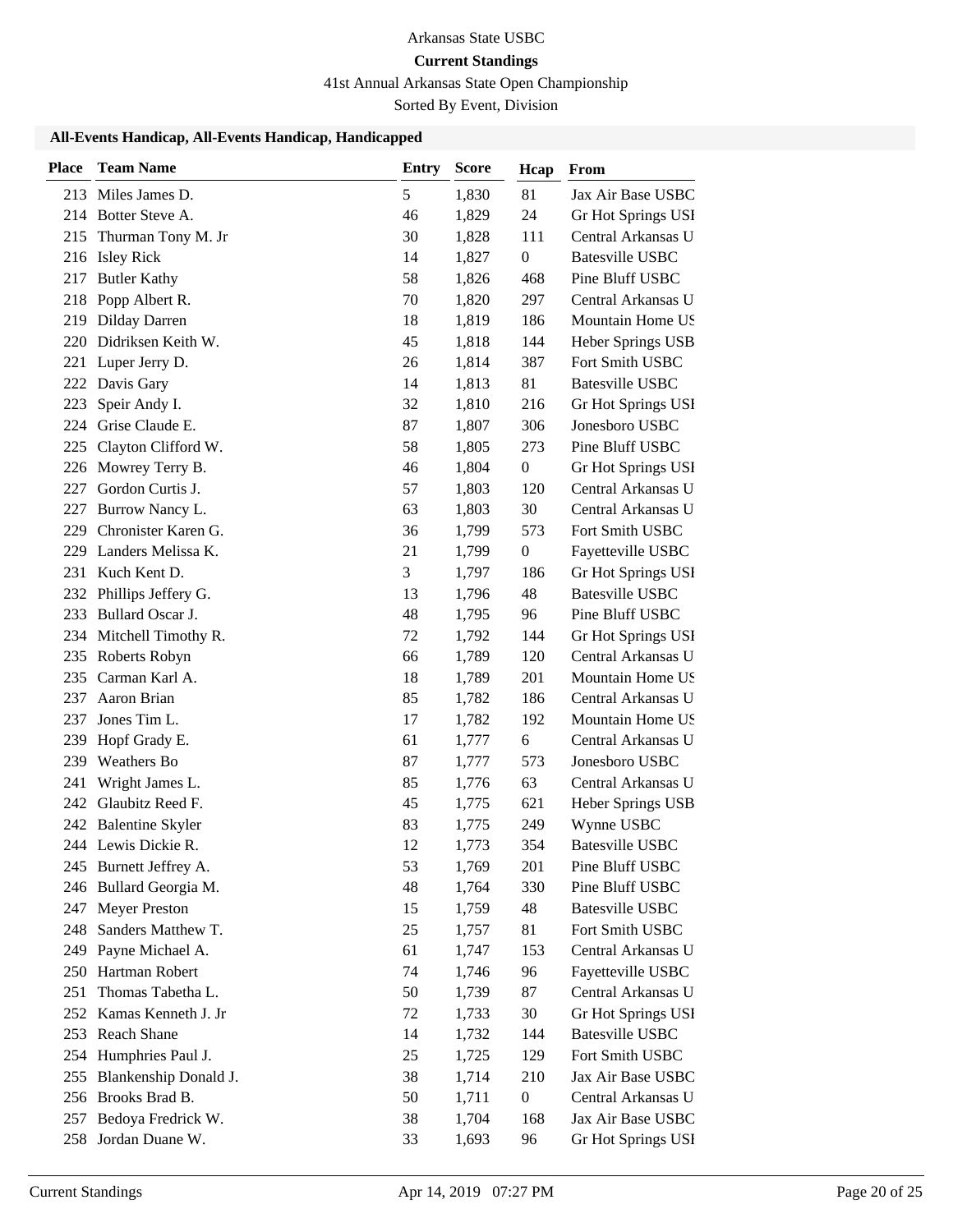41st Annual Arkansas State Open Championship

Sorted By Event, Division

### **All-Events Handicap, All-Events Handicap, Handicapped**

| Place | <b>Team Name</b>      | Entry | <b>Score</b> | <b>H</b> cap | From               |
|-------|-----------------------|-------|--------------|--------------|--------------------|
|       | 259 Monroe Raymond B. | 5     | 1.692        | 363          | Jax Air Base USBC  |
| 260   | Junker Paul           | 20    | 1,678        | 96           | Mountain Home US   |
| 261   | Williams Felicha R.   | 73    | 1.676        | 696          | Pine Bluff USBC    |
|       | 262 Harris Larry S.   | 2     | 1.661        | 129          | Arkansas State USE |
|       | 263 Barksdale Bryan   | 13    | 1.654        | 105          | Batesville USBC    |
|       | 264 Weaver Rodney M.  | 28    | 1,442        | 125          | Central Arkansas U |
|       | 265 Raines Kendra F.  | 79    | 1.294        | 668          | Gr Hot Springs USI |
|       | 266 Didriksen Wayne   | 45    | 1.187        | 194          | Heber Springs USB  |
| 267   | Jeffery Dee Dee S.    | 1     | 714          | 5            | Central Arkansas U |
|       | 268 Cannon Robert Sr  | 55    | 661          | 129          | Jonesboro USBC     |

The lowest score to cash is 2078.

#### **All-Events Scratch, All-Events Scratch, Scratch**

| Place        | <b>Team Name</b>         | <b>Entry</b> | <b>Score</b> | Hcap | From                      |
|--------------|--------------------------|--------------|--------------|------|---------------------------|
| $\mathbf{1}$ | Carper Jake R.           | 63           | 2,229        |      | Central Arkansas U        |
| 2            | Imhoff Corey R.          | 1            | 2,132        |      | Central Arkansas U        |
| 3            | Payne Michael R.         | 61           | 2,111        |      | Central Arkansas U        |
| 4            | Thomas Brian K.          | 50           | 2,101        |      | Central Arkansas U        |
| 5            | <b>Butler Samuel</b>     | 88           | 2,096        |      | Arkansas State USE        |
| 6            | Imhoff Eric V.           | $\mathbf{1}$ | 2,076        |      | Central Arkansas U        |
| 7            | Barrett Chad A.          | 24           | 2,074        |      | Jonesboro USBC            |
| 8            | Pritchett John E.        | 10           | 2,062        |      | Central Arkansas U        |
| 9            | Uekman Richard L.        | 6            | 2,059        |      | Arkansas State USE        |
| 10           | <b>Luper Derek</b>       | 74           | 2,057        |      | Fayetteville USBC         |
| 11           | <b>Stokes Preston</b>    | 74           | 2,045        |      | Fayetteville USBC         |
| 12           | Dailey John T. Jr        | 54           | 2,044        |      | Central Arkansas U        |
| 13           | Gladish Randy A.         | 82           | 2,036        |      | Jonesboro USBC            |
| 14           | Valenzuela Chase A.      | 66           | 2,034        |      | Central Arkansas U        |
| 15           | Johnson David            | 39           | 1,997        |      | Central Arkansas U        |
| 16           | Neff Alva E.             | 24           | 1,988        |      | Jonesboro USBC            |
| 17           | Sams Michael D.          | 63           | 1,987        |      | Central Arkansas U        |
| 18           | Burroughs Mike T.        | 46           | 1,985        |      | Gr Hot Springs USI        |
| 19           | Shirley Michael P.       | 6            | 1,978        |      | <b>Arkansas State USE</b> |
| 20           | Chambers Jacob D.        | 75           | 1,975        |      | Jonesboro USBC            |
| 21           | Heisner Matthew J.       | 43           | 1,971        |      | Central Arkansas U        |
| 22           | Rhea Rawn                | 27           | 1,959        |      | Tri-County USBC           |
| 23           | Burrow James W.          | 10           | 1,952        |      | Central Arkansas U        |
| 24           | Cotseones Demetri        | 88           | 1,951        |      | Arkansas State USE        |
| 24           | Smith Cory D.            | 12           | 1,951        |      | <b>Batesville USBC</b>    |
| 26           | Brigman Brian W.         | 6            | 1,950        |      | Arkansas State USE        |
| 27           | Rush Lonnie              | 16           | 1,947        |      | Springdale USBC           |
| 28           | Hammaker Nicholas M.     | 46           | 1,935        |      | Gr Hot Springs USI        |
| 29           | Stanton Steve W.         | 25           | 1,930        |      | Fort Smith USBC           |
| 30           | <b>Blythe Samuel III</b> | 29           | 1,924        |      | Springdale USBC           |
| 31           | Covert Cindy G.          | 1            | 1,923        |      | Central Arkansas U        |
| 32           | Najarro Oscar R.         | 14           | 1,915        |      | <b>Batesville USBC</b>    |
|              |                          |              |              |      |                           |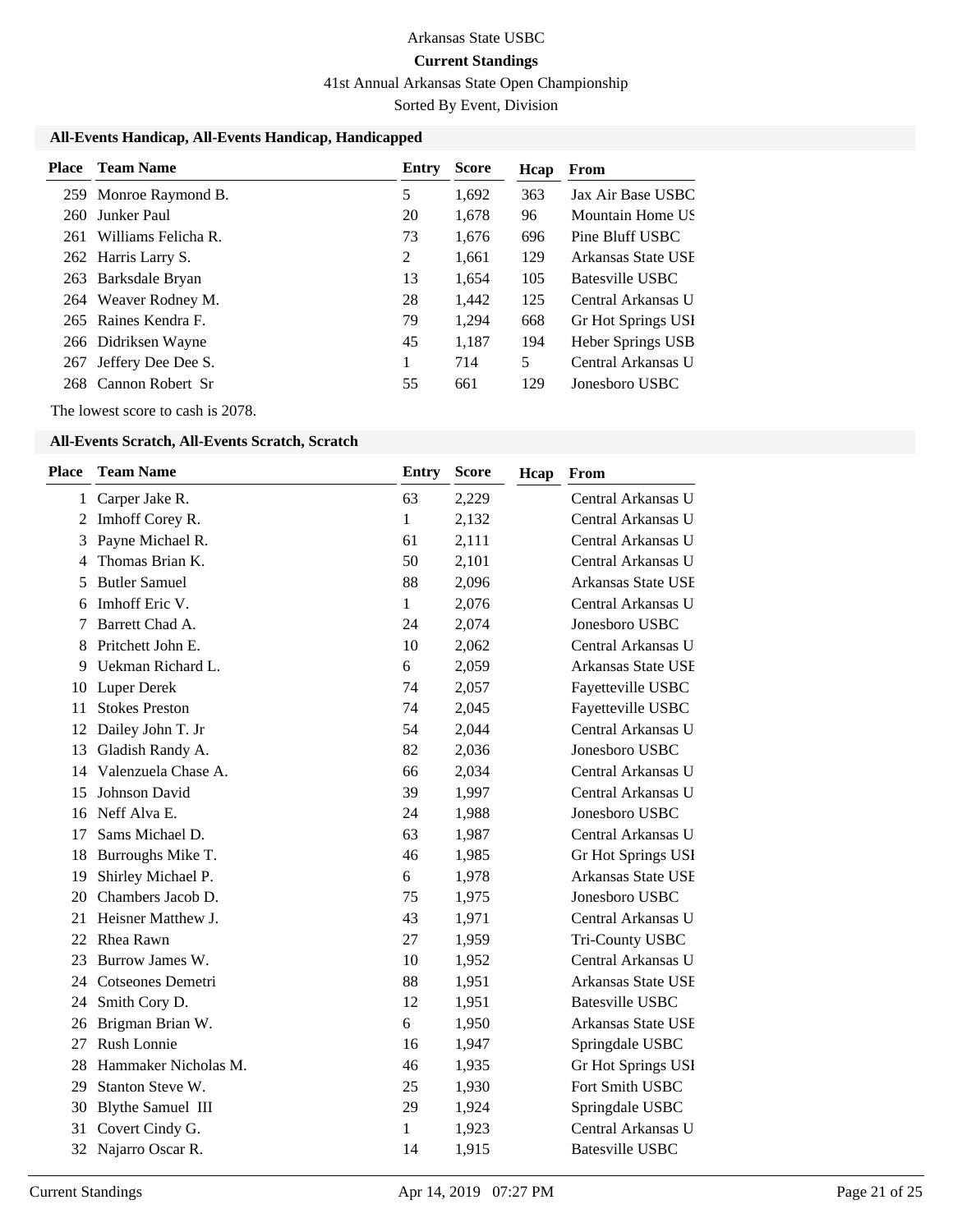41st Annual Arkansas State Open Championship

Sorted By Event, Division

### **All-Events Scratch, All-Events Scratch, Scratch**

| <b>Place</b> | <b>Team Name</b>        | <b>Entry</b> | <b>Score</b> | Hcap | From                   |
|--------------|-------------------------|--------------|--------------|------|------------------------|
| 33           | Anderson Keith          | 13           | 1,911        |      | <b>Batesville USBC</b> |
| 34           | Russell Grady W. III    | 61           | 1,905        |      | Central Arkansas U     |
| 35           | Perez Rachel E.         | 6            | 1,900        |      | Arkansas State USE     |
| 36           | Carpenter Mitchell L.   | 17           | 1,896        |      | Mountain Home US       |
| 37           | Roetzel Kendall W.      | 21           | 1,893        |      | Fayetteville USBC      |
| 38           | Doughty Shawn E.        | 18           | 1,892        |      | Mountain Home US       |
| 39           | Schell Austin           | 74           | 1,881        |      | Fayetteville USBC      |
| 39           | Hubbs Paul S.           | 10           | 1,881        |      | Central Arkansas U     |
| 41           | Hollins Timothy A. Jr   | 50           | 1,878        |      | Central Arkansas U     |
| 42           | Childress Horace B. III | 78           | 1,867        |      | Central Arkansas U     |
| 43           | O'Neal Shynia M.        | 66           | 1,866        |      | Central Arkansas U     |
| 44           | Dickens Adam C.         | 34           | 1,863        |      | Central Arkansas U     |
| 45           | Mason Derrick D.        | 52           | 1,860        |      | Central Arkansas U     |
| 45           | Raines Timothy M.       | 79           | 1,860        |      | Gr Hot Springs USI     |
| 47           | Gladden Noah S. III     | 44           | 1,858        |      | Arkansas State USE     |
| 48           | Williams Keith O.       | 82           | 1,851        |      | Jonesboro USBC         |
| 49           | Kasza Jordan R.         | 43           | 1,845        |      | Central Arkansas U     |
| 50           | <b>Taylor Brennan</b>   | 88           | 1,844        |      | Arkansas State USE     |
| 51           | Gibson Dirk A.          | 34           | 1,839        |      | Central Arkansas U     |
| 52           | Hudson Alfonso C.       | 52           | 1,837        |      | Central Arkansas U     |
| 53           | Parrish Roy M.          | 23           | 1,833        |      | Tri-County USBC        |
| 54           | Smith Joseph            | 13           | 1,832        |      | <b>Batesville USBC</b> |
| 55           | <b>Isley Rick</b>       | 14           | 1,827        |      | <b>Batesville USBC</b> |
| 56           | Long Jason J.           | 10           | 1,822        |      | Central Arkansas U     |
| 57           | Reeves Douglas K.       | 22           | 1,820        |      | Horseshoe Bend US      |
| 58           | Gaston Jim A.           | 72           | 1,818        |      | Gr Hot Springs USI     |
| 59           | Bencriscutto Mark S.    | 3            | 1,813        |      | Gr Hot Springs USI     |
| 60           | Roe Nathan D.           | 28           | 1,807        |      | Central Arkansas U     |
| 61           | Kamas Kenny J.          | 72           | 1,806        |      | Gr Hot Springs USI     |
| 62           | Botter Steve A.         | 46           | 1,805        |      | Gr Hot Springs USI     |
| 62           | Granata Tommy           | 16           | 1,805        |      | Springdale USBC        |
|              | 64 Mowrey Terry B.      | 46           | 1,804        |      | Gr Hot Springs USI     |
| 65           | Salley Damon E. Jr      | 52           | 1,803        |      | Central Arkansas U     |
| 66           | Neff Justin E.          | 24           | 1,799        |      | Jonesboro USBC         |
| 67           | McMahon Jonathan A.     | 77           | 1,792        |      | Southeast Arkansas     |
| 68           | Hall Gary E.            | 3            | 1,785        |      | Gr Hot Springs USI     |
| 69           | Watkins Chris L.        | 64           | 1,783        |      | Central Arkansas U     |
| 70           | Adcock Ira              | 32           | 1,776        |      | Gr Hot Springs USI     |
| 71           | Dean James E.           | 48           | 1,774        |      | Pine Bluff USBC        |
| 72           | Burrow Nancy L.         | 63           | 1,773        |      | Central Arkansas U     |
| 73           | Williams Nicki          | 60           | 1,763        |      | <b>Batesville USBC</b> |
| 74           | Person Marvin           | 54           | 1,762        |      | Central Arkansas U     |
| 75           | Varney Donavan L. Jr    | 42           | 1,760        |      | Central Arkansas U     |
| 76           | Varney Lisa A.          | 42           | 1,751        |      | Central Arkansas U     |
| 77           | Phillips Jeffery G.     | 13           | 1,748        |      | <b>Batesville USBC</b> |
| 78           | <b>Trusty Ron</b>       | 13           | 1,746        |      | <b>Batesville USBC</b> |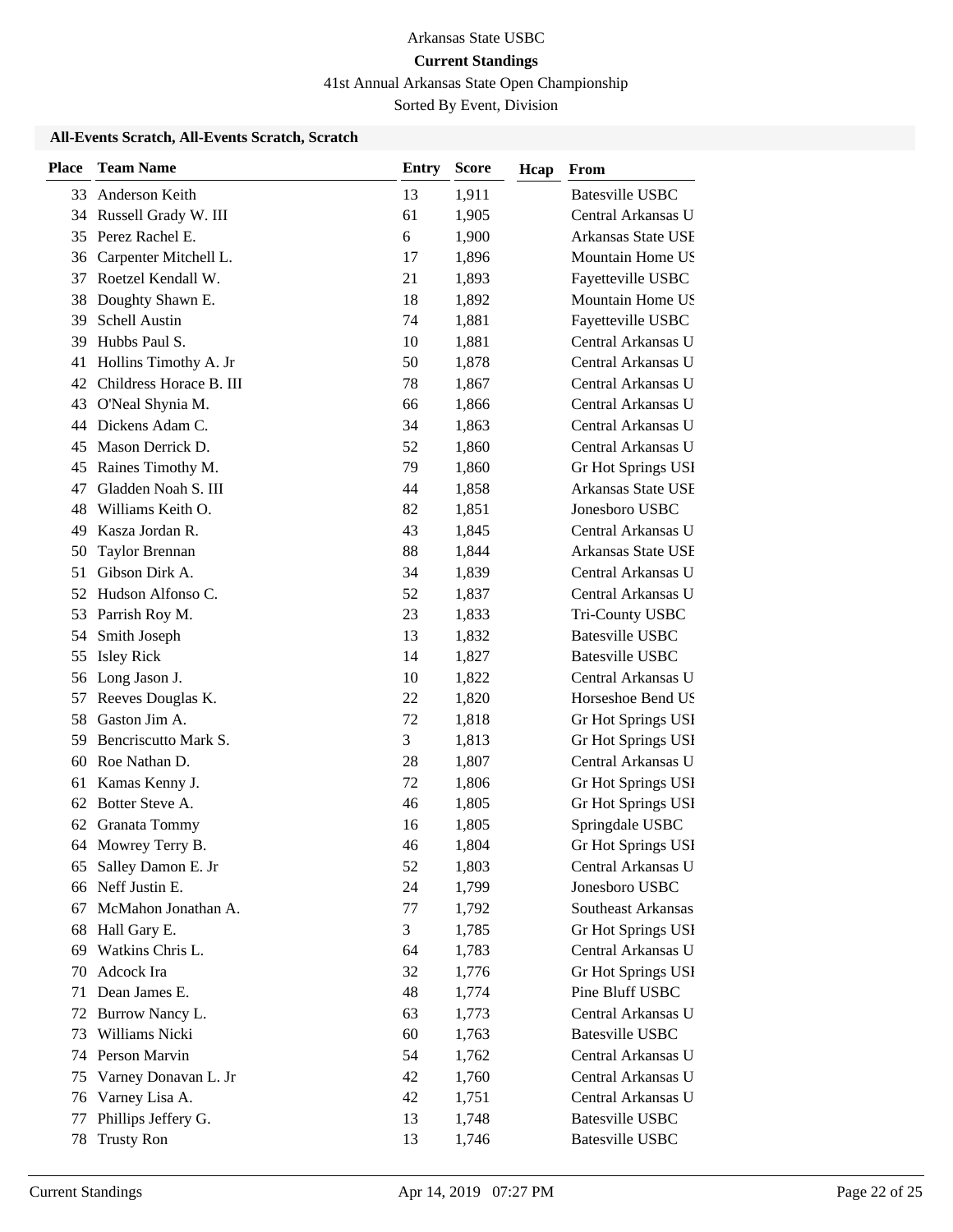41st Annual Arkansas State Open Championship

Sorted By Event, Division

### **All-Events Scratch, All-Events Scratch, Scratch**

| Place | <b>Team Name</b>            | <b>Entry</b> | <b>Score</b> | Hcap | From                      |
|-------|-----------------------------|--------------|--------------|------|---------------------------|
|       | 79 Dugger Bobby             | 13           | 1,745        |      | <b>Batesville USBC</b>    |
|       | 80 McMahon Matthew L.       | 77           | 1,742        |      | Southeast Arkansas        |
| 81    | Adams Robert T.             | 24           | 1,738        |      | Jonesboro USBC            |
|       | 82 Bloemker Ralph W.        | 3            | 1,736        |      | Gr Hot Springs USI        |
| 83    | Davis Gary                  | 14           | 1,732        |      | <b>Batesville USBC</b>    |
|       | 84 Fisher Rachel            | 54           | 1,724        |      | Central Arkansas U        |
| 85    | <b>Foglesong Randy</b>      | 16           | 1,713        |      | Springdale USBC           |
|       | 86 Brooks Brad B.           | 50           | 1,711        |      | Central Arkansas U        |
|       | 86 Meyer Preston            | 15           | 1,711        |      | <b>Batesville USBC</b>    |
|       | 88 Kamas Kenneth J. Jr      | 72           | 1,703        |      | Gr Hot Springs USI        |
| 89    | Gladish Jennifer L.         | 82           | 1,698        |      | Jonesboro USBC            |
|       | 90 Daniel Thomas (Scott) S. | 79           | 1,693        |      | Gr Hot Springs USI        |
| 91    | Sanders Matthew T.          | 25           | 1,676        |      | Fort Smith USBC           |
|       | 92 Roberts Robyn            | 66           | 1,669        |      | Central Arkansas U        |
| 93    | Tucker John P.              | 44           | 1,665        |      | <b>Arkansas State USE</b> |
|       | 94 Woodard Christopher N.   | 75           | 1,659        |      | Jonesboro USBC            |
|       | 95 Thomas Tabetha L.        | 50           | 1,652        |      | Central Arkansas U        |
|       | 95 Frye Mike                | 60           | 1,652        |      | <b>Batesville USBC</b>    |
|       | 97 Hartman Robert           | 74           | 1,650        |      | Fayetteville USBC         |
|       | 98 Mitchell Timothy R.      | 72           | 1,648        |      | Gr Hot Springs USI        |
|       | 99 Cannon Jessie E.         | 40           | 1,642        |      | Gr Hot Springs USI        |
| 100   | Taylor Tommy G.             | 16           | 1,619        |      | Springdale USBC           |
|       | 101 Kuch Kent D.            | 3            | 1,611        |      | Gr Hot Springs USI        |
|       | 102 Williams Mary E.        | 82           | 1,609        |      | Jonesboro USBC            |
|       | 103 Humphries Paul J.       | 25           | 1,596        |      | Fort Smith USBC           |
| 104   | Speir Andy I.               | 32           | 1,594        |      | Gr Hot Springs USI        |
|       | 104 Payne Michael A.        | 61           | 1,594        |      | Central Arkansas U        |
|       | 106 Reach Shane             | 14           | 1,588        |      | <b>Batesville USBC</b>    |
|       | 107 Robinson Jon S.         | 29           | 1,571        |      | Springdale USBC           |
|       | 108 Barksdale Bryan         | 13           | 1,549        |      | <b>Batesville USBC</b>    |
| 109   | Sparks Christina            | 29           | 1,330        |      | Springdale USBC           |
|       | 110 Rouse Cissy             | 44           | 1,194        |      | Arkansas State USE        |
|       | 111 Varney Donald W.        | 42           | 1,145        |      | Central Arkansas U        |
|       | 112 Jeffery Dee Dee S.      | $\mathbf{1}$ | 709          |      | Central Arkansas U        |

The lowest score to cash is 2045.

#### **Singles Scratch, Singles Scratch Event, Scratch**

| <b>Place</b> Team Name | Entry | <b>Score</b> | Hcap | From               |
|------------------------|-------|--------------|------|--------------------|
| 1 Carper Jake R.       | 63    | 804          |      | Central Arkansas U |
| 2 Luper Derek          | 74    | 758          |      | Fayetteville USBC  |
| 3 Pritchett John E.    | 10    | 720          |      | Central Arkansas U |
| 4 Stokes Preston       | 74    | 718          |      | Fayetteville USBC  |
| 5 Gladish Randy A.     | 82    | 706          |      | Jonesboro USBC     |
| 6 Valenzuela Chase A.  | 66    | 704          |      | Central Arkansas U |
| 7 Butler Samuel        | 88    | 694          |      | Arkansas State USE |
| Smith Cory D.          | 12    | 694          |      | Batesville USBC    |
|                        |       |              |      |                    |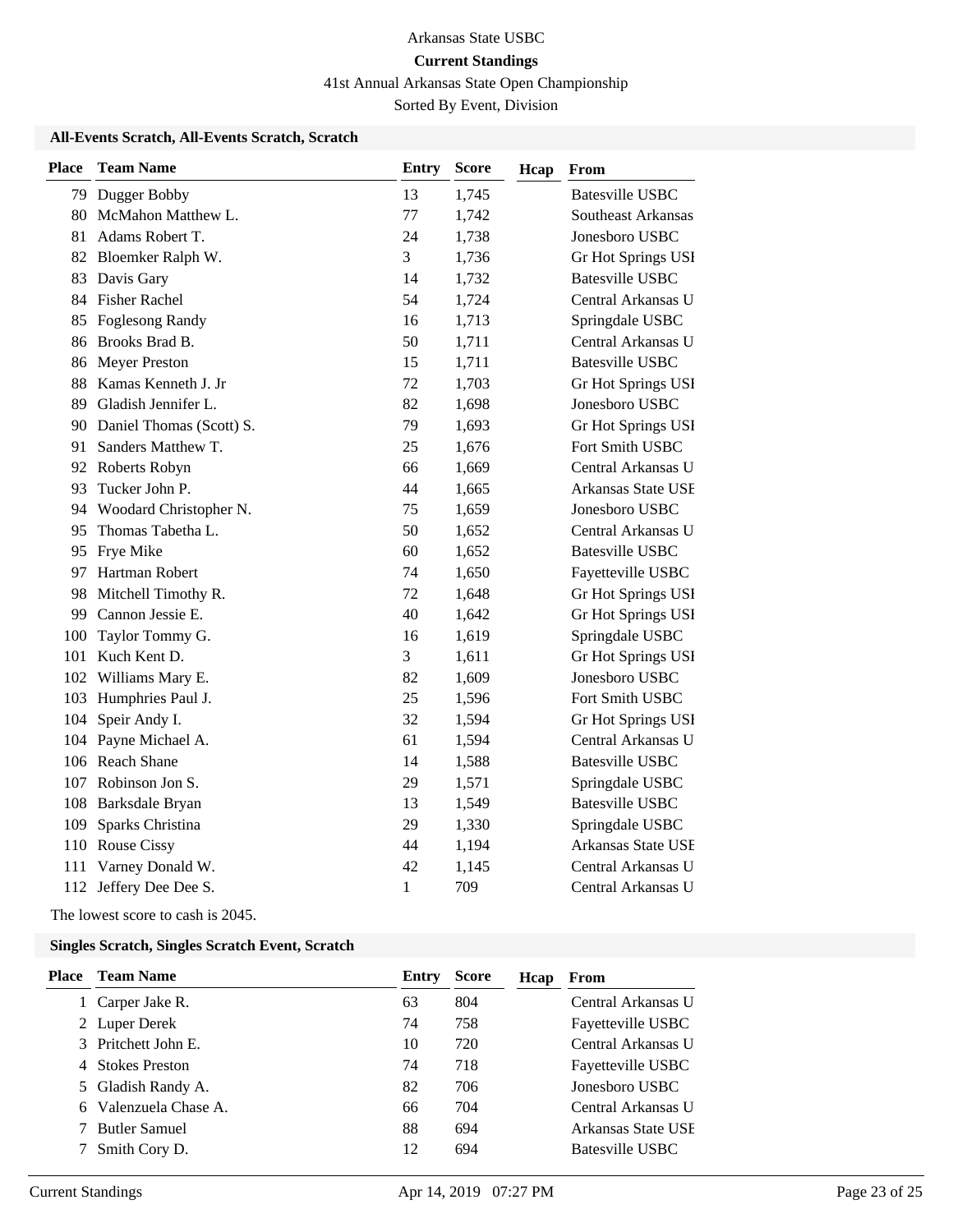41st Annual Arkansas State Open Championship

Sorted By Event, Division

### **Singles Scratch, Singles Scratch Event, Scratch**

| <b>Place</b> | <b>Team Name</b>        | Entry | <b>Score</b> | Hcap | From                      |
|--------------|-------------------------|-------|--------------|------|---------------------------|
| 9            | Heisner Matthew J.      | 43    | 687          |      | Central Arkansas U        |
| 9            | Taylor Brennan          | 88    | 687          |      | Arkansas State USE        |
| 11           | Thomas Brian K.         | 50    | 672          |      | Central Arkansas U        |
| 11           | Neff Alva E.            | 24    | 672          |      | Jonesboro USBC            |
| 13           | Payne Michael R.        | 61    | 669          |      | Central Arkansas U        |
| 14           | Gladden Noah S. III     | 44    | 665          |      | Arkansas State USE        |
| 15           | Mason Derrick D.        | 52    | 664          |      | Central Arkansas U        |
| 16           | Imhoff Corey R.         | 1     | 662          |      | Central Arkansas U        |
| 17           | Dailey John T. Jr       | 54    | 657          |      | Central Arkansas U        |
| 18           | Hudson Alfonso C.       | 52    | 656          |      | Central Arkansas U        |
| 18           | Covert Cindy G.         | 1     | 656          |      | Central Arkansas U        |
| 20           | O'Neal Shynia M.        | 66    | 655          |      | Central Arkansas U        |
| 20           | Barrett Chad A.         | 24    | 655          |      | Jonesboro USBC            |
| 22           | Burroughs Mike T.       | 46    | 653          |      | Gr Hot Springs USI        |
| 23           | Hammaker Nicholas M.    | 46    | 652          |      | Gr Hot Springs USI        |
| 24           | Dickens Adam C.         | 34    | 648          |      | Central Arkansas U        |
| 24           | Imhoff Eric V.          | 1     | 648          |      | Central Arkansas U        |
| 24           | Uekman Richard L.       | 6     | 648          |      | <b>Arkansas State USE</b> |
| 27           | Long Jason J.           | 10    | 641          |      | Central Arkansas U        |
| 28           | Perez Rachel E.         | 6     | 639          |      | Arkansas State USE        |
| 29           | Roetzel Kendall W.      | 21    | 637          |      | Fayetteville USBC         |
| 30           | Salley Damon E. Jr      | 52    | 636          |      | Central Arkansas U        |
| 31           | Childress Horace B. III | 78    | 634          |      | Central Arkansas U        |
| 32           | Sams Michael D.         | 63    | 628          |      | Central Arkansas U        |
| 33           | Kasza Jordan R.         | 43    | 627          |      | Central Arkansas U        |
| 34           | Cotseones Demetri       | 88    | 626          |      | Arkansas State USE        |
| 35           | Russell Grady W. III    | 61    | 620          |      | Central Arkansas U        |
| 36           | Williams Keith O.       | 82    | 618          |      | Jonesboro USBC            |
| 37           | Mowrey Terry B.         | 46    | 617          |      | Gr Hot Springs USI        |
| 38           | Sanders Matthew T.      | 25    | 613          |      | Fort Smith USBC           |
| 39           | Hopf Grady E.           | 61    | 611          |      | Central Arkansas U        |
| 40           | Stanton Steve W.        | 25    | 607          |      | Fort Smith USBC           |
| 40           | Adcock Ira              | 32    | 607          |      | Gr Hot Springs USI        |
| 42           | Hall Gary E.            | 3     | 605          |      | Gr Hot Springs USI        |
| 43           | Bloemker Ralph W.       | 3     | 601          |      | Gr Hot Springs USI        |
| 44           | Schell Austin           | 74    | 594          |      | Fayetteville USBC         |
| 45           | <b>Casados Danny</b>    | 84    | 593          |      | Camden USBC               |
| 46           | Burrow Nancy L.         | 63    | 592          |      | Central Arkansas U        |
| 46           | Hubbs Paul S.           | 10    | 592          |      | Central Arkansas U        |
| 48           | Raines Timothy M.       | 79    | 590          |      | Gr Hot Springs USI        |
| 48           | Bencriscutto Mark S.    | 3     | 590          |      | Gr Hot Springs USI        |
| 50           | Reeves Douglas K.       | 22    | 589          |      | Horseshoe Bend US         |
| 51           | Hollins Timothy A. Jr   | 50    | 588          |      | Central Arkansas U        |
| 51           | Burrow James W.         | 10    | 588          |      | Central Arkansas U        |
| 53           | Ballard Thomas K.       | 84    | 585          |      | Camden USBC               |
|              | 53 Rhea Rawn            | 23    | 585          |      | Tri-County USBC           |